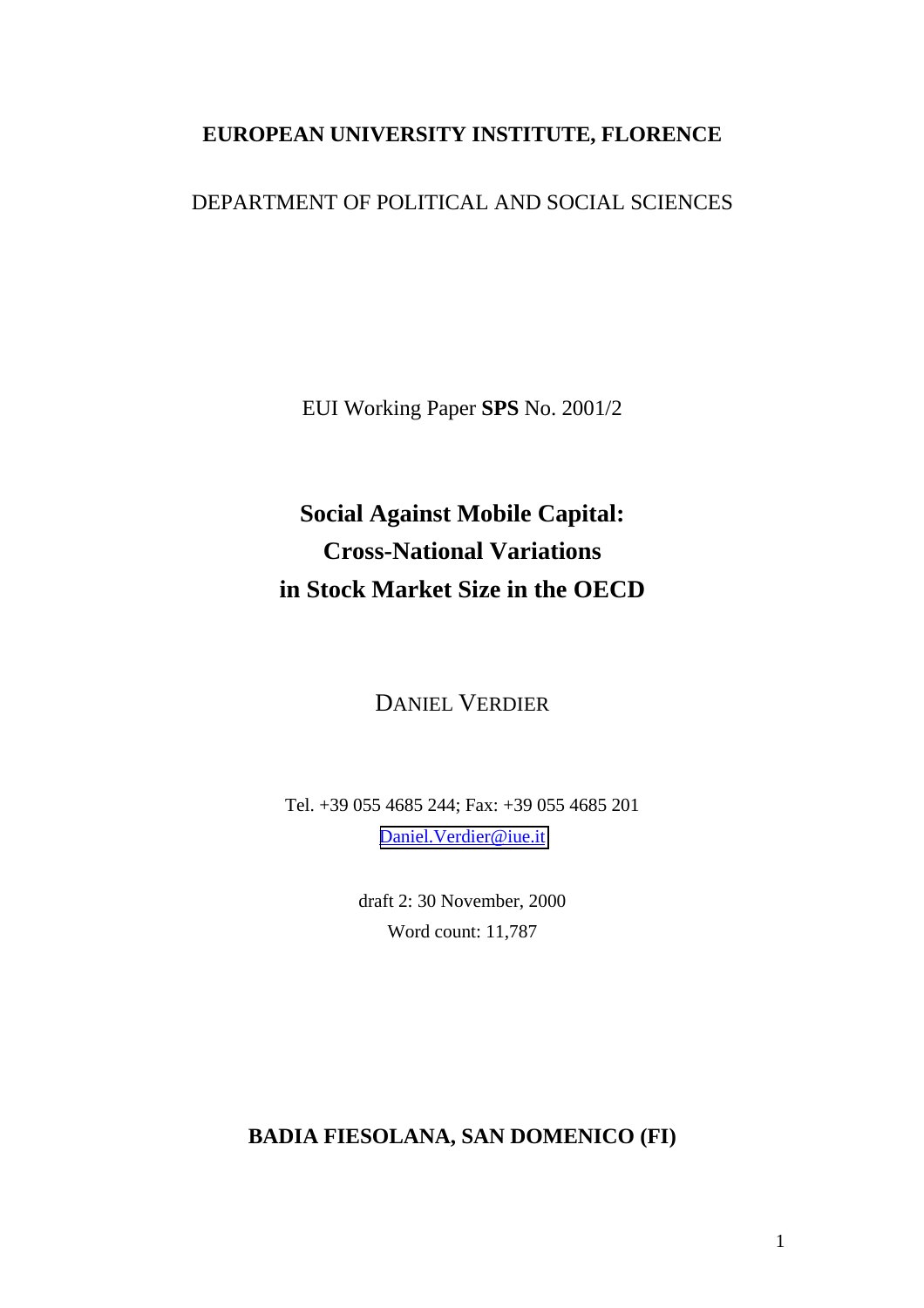All rights reserved. No part of this paper may be reproduced in any form without permission of the author.

> © 2001 Daniel Verdier Printed in Italy in February 2001 European University Institute Badia Fiesolana I – 50016 San Domenico (FI) Italy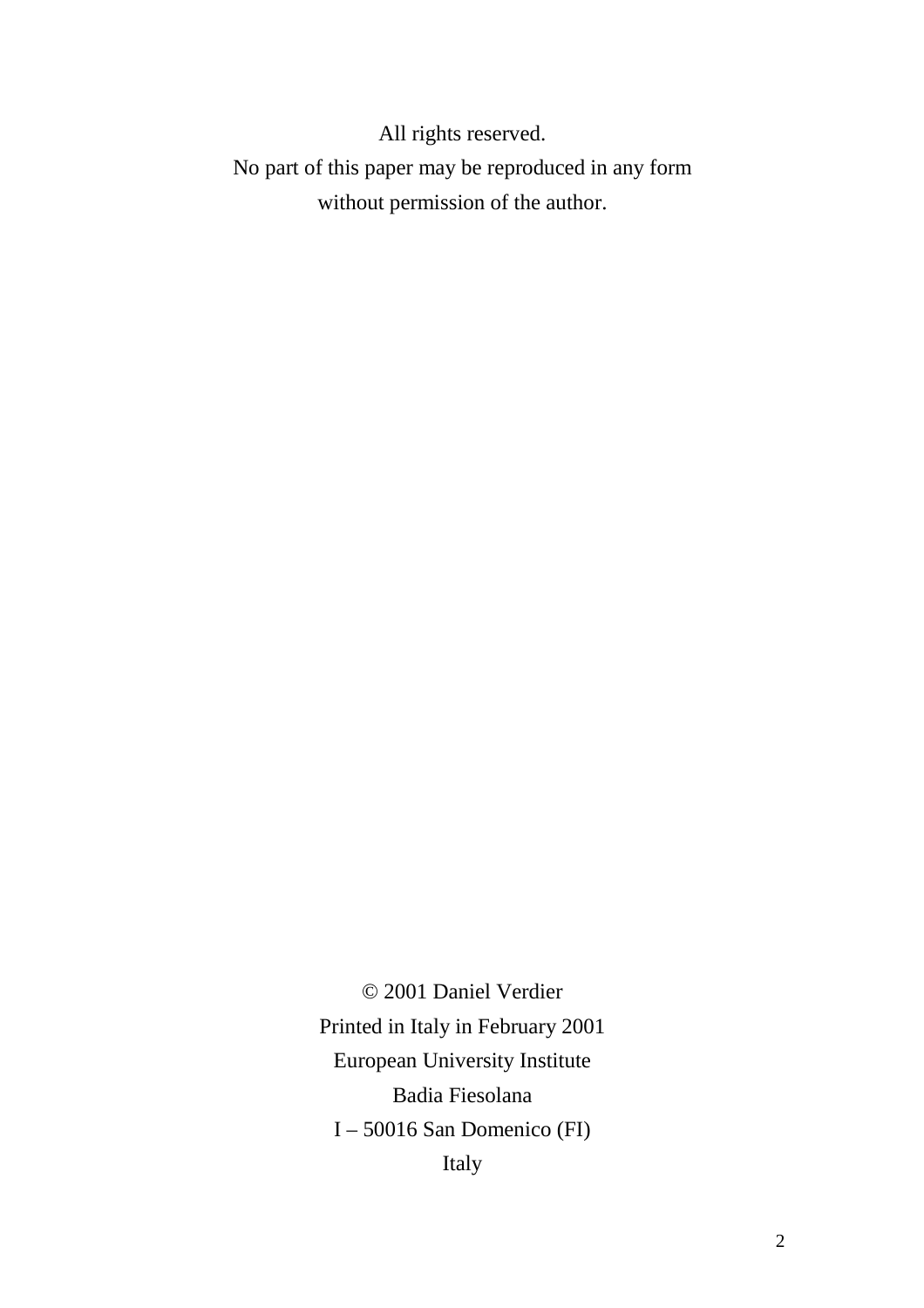#### ABSTRACT

What accounts for variations in the size of OECD stock markets? Existing answers point to the negative impact of state control over industry, enhanced by state centralization, and mitigated by common law. I counter that state centralization has a positive impact on stock market growth as well. It holds in check local governments' resistance to the centripetal mobility of capital, without which stock markets cannot develop. I provide empirical evidence of this dual effect by identifying variables for each effect and regressing them together against stock market capitalization on a crosssectional population of OECD countries.

Thanks to Torben Iversen, Thomas Plümper, and Gerald Schneider for helpful comments. An earlier version was delivered at the 2000 Annual Meeting of the American Political Science Association, Marriott, August 31-September 3, 2000.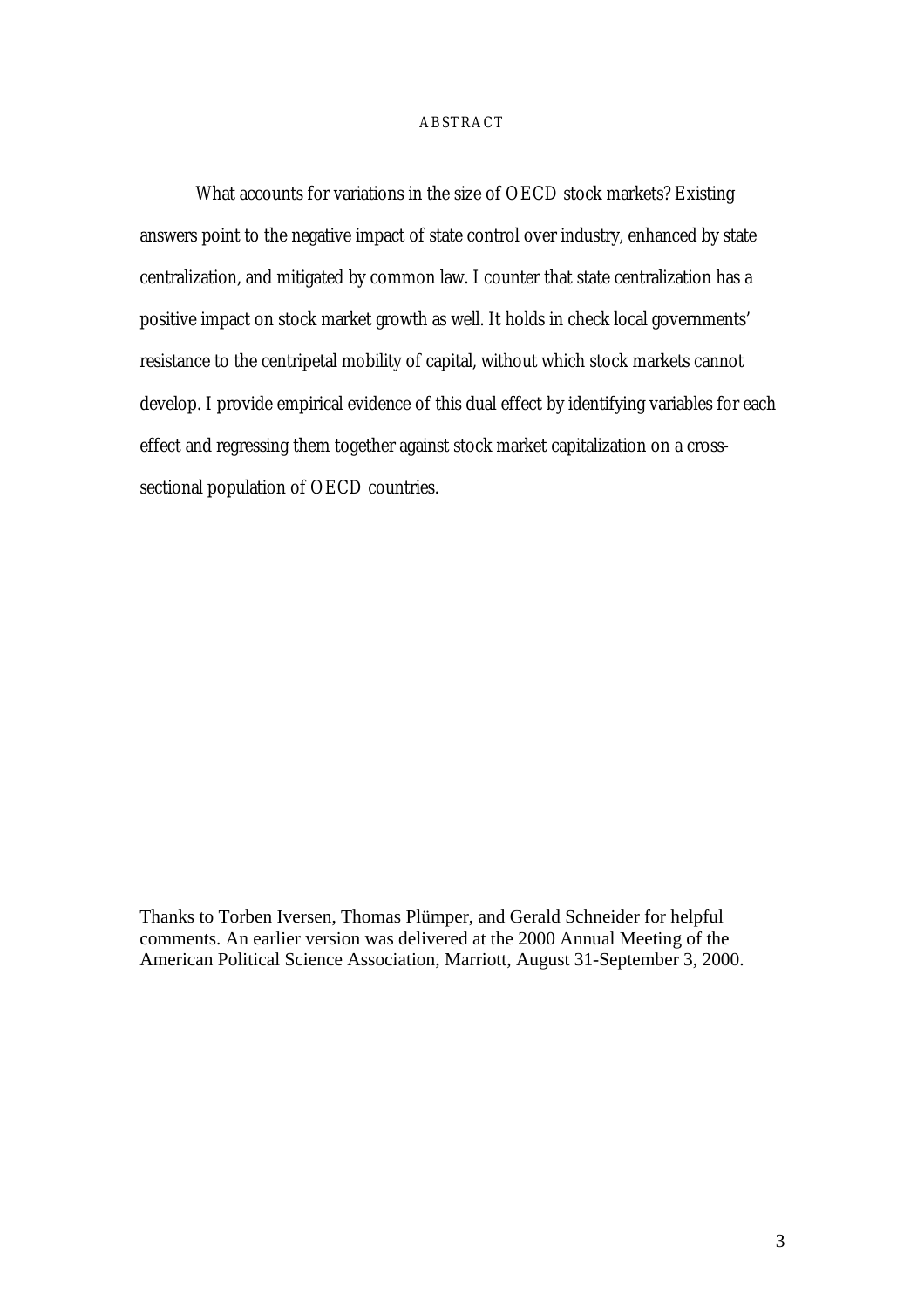#### SOCIAL AGAINST MOBILE CAPITAL:

#### Explaining Cross-National Variations in Stock Market Size in the OECD

Do political institutions affect stock markets and how? The current literature is almost unanimous in thinking that markets in general, and financial markets in particular, require limited government to develop. A strong, centralized state, it is argued, has a debilitating effect on capital market growth. Against the dominant antistatist view, I offer a more nuanced interpretation. State strength cuts both ways: on the one hand, state strength offers the government the means to establish an integrated financial market. An integrated financial market is a powerful redistributional tool, transferring capital across geographic and sectoral borders, too politically explosive for governments in weak states to sustain. On the other hand, state strength provides the government with the means to dabble in the allocation of credit, a temptation that few governments manage to resist, even though it has the unwanted effect of undermining market discipline and capping stock market growth in the long run. After a brief survey of the literature, I introduce my argument, then develop to some length two paradigmatic cases, and test the argument on OECD countries. I expand on the broader implications for the market-state-law trinity in conclusion.

#### *The Literature*

The current literature is profoundly influenced by the belief that state and market form a volatile pair. Antistatism pervades the first three of the four lines of argument on the origins of stock markets: (1) social capital, (2) federalism, (3) common law as a bulwark against state control, and (4) common law as a boost to shareholders' rights.

The literature on social capital emphasizes the role of trust, sociability, norms of reciprocity, networks, and civic traditions—various concepts that boil down to the

4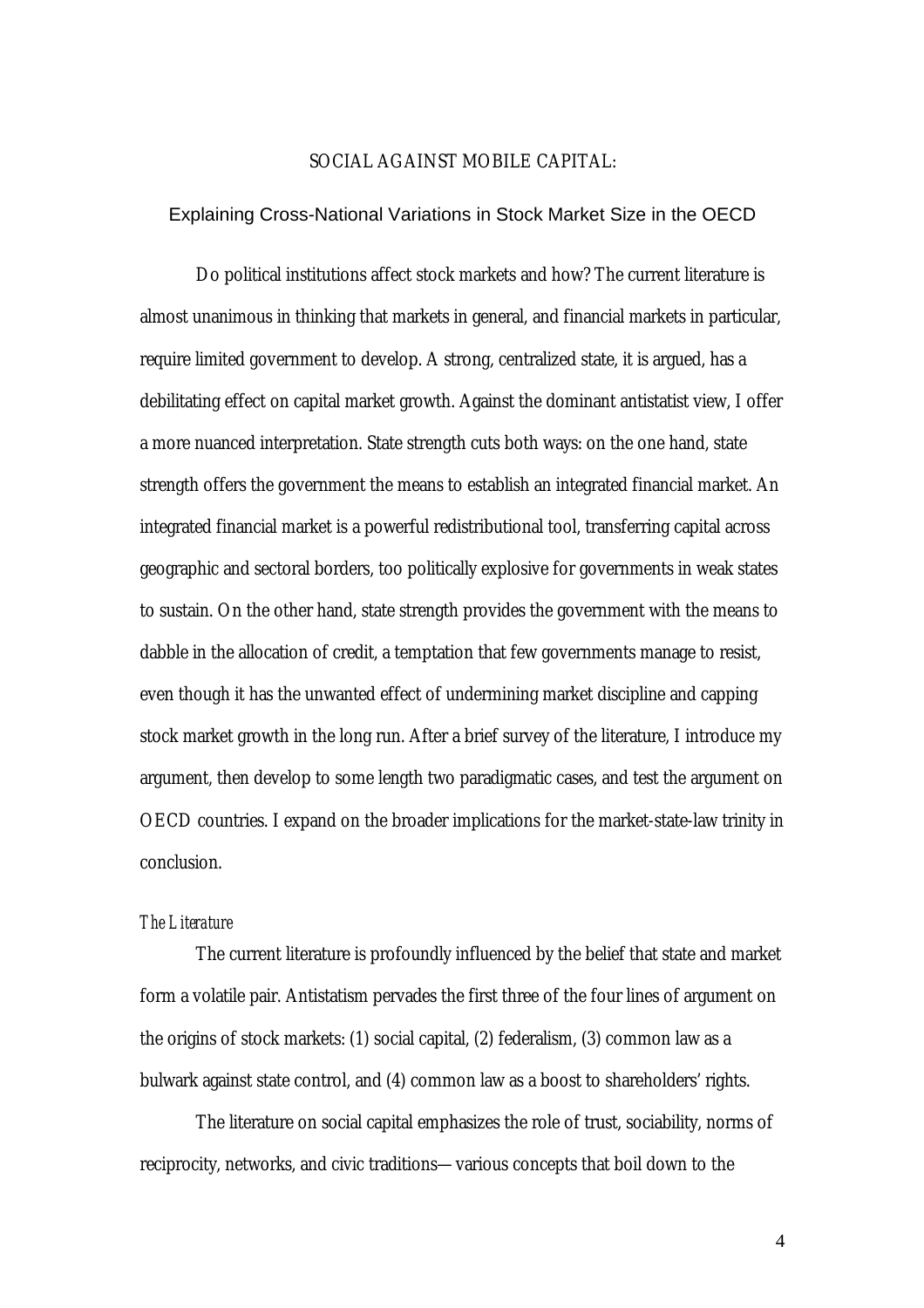propensity, which Tocqueville observed two centuries ago in North America, for individuals to cooperate outside the family and without the help of the state to produce socially efficient outcomes. Exemplary of this revival is Fukuyama's work on trust.<sup>1</sup> Fukuyama (1995) argues that all low-trust societies (a category that includes France, Southern Italy, China) share a common industrial structure: Numerous private firms that tend to be small and family-controlled coexist with a few large-scale enterprises that need the support of the state to be viable. In contrast to this "saddle-shaped" distribution of firms, high-trust societies such as the UK, the United States, Japan, and Germany have many large and very large managerial concerns, perfectly viable without state support. A deficiency in trust reflects the dominance of a centralized and arbitrary state during an earlier phase of historical development. $^2$  Though Fukuyama does not draw any, consequences for stock markets seem straightforward. The most popular stocks among investors always are those of large-scale private companies. Family firms and state-owned firms are either not listed or, even if they are, do not attract investors' attention as much as large private corporations, for they are controlled by a core of interests—family members in the case of the family firm, the state in that of the state-owned firm—that do not count share value as their first priority. Trust and stock market development should thus be linked.

Levy (1999) applied a telescoped version of the social-capital argument to economic policymaking in post-*dirigiste* France. The success of *dirigisme* in the postwar decades, Levy argues, caused an underdevelopment of social and local associations, which came back to haunt policymakers when they sought to disengage the state from the economy in the 1980s and have banks and private investors take over the financing

<sup>&</sup>lt;sup>1</sup> Fukuyama 1995. See also the seminal contributions of Coleman 1990 and Putnam 1993. For an empirical test, see La Porta et al. (1997b).

 $2$  Fukuyama 1995, p. 98. See also Putnam 1993, p. 180.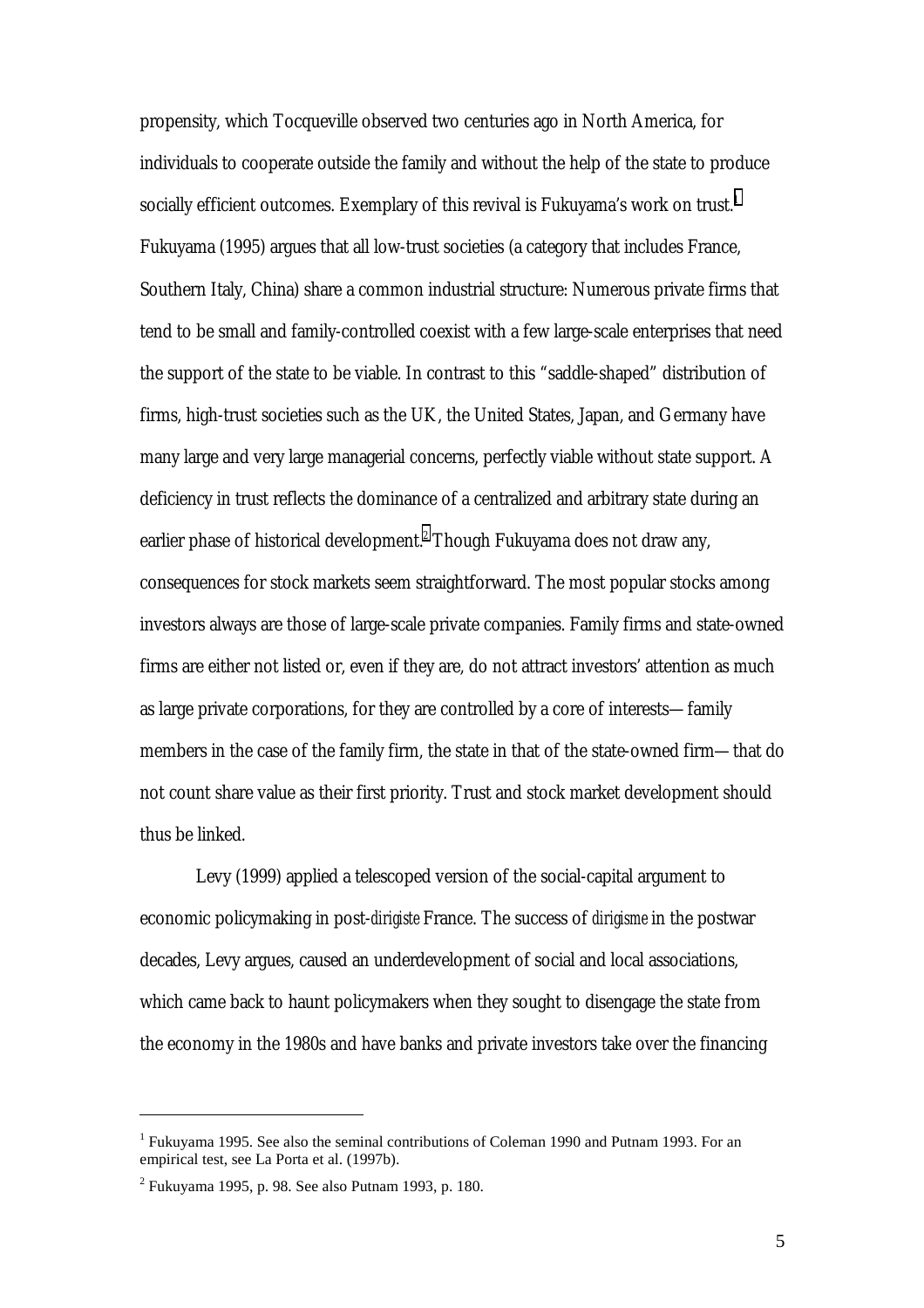of industry. In light of the failure of market forms of coordination to relay the state, the latter was forced to intervene anew, rescuing ailing firms.

The second line of argument comes from new institutional economics. It makes market growth dependent on the  $\omega$ -existence (and not *pre*-existence as in the social capital literature) of limited government. North and Weingast (1989) argue that limited government made possible the expansion of a market for the public debt. Whereas it was difficult for a monarch holding the crown by divine right to commit not to repudiate past engagements, parliamentary rule, by securing individual rights and including wealth holders in the policymaking process, offered the required guarantee and reduced investment risk. The public debt was then instrumental in the latter acceptance of private securities, giving a boost to the private capital market.

More recently, Weingast (1995) specified the notion of limited government as "market-preserving federalism," a particular type of federalism encountered in 18<sup>th</sup>century England and 19th-century United States, in which local governments enjoyed primary regulatory responsibility but could not use it to restrict the circulation of goods and factors of production in the economy. Echoing Root's (1994, p. 156) study of the development of competitive markets in England and France, Weingast stresses the role of the common law system; unlike French courts, British courts were independent from the Crown and, moreover, they were local and in competition with each other. This made it difficult for possessors of royal monopolies to appeal to judges to defend their rents beyond London. The jurisdictional competition between urban and rural courts was instrumental in blocking the expansion of urban guilds to guild-free rural areas. By contrast, in France, the monarchy managed to bypass traditional local jurisdictions, establish the supremacy of royal statutes, and enforce royal monopolies—on which royal

6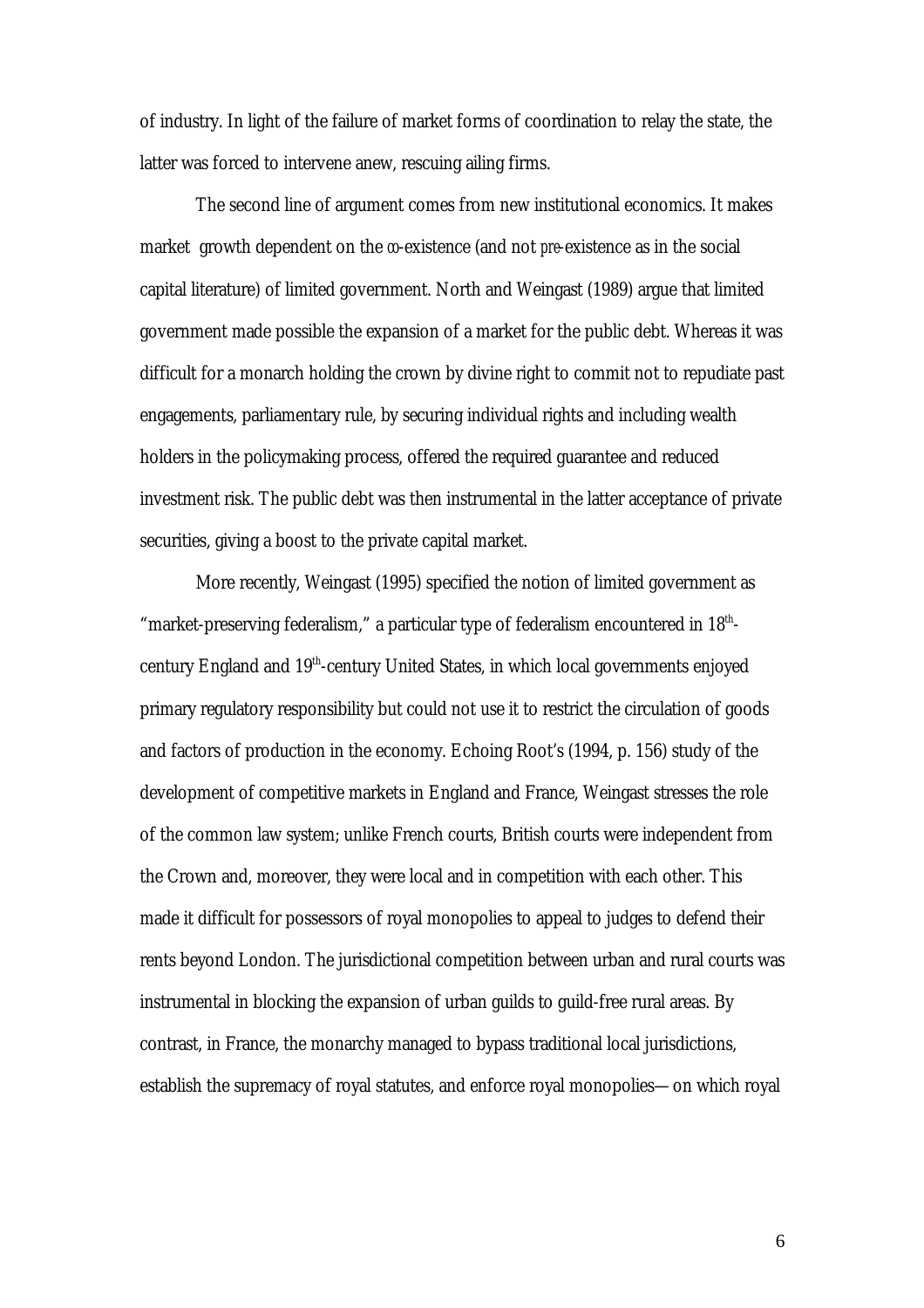finances depended—throughout the realm. $^3$  The higher degree of centralization in France relative to England explains the lesser development of competitive markets in France.4

The third argument, advanced by Rajan and Zingales (1999), zeroes in on the judicial component flagged by Weingast and Root. The two Chicago economists start from the premises that markets and centralized power are incompatible. Governments are not ordinarily interested in ensuring investors' property rights against expropriation or, even if law-bound, they prefer to deal with banks than with markets. Governments are also responsive to anti-market coalitions—the landed gentry in the  $19<sup>th</sup>$  century, the unemployed masses following the market crash of the 1930s—which markets seem to regularly generate by destroying primitive forms of insurance and providing little substitute. Therefore, decentralization of political power, by which they mean the precedent-based, judge-administered system of common law encountered in England and ex-colonies, safeguards property rights and promotes financial innovation. $^5$  Common law owes this advantage to its peculiar dynamic, blocking top-down changes ordered by the political center, but open to grass-roots contractual innovation suggested by individual practitioners. For instance, the common law due process is better at legalizing complex ownership structures, as well as notions of trust and good faith, which are typical of the arm's length contracts between firms and investors in financial markets (p. 29).<sup>6</sup> Civil law in contrast cannot evolve on its own but requires an act of the legislator, making it "an easy prey to political movements advocating a command and control

<sup>&</sup>lt;sup>3</sup> Weingast 1995, p. 7; Root 1994, pp. 150, 157.

<sup>&</sup>lt;sup>4</sup> Focusing on the 17<sup>th</sup> and 18<sup>th</sup> centuries, Weingast and Root have little to say about the actual development of corporate securities markets, which occurred in the  $19<sup>th</sup>$  century.

 $<sup>5</sup>$  In the common law system, the judge de facto makes the law, whereas in the civil law system, it is the</sup> legislator.

 $<sup>6</sup>$  In an earlier formulation of the hypothesis, Marcello De Cecco also linked financial innovation to</sup> common law (1983, p. 14). For a criticism, see Caranza and Cottarelli (1987, pp. 187-188).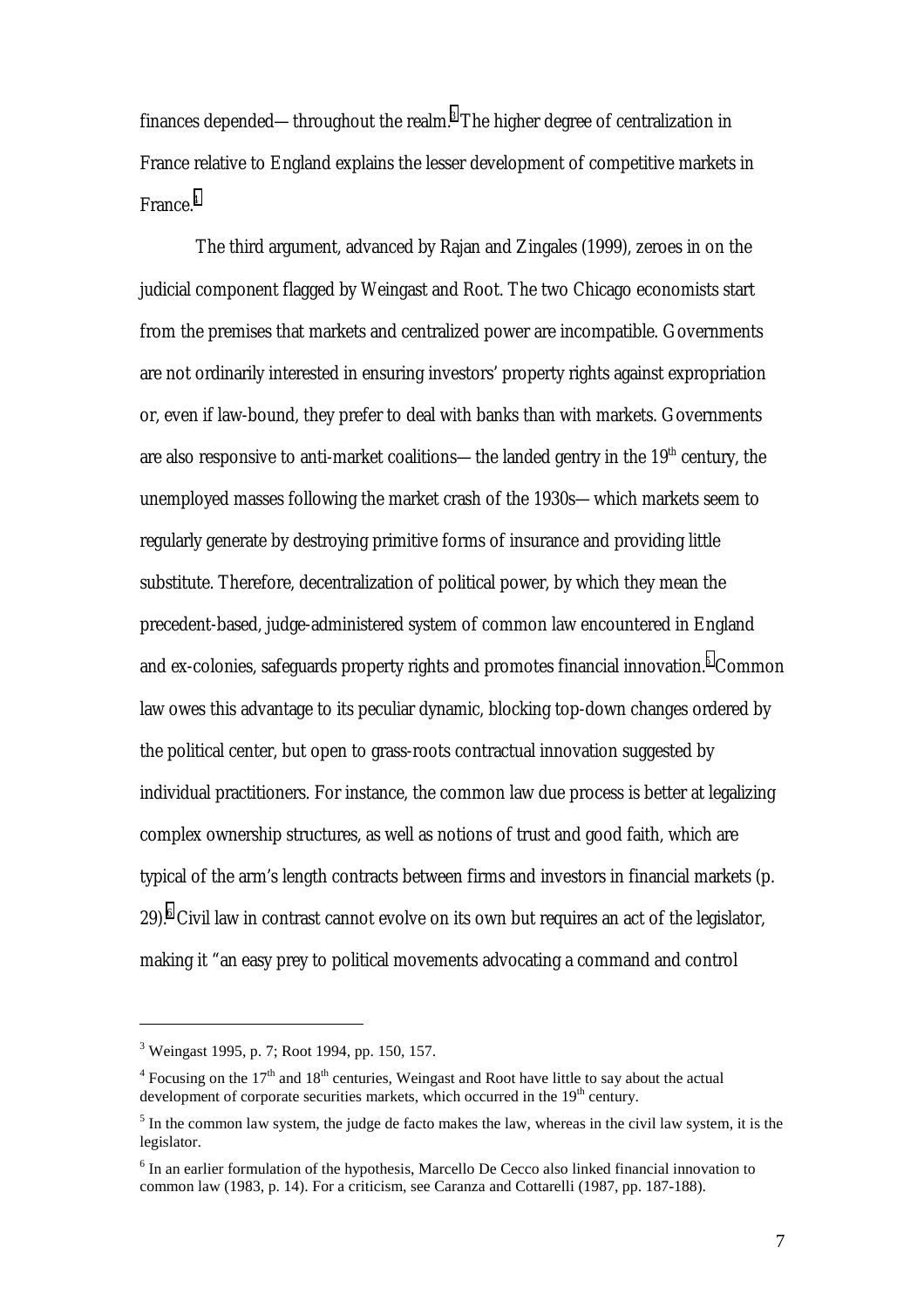system" (11). In sum, Rajan and Zingales offer a plausible argument for the legal origins of stock market performance. Common law is a bulwark against state control and state control is bad for markets.

The fourth and last line of argument also uses legal origins. La Porta et al. (1997a, 1998) argue—and show—that common law countries have more developed stock markets than civil law countries. The causal mechanism they point to, however, is not the degree to which law shields markets from state encroachment, but that common law protects shareholders better than civil law. Law enforcement is also lowest in French civil law countries.

Except for the last argument, the literature on market development is unanimously antistatist. Manifestations of state strength, either in the form of a prior strong or dirigist central government (Fukuyama and Levy), the co-existence of a centralized state (North, Weingast, Root), or state-made law (Rajand and Zingales), hinder market development in general, and financial market in particular. In contrast, checks and balances, federalism, and common law are alternatively associated with corporate and financial development. The survey of the literature provides us with two distinct hypotheses about the relative growth of stock markets: an antistatist hypothesis, according to which market growth is negatively related with state control; and a pure legal hypothesis, according to which large markets are associated with common law. Although legal origins is invoked in both lines of argument, the hypothesized path between legal origins and stock market size is *indirect* (mediated by the state control variable) in the antistatist argument, whereas *direct* in the pure legal argument.

Accurate in part, the antistatist hypothesis is incomplete. Political decentralization, I claim, also has a negative impact on financial market development, suppressing its otherwise positive effect. My argument holds in two points: (1) First, stock markets have centripetal effects that elicit resistance from financial peripheries.

8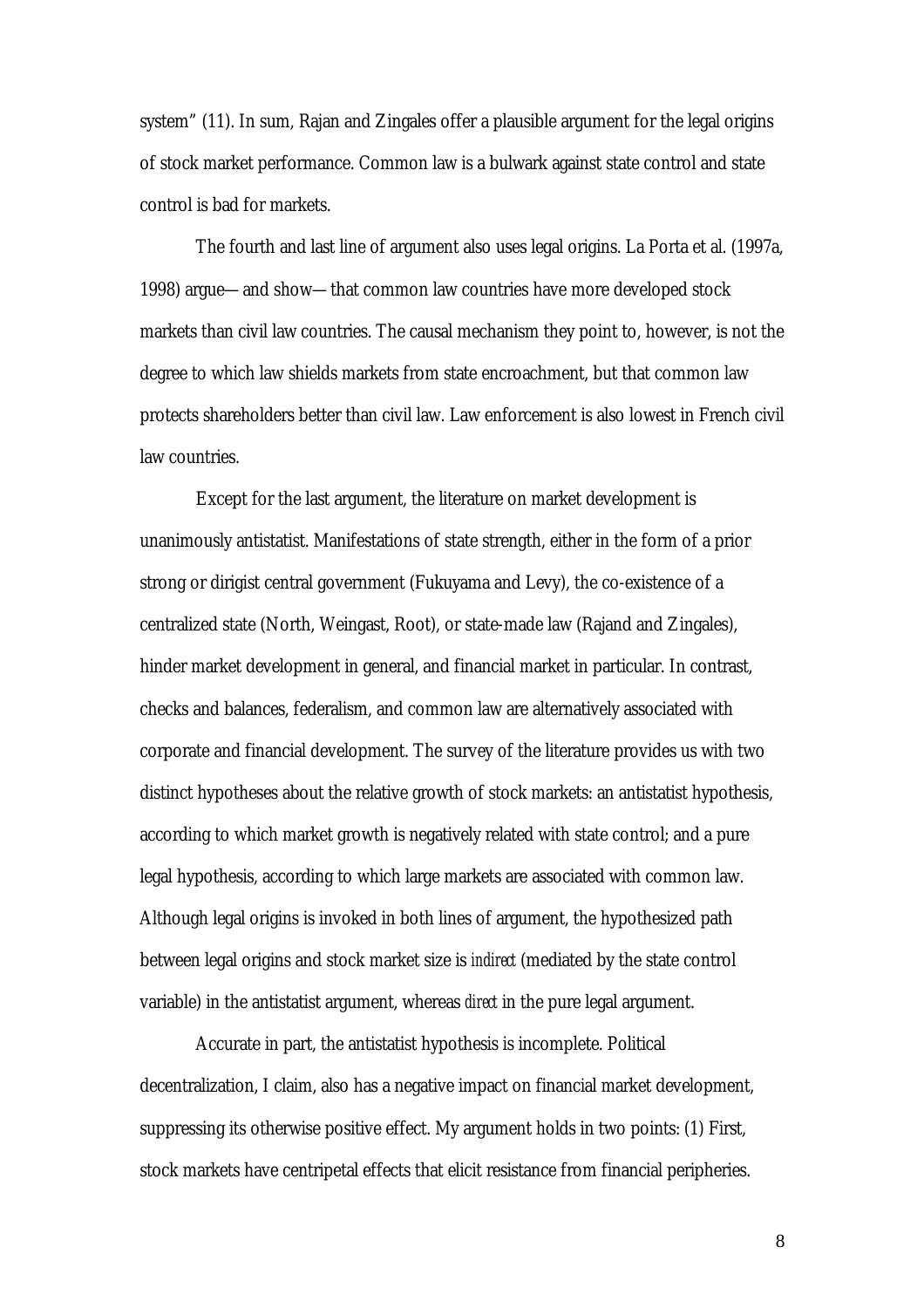Because financial peripheries are politically weaker in centralized than in decentralized regimes, stock market size is associated with state centralization. (2) Second, stock markets cannot list publicly-owned enterprises and do not like to list privately-owned, yet state-regulated enterprises. State control is typically larger in centralized than in decentralized states. Putting one and two together, state centralization both positively and negatively affects the stock market—the net effect is null (see Figure 1). I develop the positive and negative effects in the next two sections successively.

#### [Figure 1]

#### *The Geography of Finance*

Financial intermediaries are specialized along the center-periphery continuum. The logic behind the spatial arrangement rests on a political compromise, which is spurred by two simultaneous market failures: economies of agglomeration and information asymmetry. Consider economies of agglomeration, first. According to the recent literature on economic geography, economies of agglomeration result from the combination of internal scale economies and forward-backward linkages.<sup>7</sup> Financial centers display both features.

Like an old-fashioned market place, the financial market is characterized by internal scale economies—the higher the volume, the more efficient the pricing, the more attractive to buyers and sellers the market is. Internal scale economies exist both in the long- and short-term segments of the market. The long-term segment, commonly referred to as "primary capital market," primary because bonds and stocks are traded for the first time, pools the largest issuers in the economy. The issuing of a security presents steep fixed costs, favoring large over small issues. The short-term market, the so-called "money market," on which currencies, commercial paper, notes, and certificate of

 $7$  See Krugman 1991.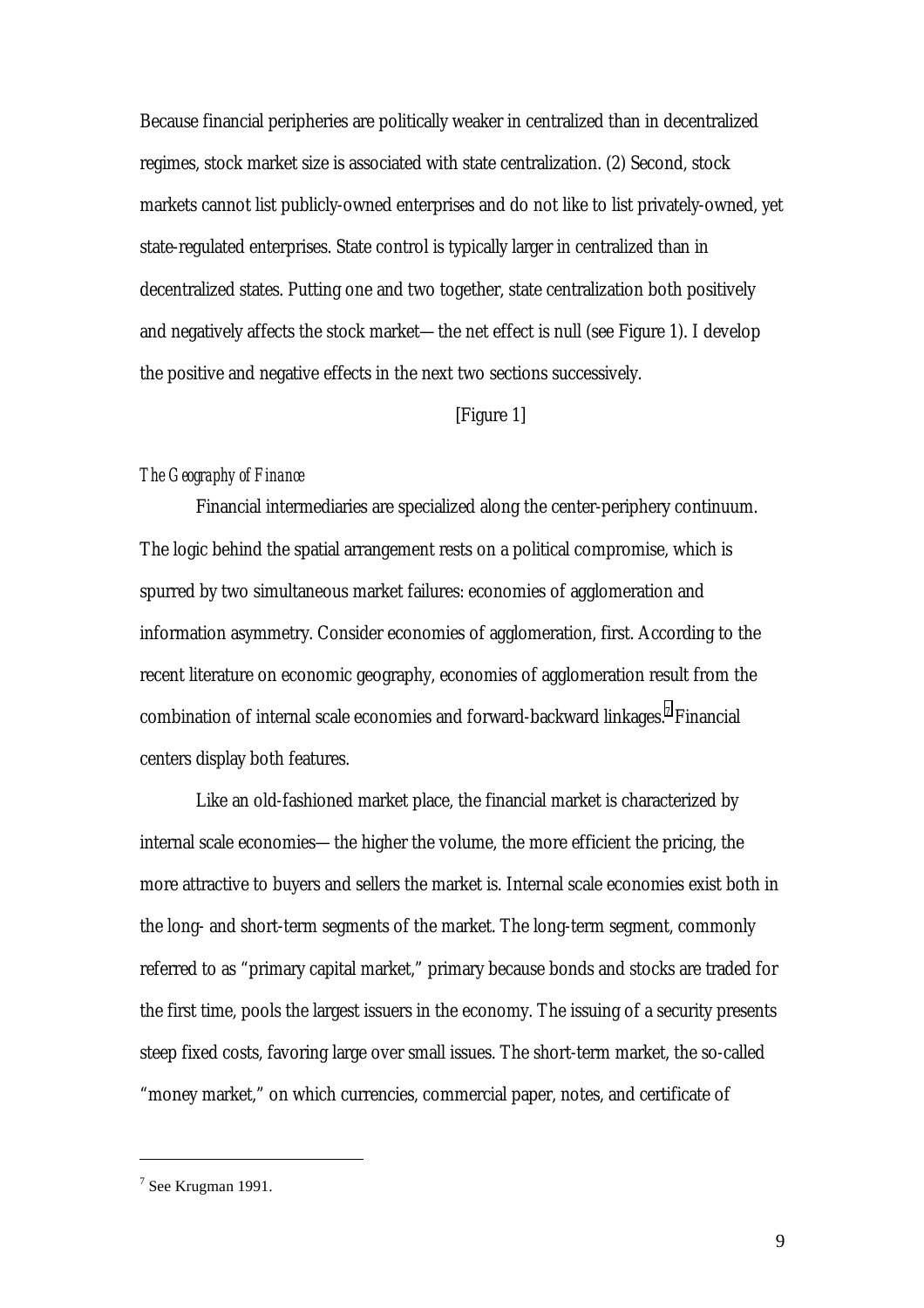deposits are traded, also thrives on volume. The money market is reserved to banks, institutional investors, and large firms.

The relation between the capital market and the money market is mediated by two institutions: the "secondary capital market" and the money center banks. For the sake of greater clarity, consider Figure 2, showing the four components, linked together in a circuitous way. The arrows indicate the flow of funds. Start from arrow 1. Banks depend on the capital market to transform long-term loans to industry into securities, recoup their liquidity, and lend anew. Then move to arrow 2. The money market depends on banks for the supply of cash. Until recently, cash essentially took the form of savings deposits. Banks lent to brokers and market players, who pledged securities as collateral. With money-market and mutual funds displacing savings deposits in recent years, banks are rushing into brokerage and asset management to serve as liaison between investors and market.

On to arrow 3. The secondary capital market is the place where stocks bought in the primary market can be resold. The breadth of the secondary market is determined in part by the depth of the money market. A deep money market lets brokers, security dealers, and arbitrageurs of all stripes borrow the cash they need to finance the shortterm positions they repeatedly take, either to make markets for securities or merely speculate. Arrow 4 last. The depth of the secondary market is important to attract investors—they value the liquidity that it offers. As a result, they are willing to pay a premium for liquidity, making listing for issuers desirable, since higher equity value automatically translates into a higher capacity to raise debt—both direct and intermediate.<sup>8</sup>

[Figure 2]

 $8$  It is impossible to separate linkages into forward and backward, for there is no linear ordering of production from intermediate to final.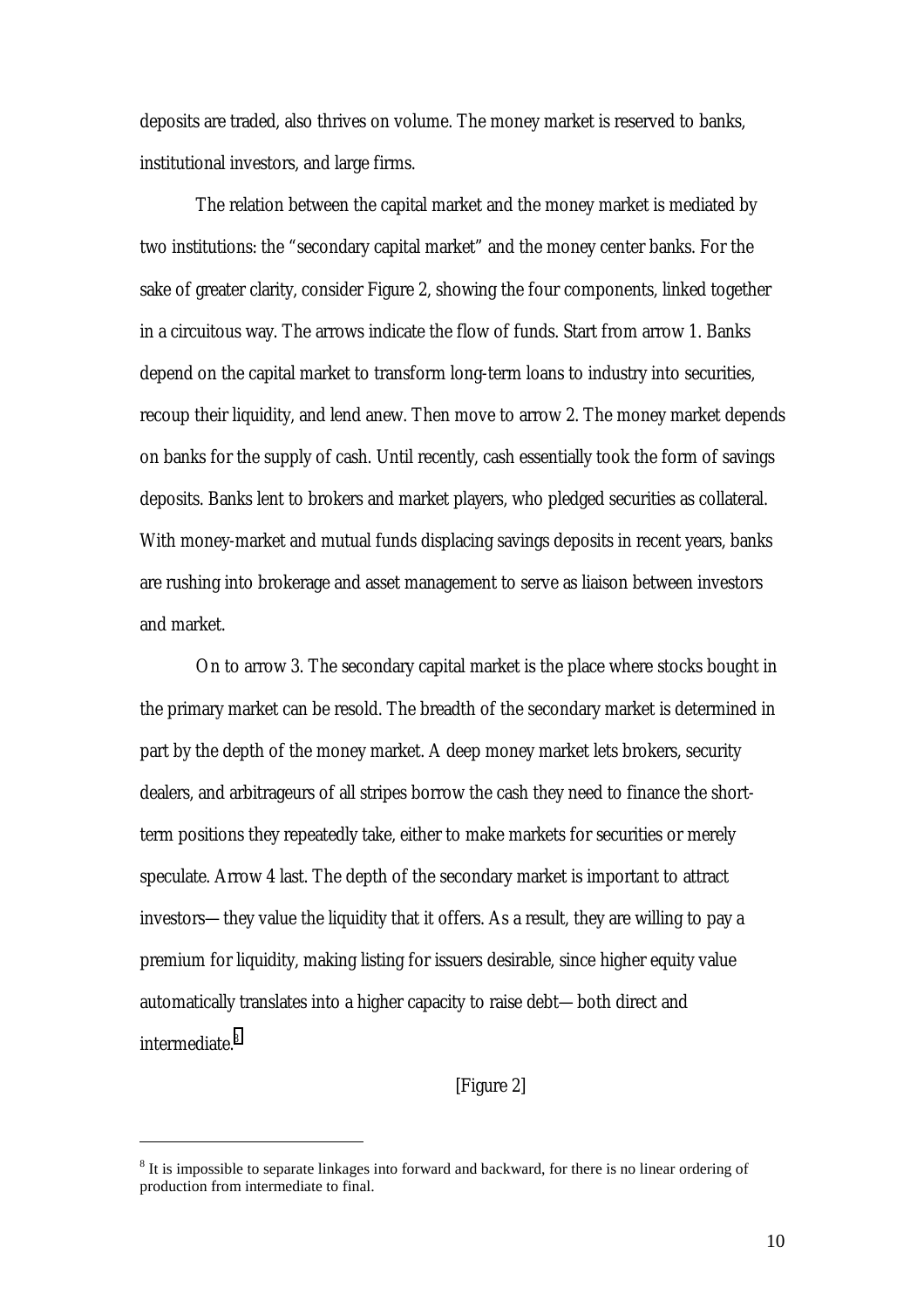Added to the internal scale economies that characterize the markets, the above circularity generates economies of agglomeration. It explains why the financial center is the place where all the largest and most profitable banks in the economy are headquartered. It explains why financial centers develop at the expense of their peripheries.<sup>9</sup>

The point to appreciate is that there is no separation between long and short: Capital markets are leveraged by demand deposits and money market accounts. There is no separation between debt and equity either: Corporate bank loans are lifted up by higher equity value. They all expand together or contract together. Explaining the size of the primary stock market is not that different from explaining the size of the secondary capital market, that of the money market, that of the center banking sector, and vice versa—it all boils down, in part at least, to identifying what constrains the expansion of any component.

Surely, there are limits to financial centralization. First, concentration is unlikely to go on until the periphery totally empties out; it probably reaches an upper bound in the form of rising opportunity costs.<sup>10</sup> Second, and more importantly, information asymmetry has opposite, centrifugal effects. Financial markets fail if investment information is costly and imperfect, as it usually is in small-business lending.<sup>11</sup> Little public information is usually available on small firms, making their securities or commercial paper non-tradable on financial markets. Small firms, instead, fund their

 $9<sup>9</sup>$  There are additional incentives for concentration in financial centers. Geographic concentration supports a well-supplied labor market and specialized local providers of inputs—lawyers, accountants, messenger services, public relations firms, and computing services. It also facilitates the spread of more reliable information, usually through personal contact. The pricing of untested products (as in primary issuing) is sensitive to private information.

 $10$  Financial centers become congested, office space gets expensive, and the wages paid rise out of line with the rest of the country. Screen trading and the linking of markets have made it possible for banks to relocate activities pertaining to trading on secondary markets in second-tier cities. However, primary issuing and most investment-banking type services, which require a large input of specialized providers and information, do not easily relocate to the periphery.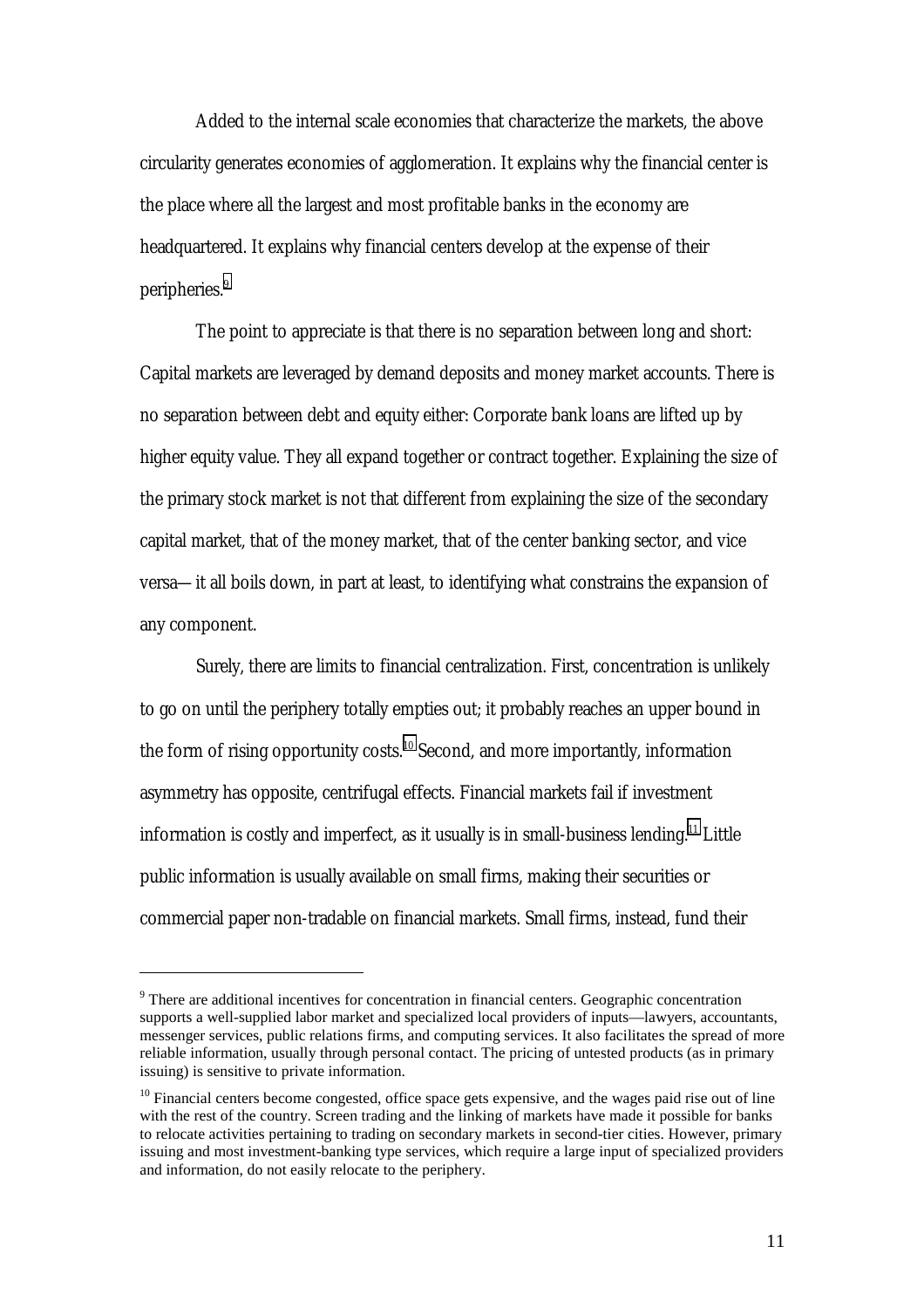long-term needs with local bankers. The comparative advantage of local banks lies in their access to local investment information, which they scrape together through membership in local social networks—the chamber of commerce, the municipal authority, and other relevant local organizations. Unlike the financial center, the financial periphery is not market oriented but bank based. Local security markets most often do not exist, or if they do, they are "specialist" markets, listing the stocks of local industries, for which trading is slow, dominated by insiders' knowledge, and unsuitable for a larger stock exchange. In either case, good investment information is essential, for local bankers usually do not have the possibility to exit from a long-term lending position the way center bankers do—by unloading the loan onto the market. Local banks also tend to lend to smaller firms than center banks and, for that reason, they are usually smaller. Large size affords visibility, favors good information, eases access to markets, and induces migration to the center. $12$ 

However, information asymmetry has a centrifugal effect only on the assets side of the bank's balance sheet, not on the liability side. Information asymmetry prevents local borrowers from tapping the financial center for money, but it does not prevent local savers from sending their liquidity to the center. Local banks and money markets compete for the same savings. In the past, local banks and the local branches of center banks competed for individual deposits. Local banks re-invested them in loans to local industry, whereas center banks drained most of them to the money market (at least until the 1930s). Center banks enjoyed a competitive advantage over local banks, for they were able to offer investors a wider range of products and higher returns. This competitive

<sup>&</sup>lt;sup>11</sup> See Hölmstrom and Tirole 1997.

 $12$  The point is not that local, small enterprises are unable to get loans from center-located banks, but that the local agents of center banks are not as free as local bankers to meet the financial needs of local firms, best characterized as "relationship banking" (Petersen and Rajan 1995). Center banks' local agents are less likely to enter into relationship banking with small firms than local bankers are. Local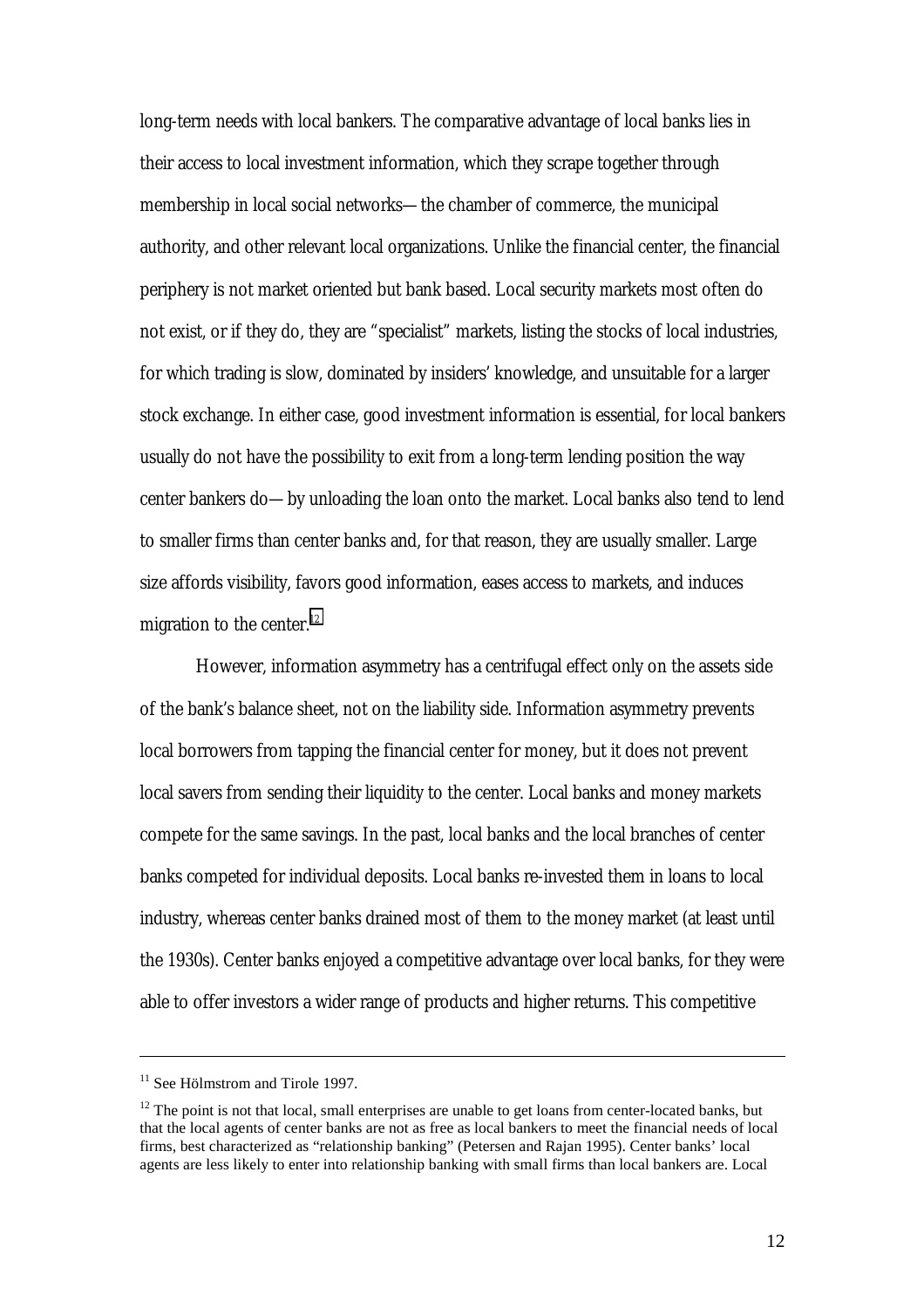advantage is even more pronounced today with the generalization of money-market accounts, by which banks pass on to depositors the money-market rate in exchange for a fee. No longer able to keep savings on their books, all banks now have to finance their investments on the money market, at a price that varies with their credit ratings. Dependence on credit ratings is causing problems with local banks, for it means that banks must refrain from lending to clients with little or no public visibility—the local banks' traditional and most logical line of business—lest credit-rating agencies and specialized newsmedia overweigh the risk presented by these loans, forcing the bank to increase capital in the face of a downgrade and higher borrowing costs. Local banks are at a comparative disadvantage when it comes to financing their investments.

Local banks cannot survive without regulatory help. Help may come in the form of legal interdiction to enter local markets, tax subsidies, or a state guarantee. Legal prohibitions existed in the United States until 1994, when an Act of Congress legalized interstate banking. They still exist in many European countries, where hostile takeovers are ruled out by unwritten codes of conduct. In such conditions, no large bank can enter a local market without securing the consent of the relevant local government.<sup>13</sup> A second way for government to help local banks is to maintain their non-profit status. In Germany, Austria, Scandinavia, Italy, Spain, and Japan, the local banks are non-profit banks—savings banks and credit cooperatives—, paying limited or no taxes and enjoying a state guarantee on liabilities. In the presence of a guarantee, the bank gets the credit rating of the guarantor, which is top when it is the state. The state guarantee enables local

agents have to meet lending standards and liquidity requirements that keep changing with the overall position of the bank.

 $13$  The fixed costs of establishing a retail network are so high that entry usually proceeds by way of takeover.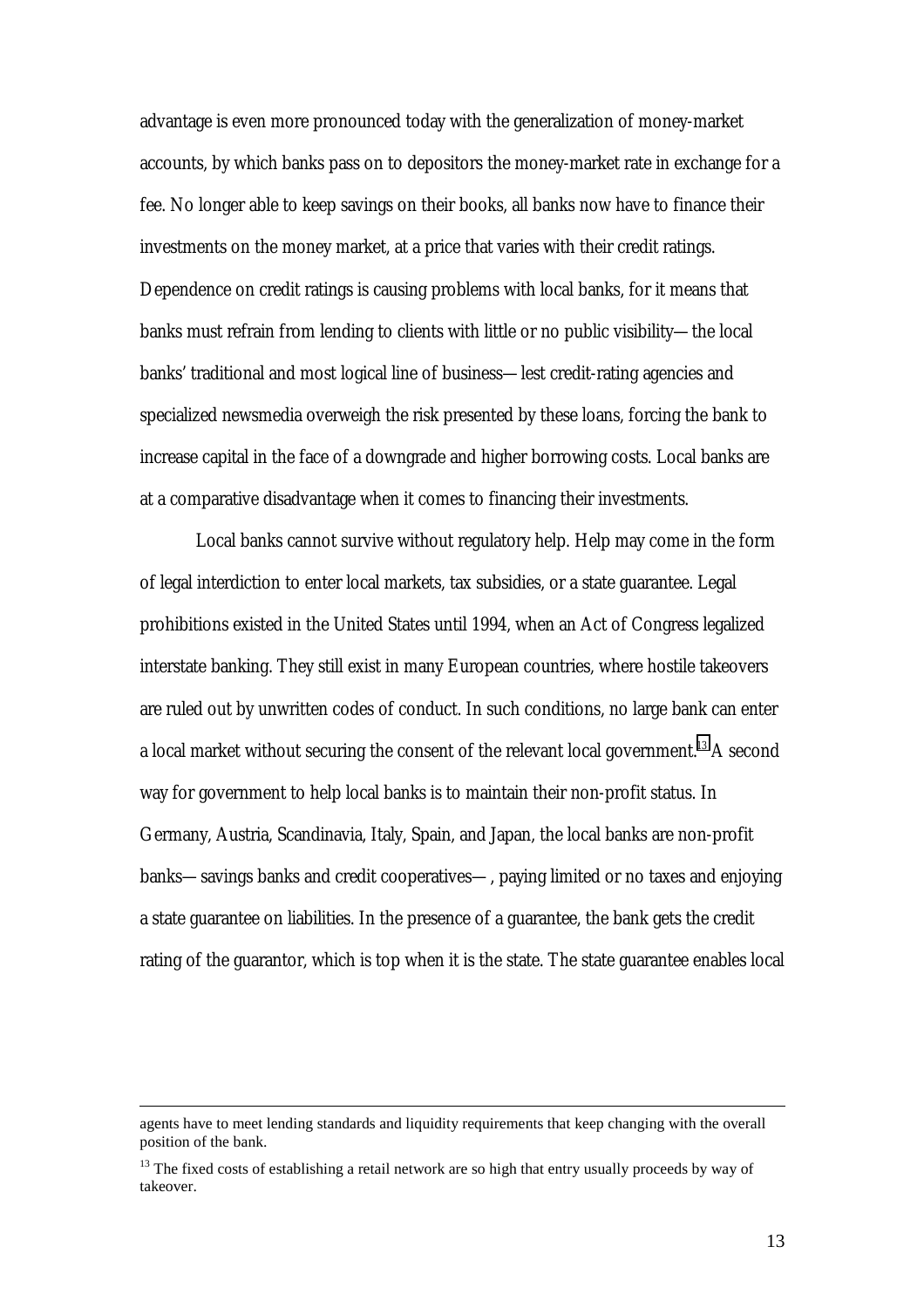banks to refinance more cheaply on the Euromarkets than the private banks despite making riskier loans.<sup>14</sup>

The need for regulatory help is not specific to local banks, but is also felt by local firms and local governments. If the local banks either concede the local deposits to the center banks or try to shore up their credit ratings by purging their balance sheets of lowrated loans, they cannot finance the local entrepreneurs, who, due to information asymmetry, have nowhere else to go. By extension, local governments are unable to maintain a strong tax base if local banks and local producers have no reliable access to capital. There is indeed a triangular interdependence between affluent local industries, well-entrenched local banks, and politically powerful local governments. Local industries need local banks to sustain local investment, local banks need the political protection of local governments to hold back the competition for resources from the center banks, and local governments need prosperous local banks and industries to maintain their relative fiscal independence from, and power vis-à-vis, the central government.

A caveat is in order. Not all peripheral districts would necessarily suffer from the centralization and globalization of capital markets. Those districts that accommodate the rise of firms large enough to efficiently tap equity markets, are not necessarily harmed by the decline of local banking. One would expect these districts and the firms to which they are home to espouse the cause of centralization or, at least, be conflicted—indeed, although the large firm provides local employment, its interest in the welfare of its local host is circumstantial and reversible.

<sup>&</sup>lt;sup>14</sup> In a study of German Landesbanks, Sinn (1999, p. 34) reports actual credit ratings and hypothetical ratings that would be given to these banks on the strength of their balance sheet structure if they had no government protection. The resulting downgrading is equivalent to the step from Triple A to Double A, or from Double A to a simple A, allowing banks to get five-year money on the Eurobonds market for 20 basis points less than comparable private competitors who do not have the protection of the formal government guarantees.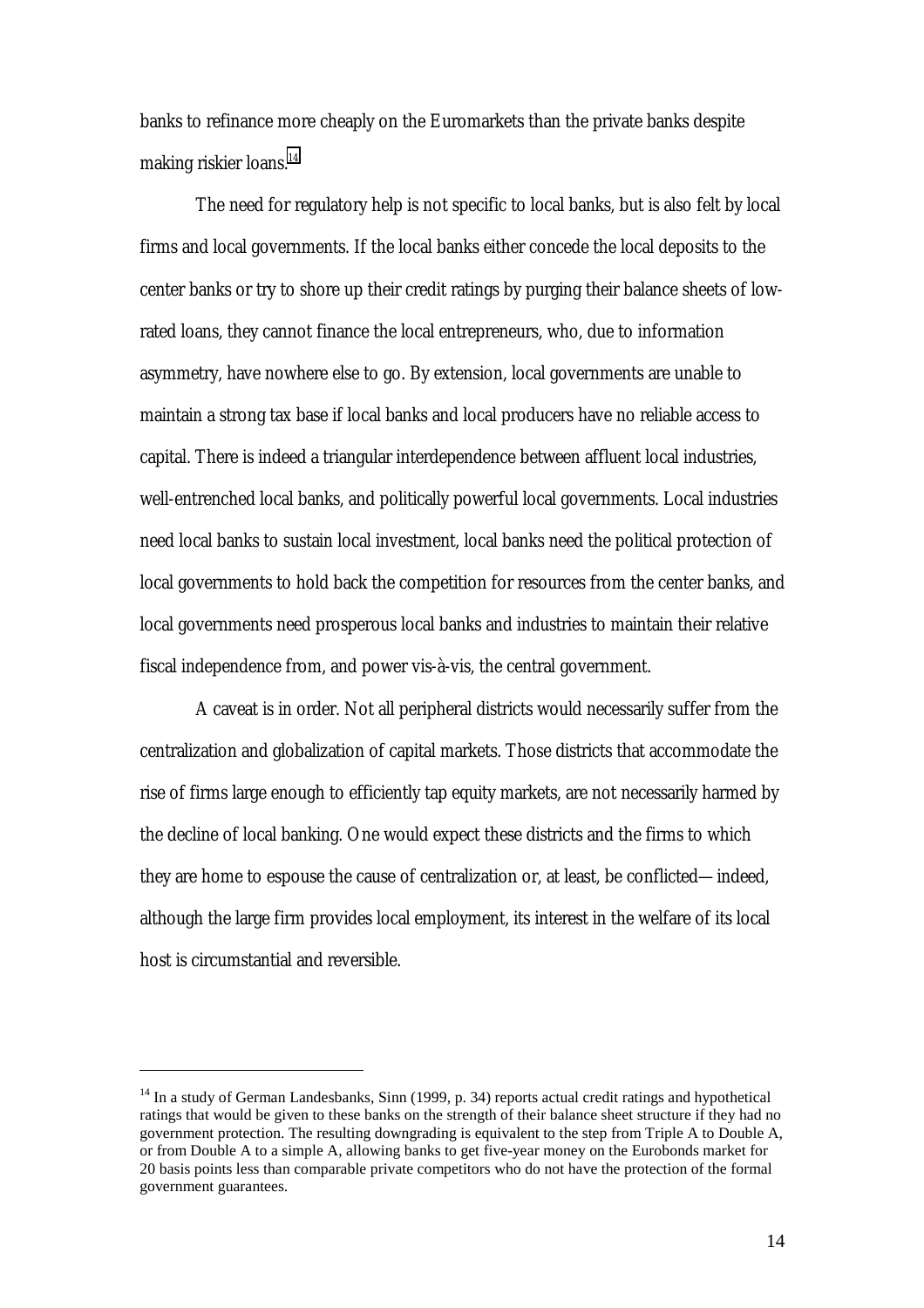However widely it may be felt, the need for regulatory help is insufficient in and of itself to translate into actual regulatory help. The potential losers must get together and overwhelm the political power of the financial center. Too few to make a difference electorally, yet much too scattered to act collectively, especially against a geographically concentrated opponent, local banks and firms solely have the local government connection as viable political channel, and only so in countries where local governments enjoy a modicum amount of political power—in decentralized countries. Local governments in federal and otherwise decentralized states can use their collective veto in the upper chamber to block financial deregulation. In contrast, they are powerless in centralized states. As a result, politicians as a whole are more likely to arbitrate the centerperiphery conflict in favor of the periphery in decentralized states, or at least do so more often, than in centralized states.

The above discussion yields the first causal proposition: *The capacity of the financial center to attract resources is a function of the size of the money center banking sector, which, in turn, is a function of the degree of centralization of the state.*

I have argued so far that territorial decentralization is a hindrance to financial development. I now elaborate on the more common claim that state control is also a hindrance.

#### *State Control of Industry*

Stock exchanges need stocks to trade. The wider the range of stocks they can offer, the more possibilities for diversification they make available to potential investors. Moreover, each stock must occur in a sufficiently large quantity, guaranteeing a constant trading volume. Last, in order to insure liquidity, the stock must be visible, able to focus investors' action. Indeed, market liquidity is comparable to a coordination game, in which

15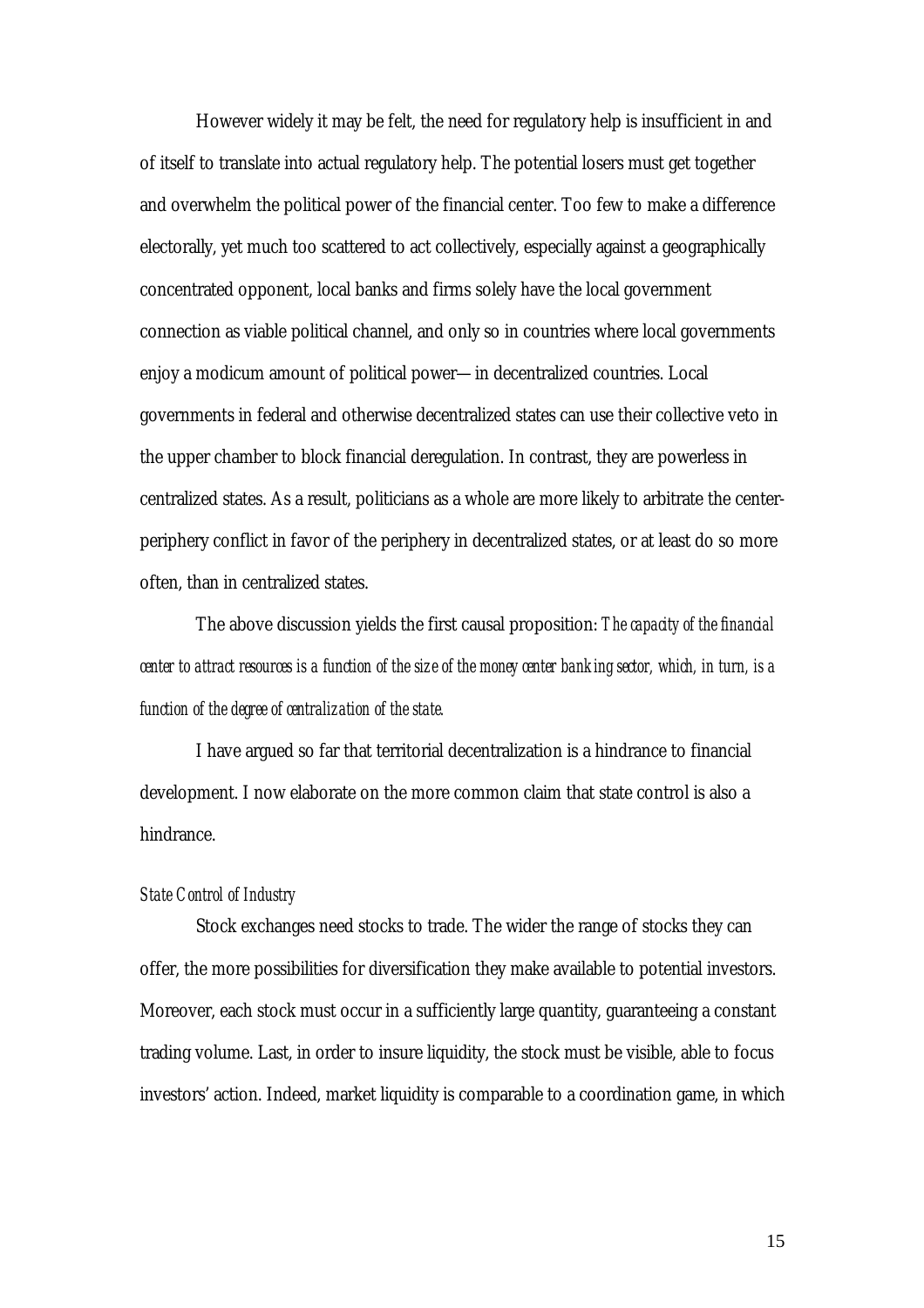a player trades a stock only if she thinks that others will trade that same stock.<sup>15</sup> The existence of a focal point helps solve coordination problems to every participants' benefit. Famous stocks, such as Microsoft, Dell Computer, Cisco, and GE Financial have the wherewithal's to attract transactions. Their price includes a liquidity premium. They are the workhorses of the exchange in which they are listed, providing brokers with their daily bread. Five percent of the stocks listed on the NYSE represented 51 percent of trading value in 1998, 60 percent in London, and 86 percent in Frankfurt.<sup>16</sup> Stocks that are unknown and with little prospect of getting known are unlikely to be listed. The companies that tend to get listed are either very large, in growth sectors, or both.

In many European countries many of the companies that would fit that profile are owned by the state. Until twenty years ago, 9 out of 10 of the largest companies in European countries were in that situation. Sectors such as railways, telecommunications, postal service, coals, gas, petroleum, electricity, air transport, shipbuilding, and banking, were in many cases part of the public sector.<sup>17</sup> State ownership denied stock markets an adequate capital base.

There was no hard and crisp logic behind the creation of public sectors. The theory of natural monopoly justified state regulation, not state ownership. The poor's desire to make the rich pay could be more easily reached through taxation than through nationalization. The 1980s French Socialist claim that state ownership (of banks especially) provided governments with the means of their industrial policy was mocked

<sup>&</sup>lt;sup>15</sup> The problem is aptly defined by Raghuram Rajan and Luigi Zingales as "a chicken and egg problem…people will not trade in a particular market unless they think the market is liquid, but the market will not be liquid unless they trade" (1999, p. 17).

<sup>16</sup> FIBV 1998, p. 88.

 $17$  The steel sector in Austria, Belgium, Britain, France, and Italy was state-owned. In the automobile industry, Renault, VW, SEAT, Alfa Romeo, Jaguar, British Leyland, Rover, Rolls-Royce ended up being state-owned at one point.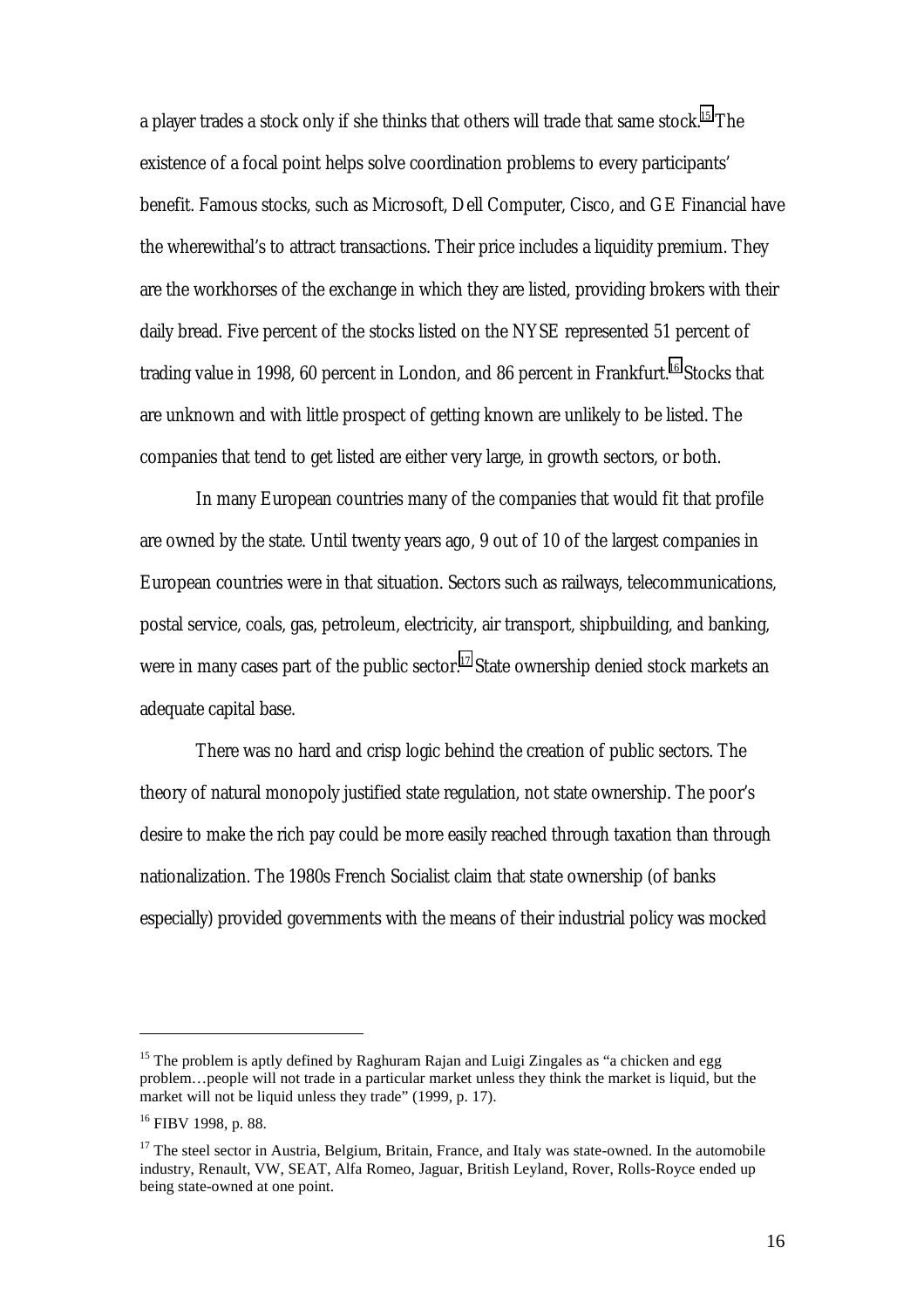by specialists of French politics.<sup>18</sup> The truth is that most nationalizations in most countries were unplanned, but occurred because the government sought to salvage an unprofitable private firm from bankruptcy. The firm may have been involved in a sector deemed strategic for security reasons or it was a large firm, employing a large and politically sensitive workforce—or both, as with railways.<sup>19</sup> Once public, many of these firms stayed public, not out of post-facto rationalization, but because the state could not dispose of their assets—capital markets were too narrow. The upshot was a suboptimal—catch-22-like—equilibrium, in which the large size of the public sector prevented the stock market from reaching the critical mass that would have allowed it to bear the privatization of state-owned firms. This equilibrium was also characterized by an underdeveloped internal money market and a non-financial sector financing investments through bank loans and retained profits.<sup>20</sup>

There are difficulties in establishing comparative data on the size of state-owned industrial sectors. The impossibility to reach an easy definition of what constitutes a public enterprise makes aggregate data—such as employment and gross capital formation—uninformative.21 Aggregate data also fail to reveal key differences in state control. Although nationalized industries in Britain and France were truly national, most of the 4000 public enterprises in West Germany at the time were—and still are—at Land and local level.<sup>22</sup> In Sweden, localities run some of the public utilities. Moreover, although nationalized firms in France included the biggest manufacturing firms, in

<sup>&</sup>lt;sup>18</sup> See Cohen et al. 1984.

 $19$  IRI, the Italian state holding company, was initially created in the 1930s to take over the industrial holdings of the three virtually-bankrupted main Italian banks; see Posner and Woolf 1967. IRI ended up producing, among various things, Christmas *panettone* and 25 percent of Italian *gelato*.

<sup>20</sup> See Loriaux 1991 on France.

<sup>&</sup>lt;sup>21</sup> For employment and capital formation data on a dozen OECD countries, see Pathirane and Blades 1982, 268, 273.

 $22$  The Länders' share was estimated as twice as large as that of the Federation in 1988; see Esser 1994, p. 107.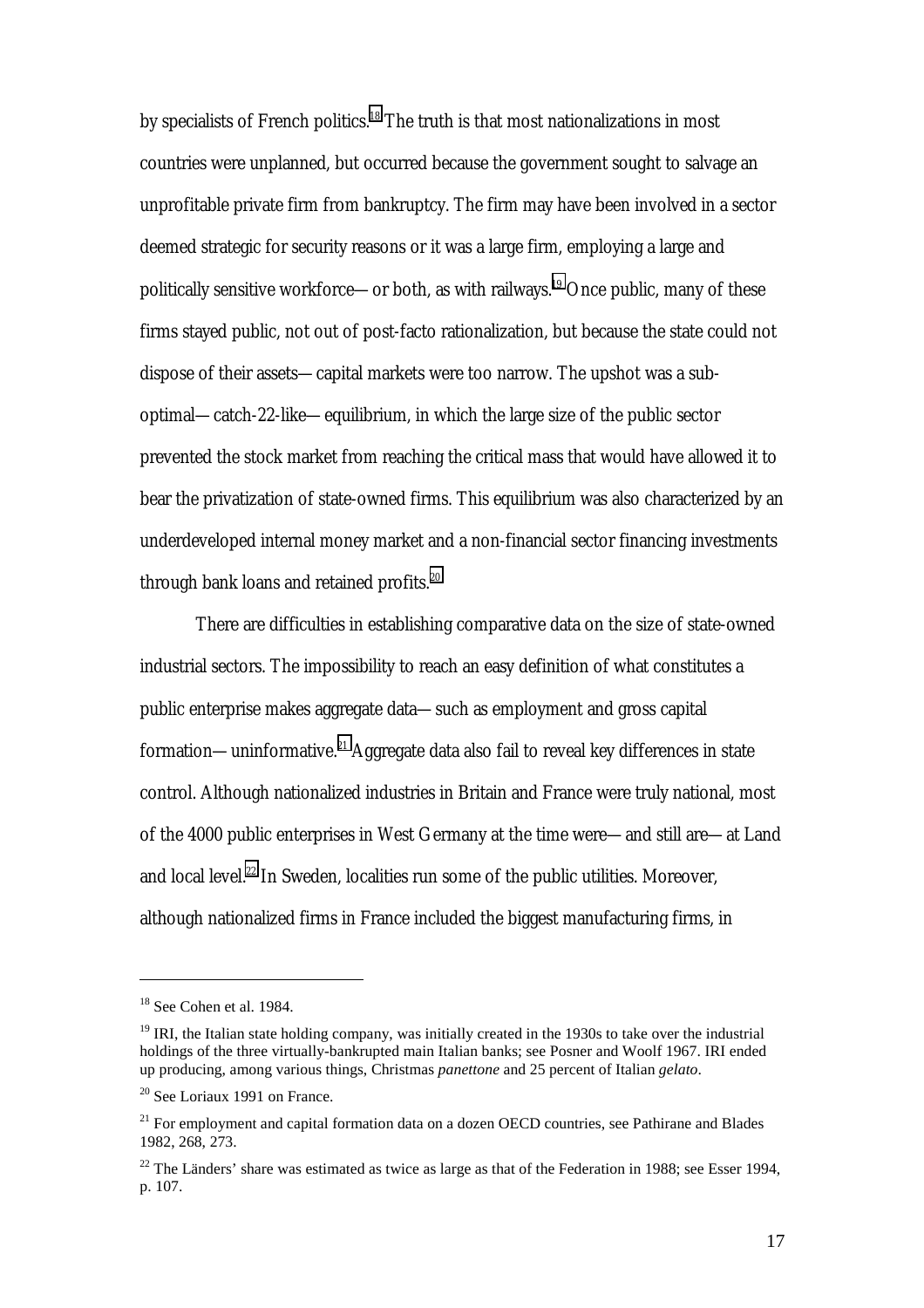contrast, comparable British and German firms were privately owned. Last, the numbers hide very different forms of state involvement in the management of these companies, which ranged from close in France and Belgium, to arms' length in Germany and the Netherlands.<sup>23</sup> While these variations made little difference for stock markets at the time, they became relevant in the 1980s and 1990s, when governments began to divest.

State control matters to stock market growth because it tends to outlive privatization. The incorporation of a public company is a necessary but not sufficient condition to stock market growth. The state also has to abandon control, both direct in the form of majoritarian—and sometimes even minoritarian—participation, and indirect, through the appointment of a core-controlling group (the French *noyau dur*) of companies linked together through mutual cross-shareholdings. Although cross-shareholdings artificially boost the capitalization of the stock market—the same shares are counted twice—they also curb trading by the core shareholders, who cannot sell for a determinate period. Investors are also unlikely to find the stock attractive, as the management team of the company is shielded from external takeover bids. Unlikely to fail, a state-controlled firms is equally unlikely to maximize shareholder value. In the end, state control is a cause for thin trading.

A cause of state control is centralization. Centralization provides the central government with the capacity to increase its power over the economy. Since a major industrial rescue threatens local governments with a roundabout way of tilting the constitutional balance between the federal state and its constituent parts, state control is an unlikely occurrence in decentralized countries, where local governments possess extensive powers of veto.<sup>24</sup>

 $23$  See Parris et al.1987, ch. 7.

 $24$  Note that a similar logic has been used to account for the dearth of privatization programs in decentralized countries; see Heald 1989, p. 46. The claim is that in decentralized countries,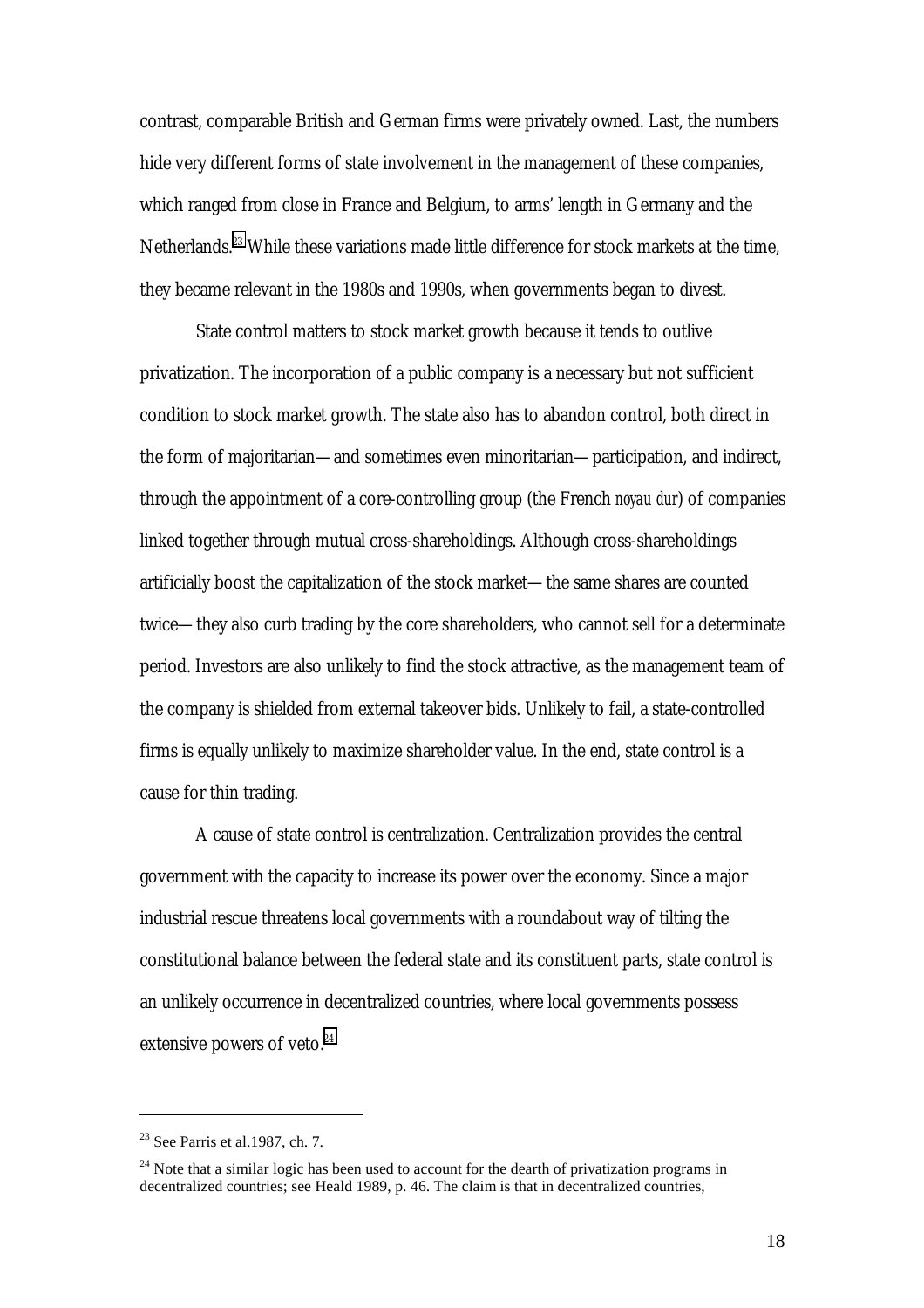I can now introduce the second causal proposition: *The capacity of exchanges to list attractive stocks is a negative function of state control, in turn a positive function of state centralization*. This proposition is only valid in the present period, as it would have made no sense prior to World War I, when state ownership of industry was not accepted practice.

The two causal propositions together point to a mixed, and thus indeterminate, effect of the variable state centralization. In the first proposition, state centralization positively effects stock markets, for it denies local governments the capacity to divert finance to small-firm lending. In the second proposition, state centralization negatively affects stock markets, for it enables politicians to maintain some form of state control over large industrial concerns.

#### *Two Paradigms*

 $\overline{a}$ 

A somewhat detailed presentation of the French and German cases will help flesh out the argument. These two cases were chosen for their closeness of fit with the argument. France has a centralized state, and thus a weak local banking sector. The deregulation of the stock market in the 1980s was relatively easy, but a lingering high level of state control hampered privatization and stock market capitalization. In contrast to France, Germany has a decentralized state and limited federal state intervention in industry. The large size of the local banking sector, however, deferred and muffled the German "Big Bang".

France has a centralized regime. The weakness of local governments is responsible for the centralization and concentration of the banking system (see Table 1). The savings banks, initially local town creations, were rescued by the Treasury in 1830. The cooperative movement was anemic and re-organized by the state in the wake of

privatization threatens to rob local governments from an important power base, if not a source of revenues. Although this argument does suggest that decentralized countries are less likely to evince large privatization programs, which is true, it fails to take into account the fact that decentralized countries do not have large public sectors to begin with.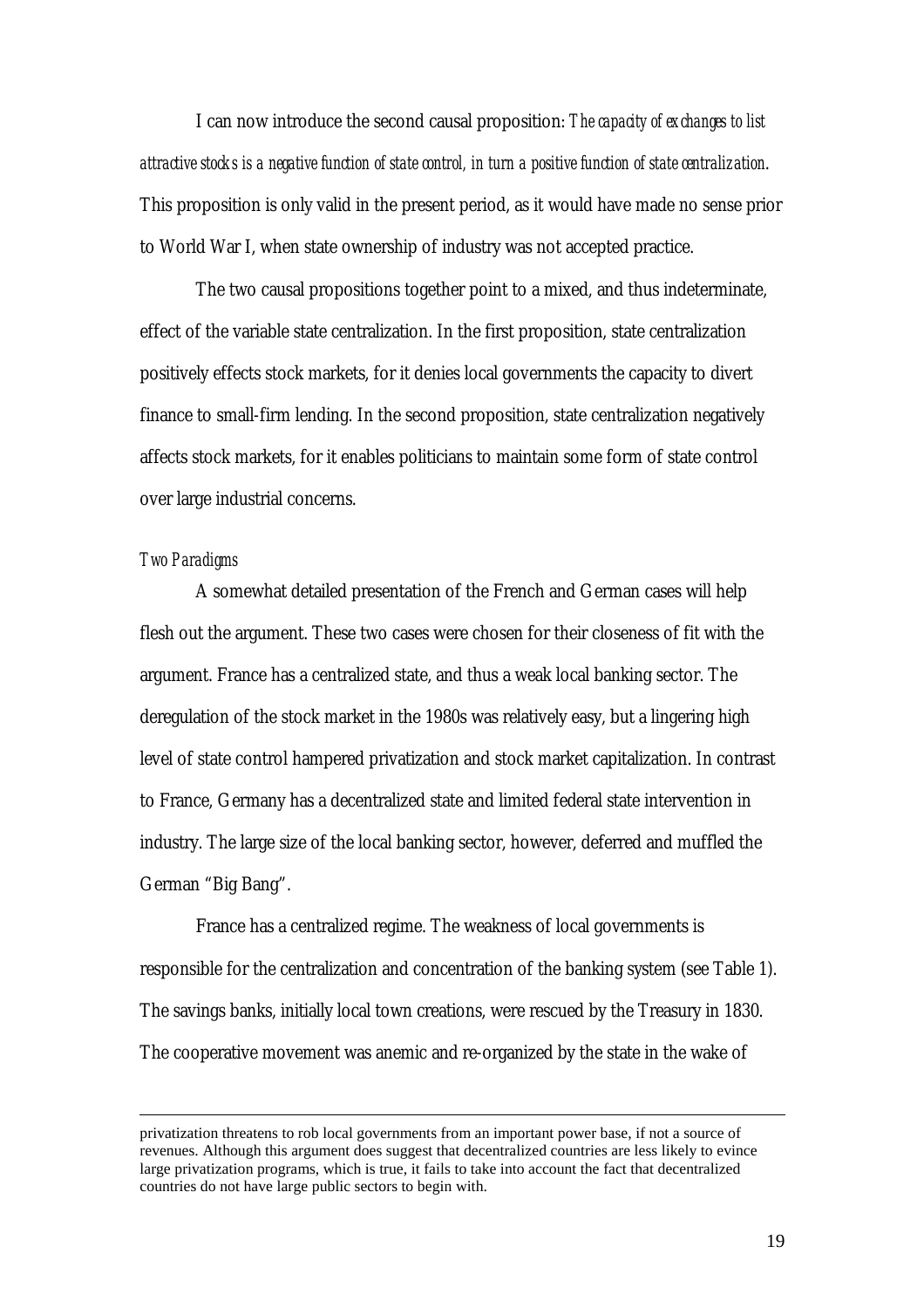World War I. The last local private banks disappeared in the financial crisis of the 1930s. The chronic weakness of French local banking justified the multiplication of special credit agencies to provide subsidized credit to farmers and small business. French center banks never had difficulties draining peripheral deposits to Paris, which was home to a lively stock market prior to the 1930s. Once the decision was made in the 1980s to dismantle the postwar system of allocation of credit and to broaden the Parisian equity market, the state encountered no local opposition. The measure was imposed by the state, at times without even consultation with banks.<sup>25</sup>

France centralized rule-making is also responsible for significant state control of industry. Until a recent date, the state-owned sector included the biggest manufacturing firms—Renault, Thomson, Rhône-Poulenc, Péchiney-Ugine Kuhlmann, Rousself Uclaf, Saint-Gobain-Pont à Mousson, Sacilor, Usinor, Bull, Matra, and Dassault. Although these firms were obvious candidates for privatization, French governments proceeded with caution. Rather than relying on the open bid system, the government invited banks, insurance companies, and large firms to create core-controlling interests, linked to each other by means of cross-shareholdings and interlocking directorates. The crossshareholdings limited the market appeal of the newly privatized stocks. No one could attempt a hostile takeover, reducing current management's incentive to improve profitability. Further, too close a relationship with government—the Gaullist government used privatization as a way of rewarding loyalists—increased the risk of corruption and managerial involvement in a public scandal, with dismal consequences for share value. In the end, the *noyaux durs* did not survive the economic slowdown of the early 1990s, as many of the core shareholders were hard-pressed to sell redundant assets to plug losses or simply refocus their holdings around their core activities. The state had to rescue

<sup>&</sup>lt;sup>25</sup> According to Cerny (1989, p. 183). Coleman (1993) offers a concurring opinion in his survey of French banking reforms.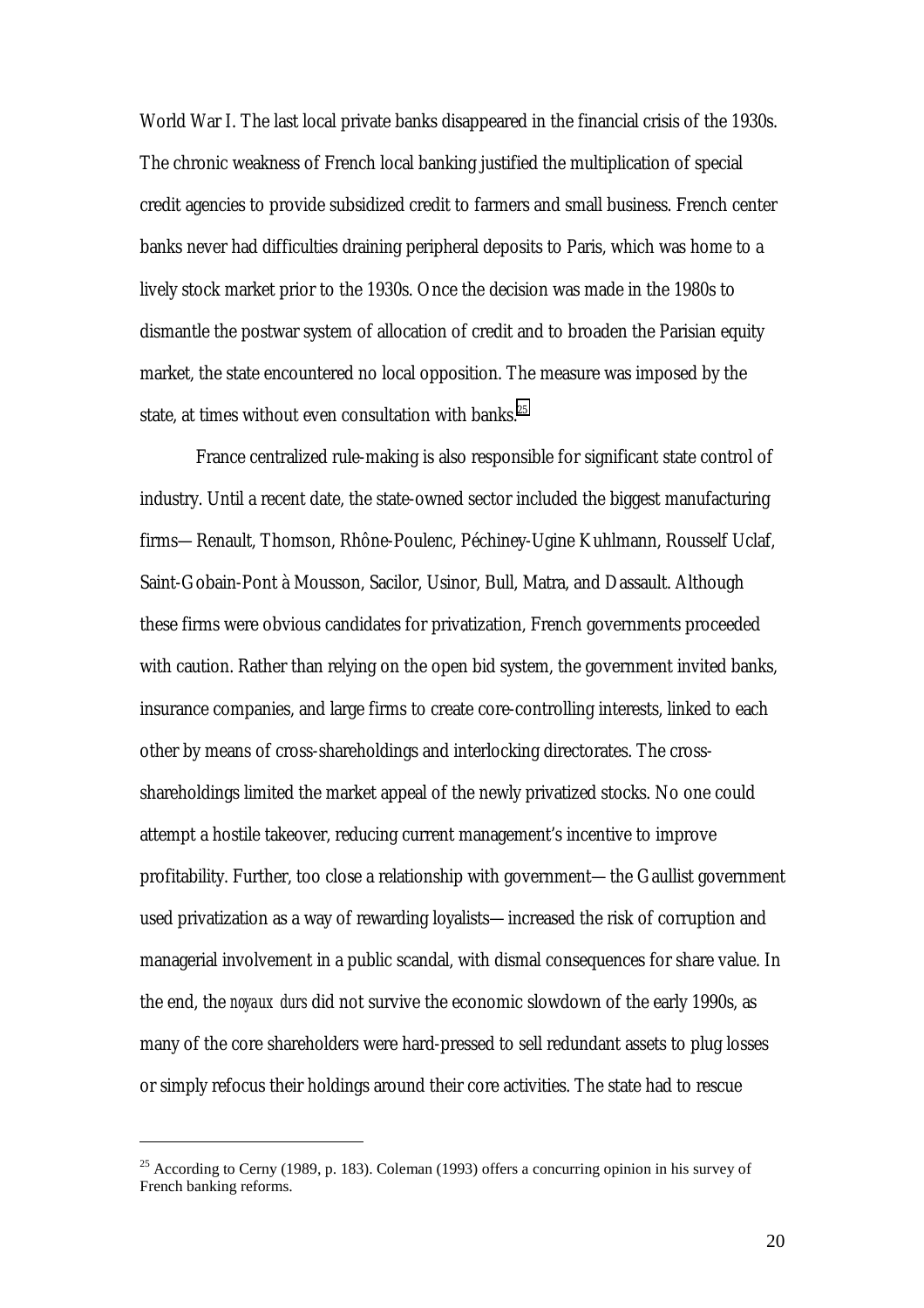several just-privatized firms—3 banks (CEPME, CFF, Société Marseillaise de Crédit), an insurer (GAN), several manufacturers (Renault, PSA, Michelin, Bull, Thomson), and Air France.<sup>26</sup>

Two large banks in France—Crédit Agricole and Crédit Lyonnais—are still not listed on the *Bourse*. Although poor performance accounts for delaying privatization in the case of the latter, protectionism alone is accountable for the former—with its mutual status, Crédit Agricole, the second largest bank in Europe, can buy any firm, yet is immune from hostile takeovers. It is no wonder that the capitalization of the Bourse is still unimpressive by historical standards.

#### [Table 1]

Germany, unlike France, is a decentralized country, with a decentralized banking system. The local banking sector in Germany represent 65 percent of total bank assets in 1995 (Table 1). This sector is essentially composed of credit cooperatives, savings banks, and the Länder-owned Landesbanks—initially giro institutions of the savings banks that have become regular commercial banks. The much-vaunted Groβbanken represent only 26 percent of assets. For more than a century, local governments have protected local banks by means of state guarantees on deposits, tax breaks, and subsidies, and the hardwon right by savings banks to offer their clientele the same products as commercial banks. Until the deregulation of the money market in the 1980s, the two systems did not communicate with each other except at the very top. Savings banks in districts with excess deposits over loans would transfer their net surplus to savings banks in districts with excess loans over deposits; only the net surplus was lent to the commercial banking sector. The capacity of the Groβbanken to drain savings to the financial center was considerably less developed than in France.

 $\overline{a}$ 

21

<sup>&</sup>lt;sup>26</sup> See Levy 1999, p. 277.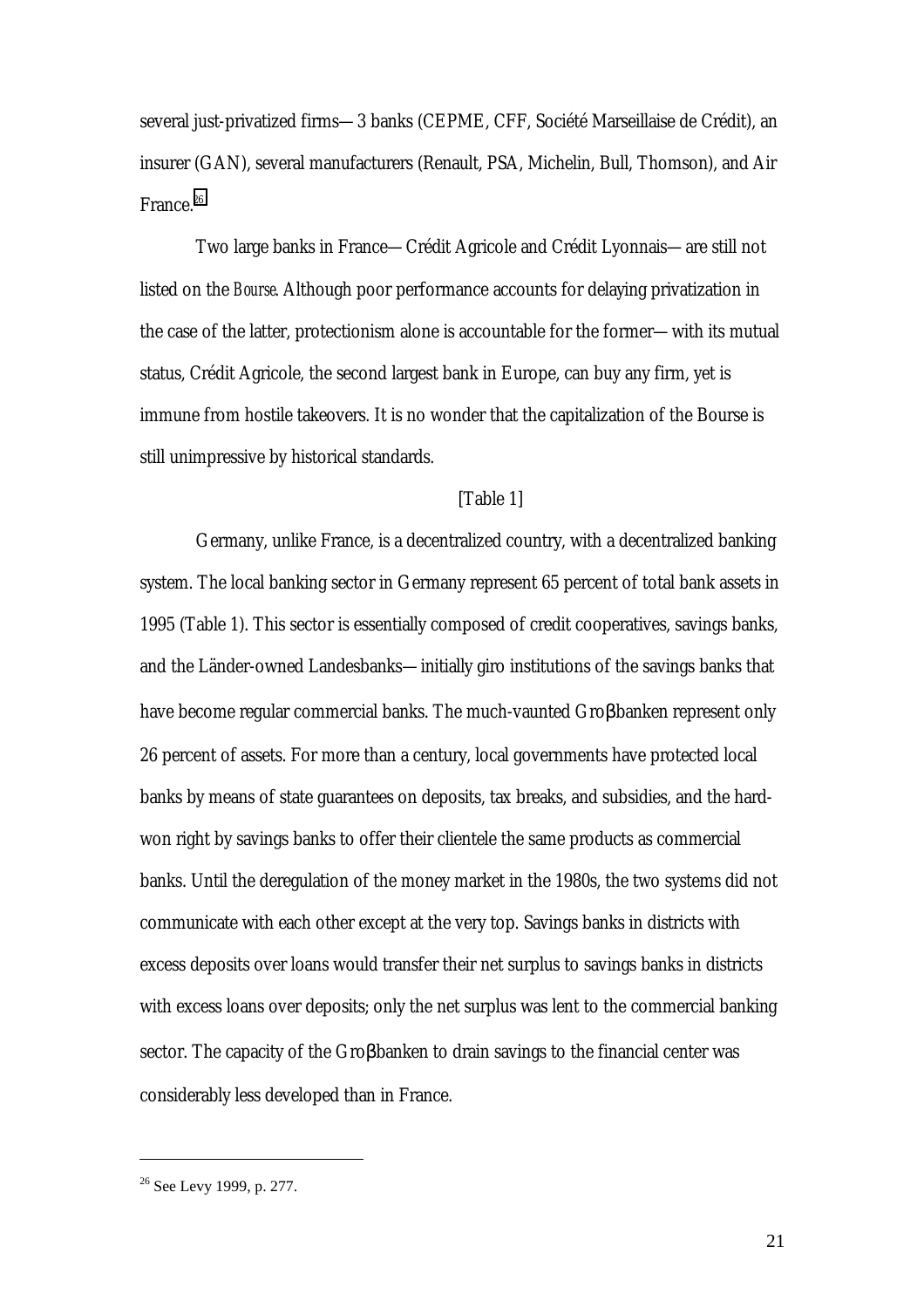Historically, the German stock market was underdeveloped. Until 1990, Germany had eight regional stock exchanges. Their deregulation, which allowed Franfurt to break loose from the obligations toward the other seven regional exchanges, led to an intricate debate, not so much between brokers and the rest of the financial profession as in France, as between the center and the periphery. The "Frankfurt Coalition", including no less than the Federal Finance Minister Waigel along with the four largest banks and Hessen (Frankfurt's *Länder*), pushed to have stock markets play a larger part in corporate financing. They were opposed by the seven smaller exchanges and their supervisors—the respective *Länder* governments.<sup>27</sup> The local coalition opposed computerized trading, the opening of a futures market, and the creation of a central supervisory agency. They feared the centralizing impact of these measures and the eventual impoverishment of their local economies. Eventually, in 1992, the Frankfurt coalition overcame the status quo, but at the price of a compromise recognizing the claims of the peripheral coalition. Part of the deal was the creation of the Neuer Markt—a parallel, less strictly regulated, market for smaller stock issues—Landesbanks' turf.

Although German federalism hindered the centripetal flow of funds, it helped stock market development by keeping state control of industry—the French disease—to a minimum. The federal public sector was relatively insignificant, including coal, utilities, and services, but excluding the sectors of industry which were crucial in the drive for exports. In contrast to France, the household names in manufacturing—VEBA, Siemens, Volkswagen, Daimler-Benz, Bayer, Hoechst, BASF, Thyssen, Bosch, Krupp, and BMW—were privately-owned. The local government public sector, albeit large, included

 $27$  See Lütz 1998 and Story 1997.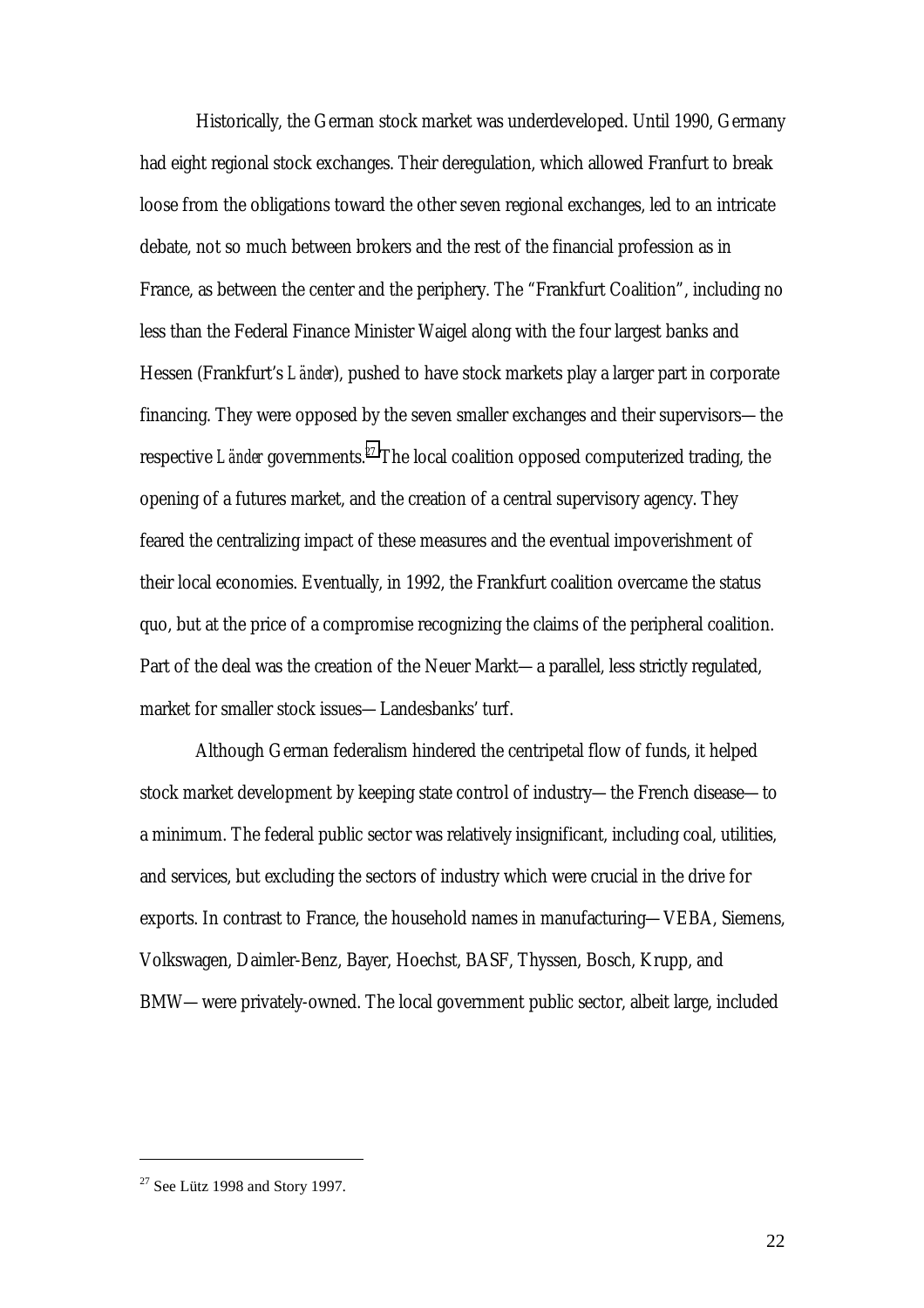no large firms, except for the above-mentioned landesbanks. Moreover, privatization is not strongly championed by business or the main political parties, but is hesitant.<sup>28</sup>

Germans, like French, are not strong on market competition, to which they prefer the toned-down version of "social market." Yet, unlike France, the absence of self-standing market institutions in Germany is no cause for state control, due mostly to the decentralized nature of the regime. Like the United States, another decentralized country, Germany is characterized by the strength of its local and social associations, which offset the power of the state.

#### *Evidence from 20 OECD Countries*

My purpose so far has been to illustrate the partial argument that I offered earlier. I now try to assess its generalizability to the other OECD countries. I embed it in a broader system, including alternative hypotheses and plausible control variables. Consider the flow chart drawn in Figure 3. At the core is the diamond-shape argument of Figure 1—a system of variables with effects working in opposite directions suppressing each other.<sup>29</sup> A correlate of the model is the absence of any direct relationship between state centralization and stock market (represented by a 0 coefficient).

#### [Figure 3]

To this, I added the various versions of the antistatist and common law arguments that I surveyed earlier: (1) Levy's argument that state control (*dirigisme*) harms stock market (negative arrow running from state control to stock market); (2) Weingast's and Root's argument that centralization *indirectly* arms market growth (represented by a positive arrow running from state centralization to state control [absolutism] and a negative one running from state control to stock market). The first two arguments are

 $^{28}$  With the exception of East German industry; see Esser 1998.

 $29$  This type of system is referred to in the literature as a "suppressor" or "inconsistent" system; see Davis 1985, p. 57.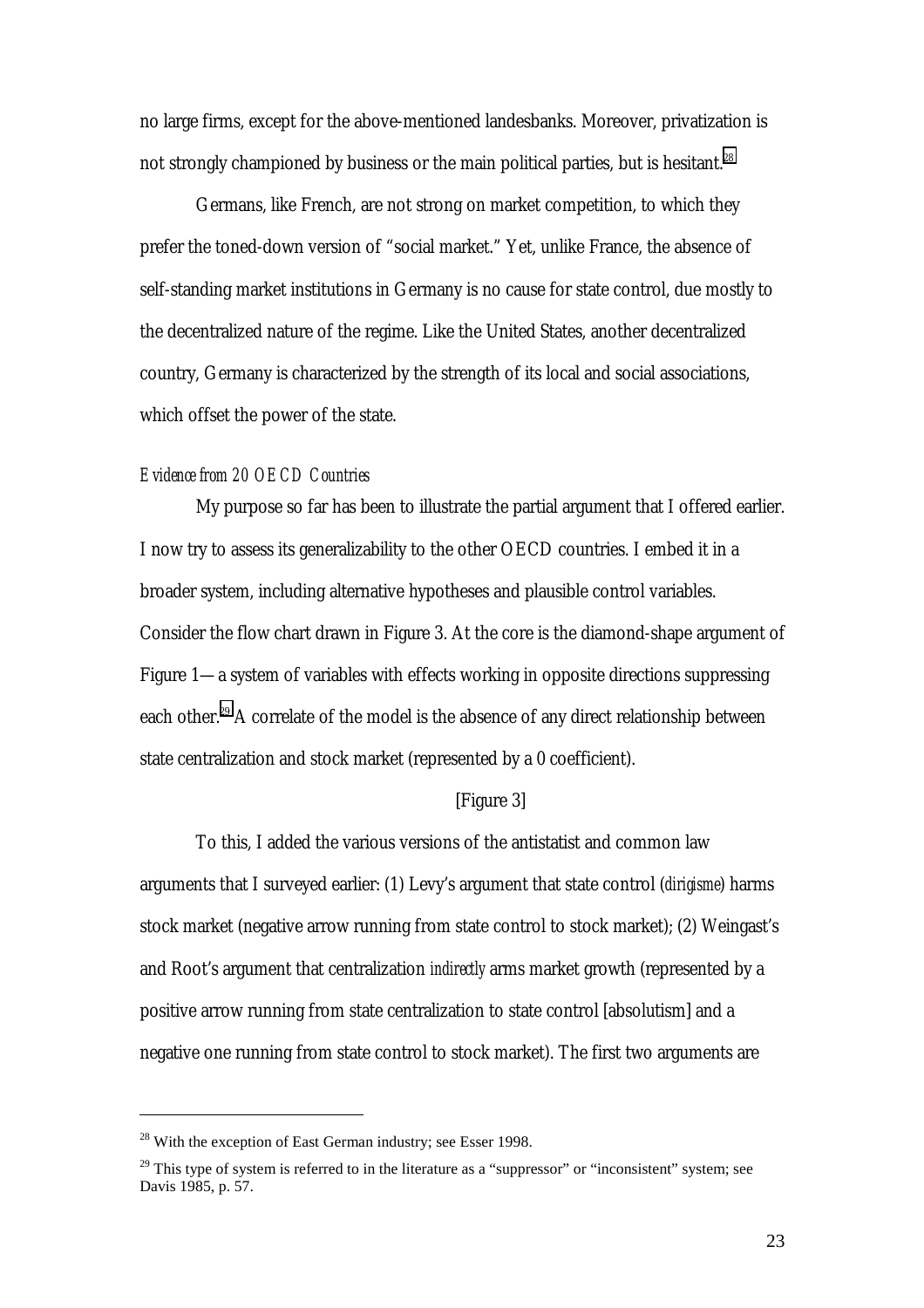nested in the diamond-shape model. The last two are separate: (3) Rajan and Zingales's argument that common law *indirectly* bolsters stock markets through the mediation of state control (two negative arrows, the first running from common law to state control, the second, from state control to stock market); (4) La Porta et al.'s argument that common law *directly* strengthens stock market (a positive arrow directly connecting common law and stock market).

Given the supplied-side bias of all these variables, I included three variables to control for the demand side: greater wealth (GNP per capita) and a larger old-age population dependent on pension investment funds should raise the demand for stocks. In contrast, the presence of a well-developed, pay-as-you-go, state-mandated pension system should reduce the demand for pension funds.

I now describe the variables. The dependent variable is the market value (i.e., capitalization) of the exchanges weighted by GDP. Calculated by the International Federation of Stock Exchanges, the measure offers the advantage to aggregate various national stock exchanges, to include only shares of domestic companies, and to exclude investment funds and companies whose only business goal is to hold shares of other listed companies. The measure has the drawback to double count cross-shareholdings, which are known to be higher in Japan, Germany, and France than in Britain or the United States. Note, however, that cross-shareholdings have an offsetting dampening impact on market activity, thereby making the net impact on capitalization indeterminate.<sup>30</sup>

State centralization is measured by the proportion of government revenues drained by the central government. The exact measure is a fraction having for numerator

<sup>&</sup>lt;sup>30</sup> An alternative measure of stock market size would be to use turnover. This measure raises problems of comparability, as stock exchanges treat off-market transactions differently to compile turnover statistics. Turnover statistics are also subject to demand shocks—some related to the business cycle,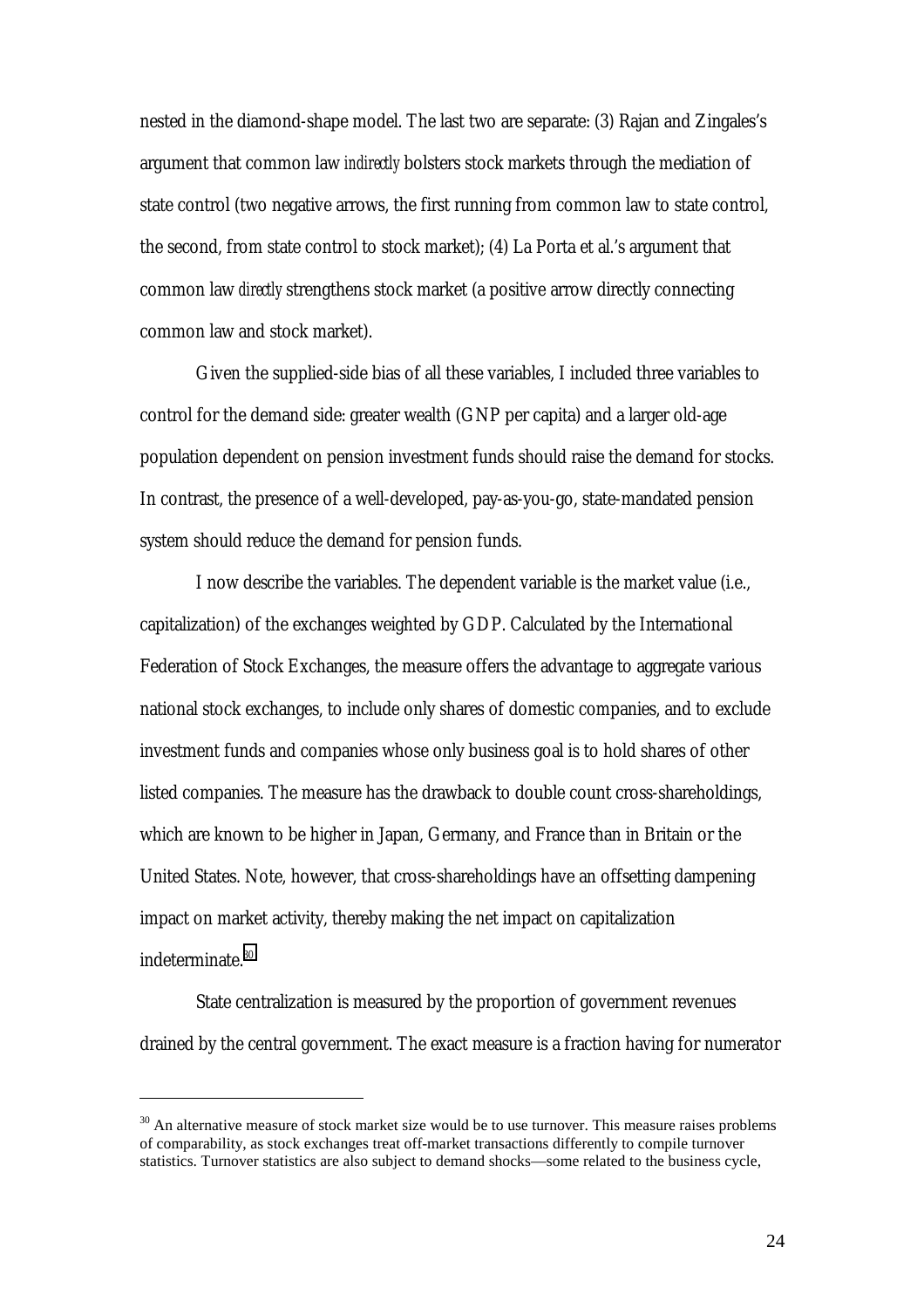the sum of central government receipts and for denominator the sum of all government receipts. The limit of this measure must be stressed. The allocation of revenues may not be a good reflection of the distribution of authority between central and local governments. The OECD recently released systematic information on various degrees of local tax autonomy for 19 countries, 14 of which overlap with our dataset.<sup>31</sup> The correlation with the unadjusted revenue measure  $(=-0.77)$  is good enough to justify using the more imprecise, yet more widely available, measure.

The degree of centralization of the banking system is measured by the proportion of assets controlled by money center banks. It includes all large commercial banks, whether private or state-owned, with the exception of the central bank. It excludes local non-profit banks (savings, mortgages, local-government chartered banks). It also excludes the State-chartered banks in the case of the United States on the grounds that the recent deregulation of interstate branching has had a limited effect. A simulation by Berger et al. (1995, pp. 114-117) found that the spread of interstate banking in the wake of deregulation lagged substantially behind what could have been foreseen.<sup>32</sup>

Legal origins is a dummy variable coded "1" for common law countries and "0" for others.

State control is a variable difficult to measure. I used an indicator constructed by Nicoletti et al. (1999, p. 74) and described as capturing "public ownership" (in turn taking into account the "size" and "scope" of the public sector, "control of public enterprises by legislative bodies," and "special voting rights") and "(state) involvement in

others to changes in the fiscal treatment of capital gains—difficult to root out without multi-year averages.

 $31$  For each country, the OECD first provides "sub-central government taxes as % of total tax revenues" and then decomposes this figure into eight "types of tax autonomy." I used the decomposition to reweigh the first and create an adjusted figure of local tax autonomy. Note that the figures do not include governmental transfers; see OECD 1999, p. 26.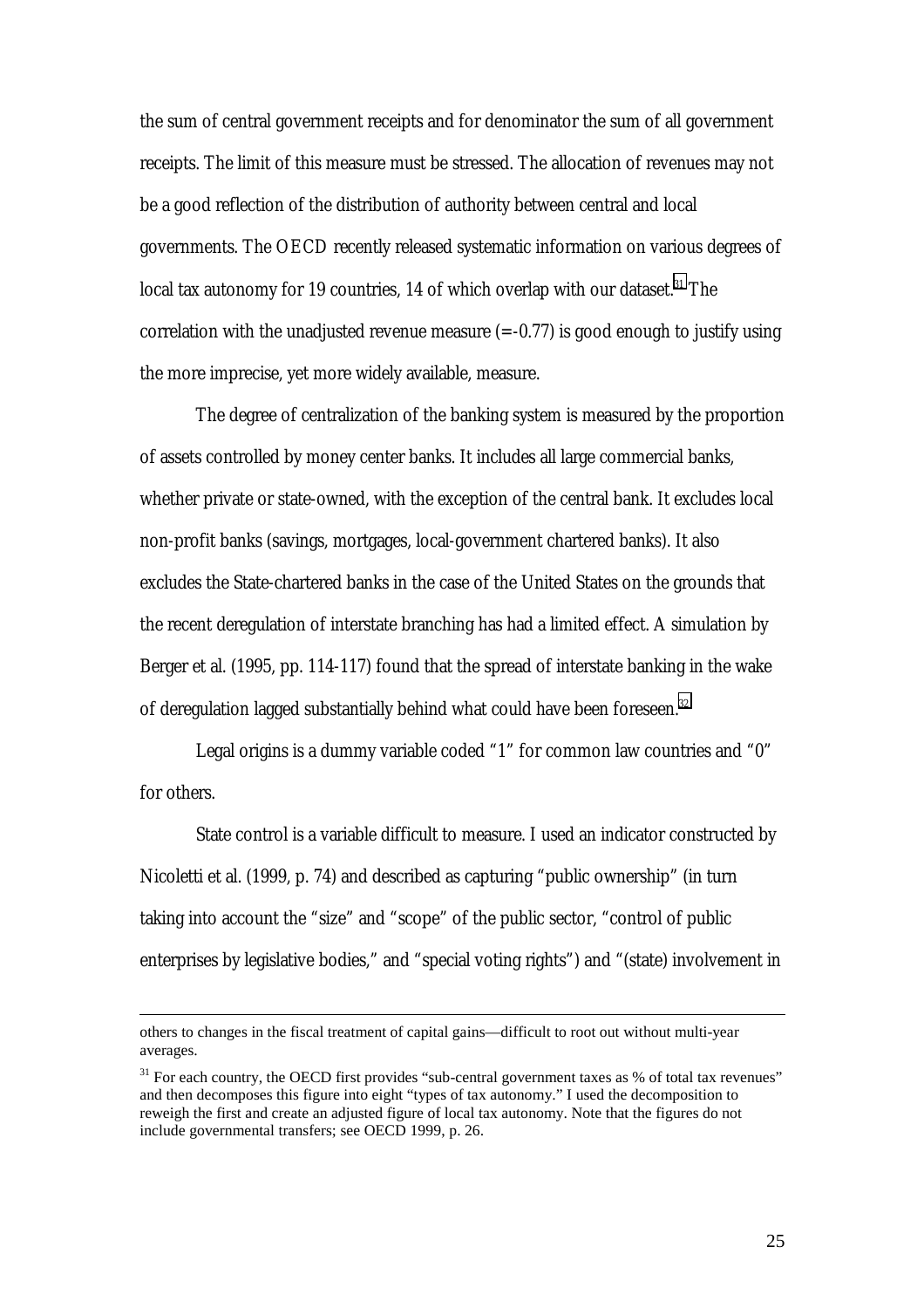business operation" (in turn including "price controls" and "use of command and control regulations"). The indicator ranges from 0.55 for the United Kingdom to 3.92 for Italy.

I include three control variables—GNP per capita to control for cross-sectional variations in demand for stocks related to wealth; the relative size of the population 65 of age and above to control for the demand for pension funds; the relative importance of state-mandated pension plans to control for the same fact. All the data are supplied in an appendix.

I run several OLS regressions, each reflecting a causal articulation of the argument as sketched in Figure 3. The use of *Ordinary* (as opposed to *Two-Stage*)*-Least-Squared* is justified by the absence of any pairwise correlation among regression residuals.33 Regression results are listed in Table 2. The population is a cross-national panel of 20 OECD countries for the year 1991, the largest number and latest year for which I have the required data. $34$  The number of observations is still too small to satisfy the limit theorem condition or to shield the results from the undesirable influence of outlying observations; I compensate for these weakness by resorting to the graphic representation of bivariate relations as much as possible, and to that of partial relations to spot outliers.

#### [Table 2]

The first regression shows the close association between centralized state institutions and a large money center banking sector. The bivariate relationship (shown in Figure 4) points to Switzerland as potential outlier. Switzerland is a country where the

 $32$  The authors concluded that unit-banking legislation was not the only obstacle to interstate banking; the federal deposit insurance, equalizing deposit safety across banks of all sizes, is an additional obstacle to entry.

 $33$  Breusch-Pagan tests of independence on all specifications show a chi<sup>2</sup> close to zero, with a probability close to 1.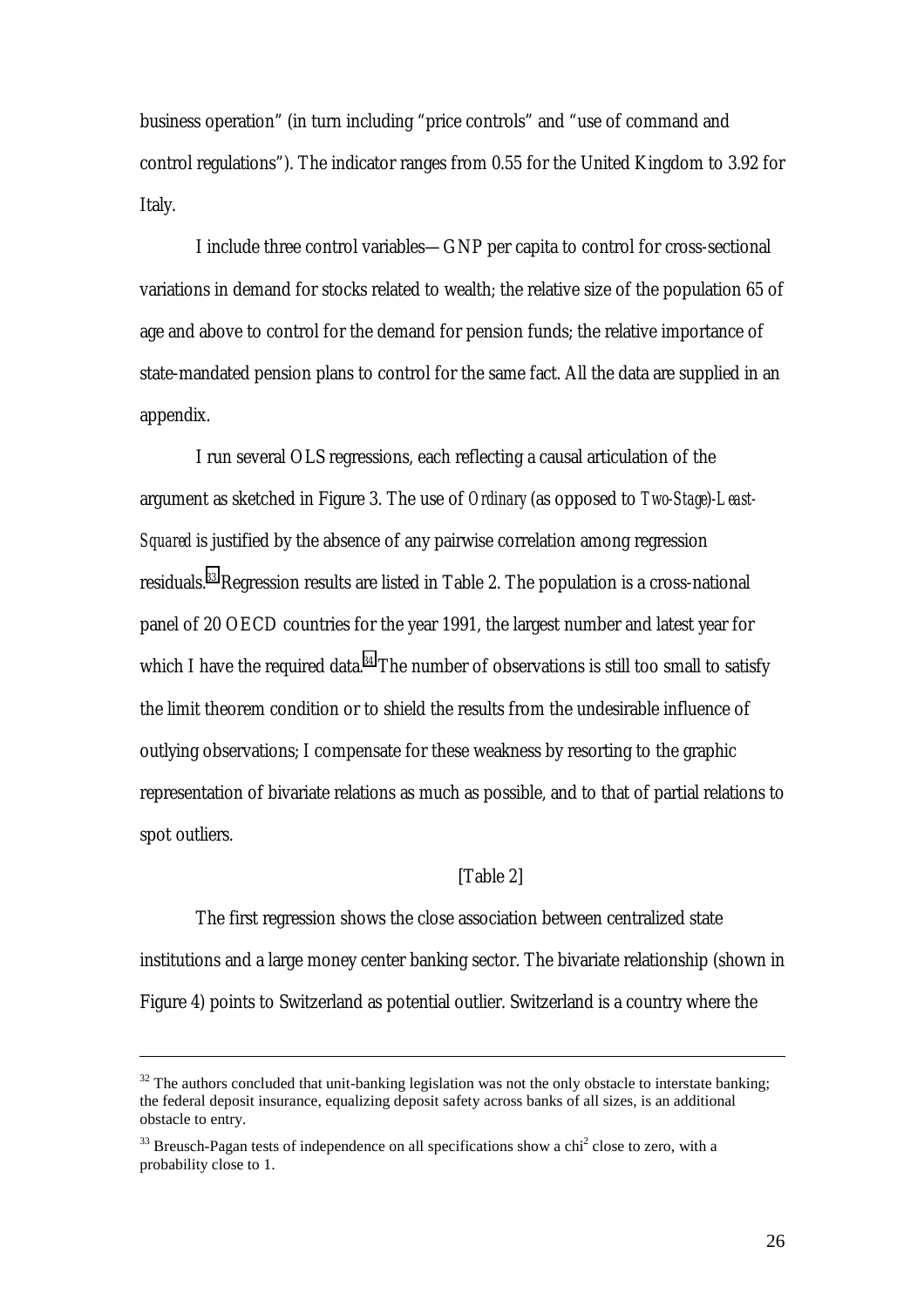large amount of international business handled by the center banks artificially boosts the relative importance of that sector. Note the size of the coefficient (0.58), which suggests that had Germany been as grown as centralized as France (33 point difference) its money center banks would have owned 19 percent more banking assets (about 6 percent less than their French equivalents). The coefficient reaches 0.80 in the absence of the Swiss observation (results unreported).

#### [Figure 4]

The second regression registers the positive impact of state centralization on state control, while controlling for legal origins. The bivariate relation between state centralization and state control helps visualize the regression (Figure 5). The relationship is both positive and heteroscedastic: centralization is a necessary but insufficient condition for state control—also required is a legal system other than common law. Indeed, all the common law countries—and only them—line up along the *x*-axis, suggesting that common law has a strong negative impact on state control. The coefficients of the state centralization and common law variables in regression 2 suggest that if the German state had grown as centralized as France, it would have enjoyed a level of state control (2.67) equivalent to the French state (2.63). But had German law been of the Common type, state control would have been no higher than in the U.K (0.60 compared to 0.55).

#### [Figure 5]

The last three regressions bring together the two opposite effects of state centralization—the positive effect of banking centralization and the negative effect of state control—while varying controls. Regression 3 controls for GNP per capita alone, regression 4 for GNP per capita and the size of the senior population, and regression 5

<sup>&</sup>lt;sup>34</sup> The banking data are difficult to update due to changes in the reporting of financial statistics.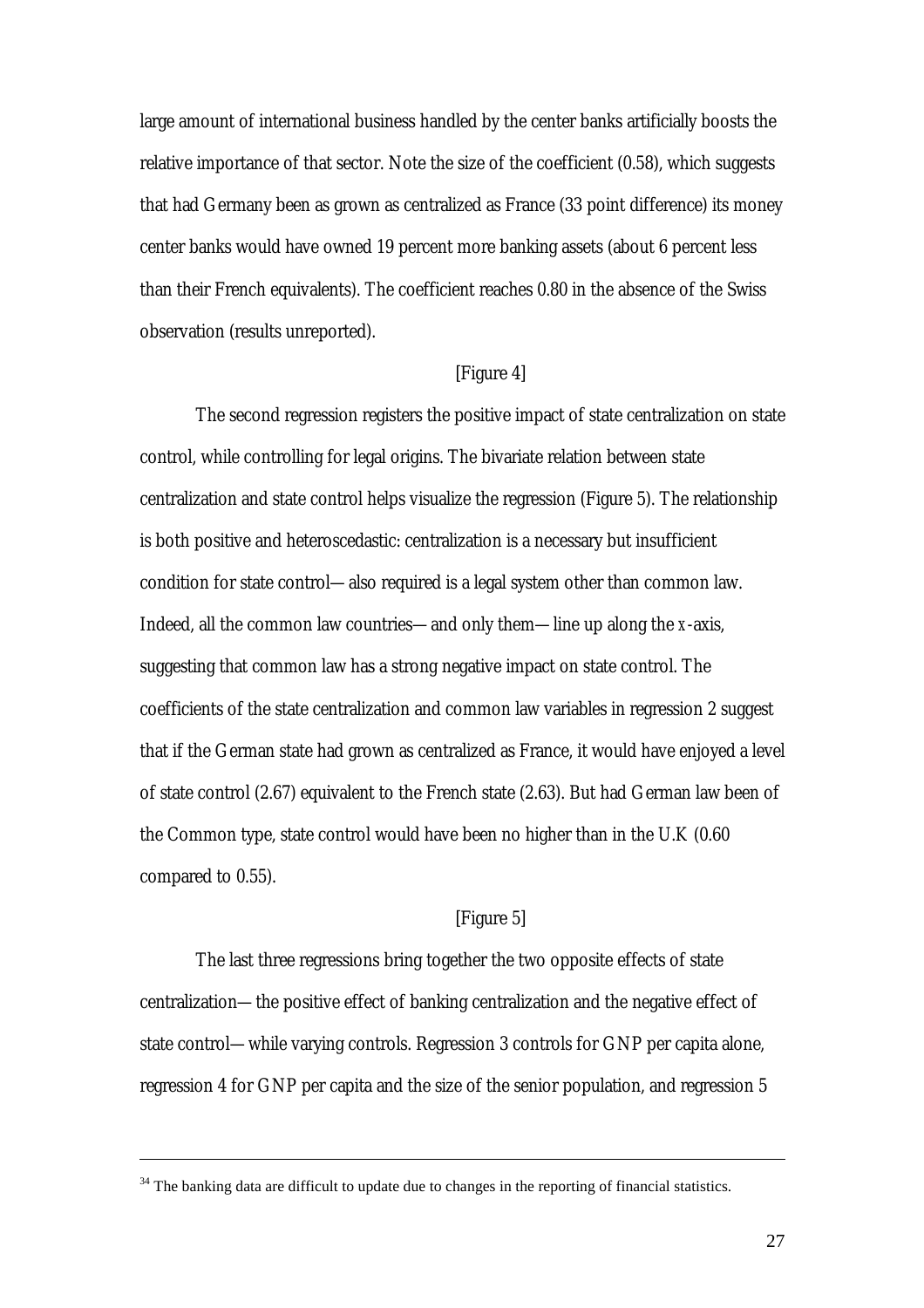for all the above plus the relative size of the state-mandated pension system. The coefficients for the three control variables have the expected signs, but only that of wealth can be said to be significantly different from zero with 95 percent confidence.

The coefficients for the intervening variables (money center banks and state control), positive and negative respectively, are significant at the 95 percent confidence level across specifications. The presence of both the independent and intervening variables in regression 3 to 5 allows us to assess the relative importance of the direct and indirect effects of the independent variables. First, consider state centralization. Significantly different from zero in regressions 1 and 2, it is not any more in regressions 3 to 5. Such results match our expectations that state centralization operates indirectly and inconsistently through more than one path; they provide an indirect confirmation of the diamond-shaped, suppressor system. The results point to the incompleteness of the federalist hypothesis, which omits the positive indirect effect. The results do confirm the state control hypothesis, but provide a richer and more interesting account by identifying the determinants of state control.

Then, consider the common law dummy. Its coefficient is negative in regression 2 but not significantly different from zero in regressions 3 to 5. This result tends to support the idea that common law operates on stock markets through the mediation of state control (Rajan and Zingales' hypothesis) rather than directly (La Porta et al.'s hypothesis).

What is the relative impact of each exogenous variable? The net indirect effect of state centralization is the addition of the positive effect (the product of the two coefficients situated on the upper path) and the negative effect (the product of the two coefficients situated on the lower path). It is equal to  $-0.18 (= 0.58*0.61 - 2.22*-0.24)$ . That of common law is  $0.32$  (= -1.34\*-0.24). To get a sense of the practical significance of these coefficients, if Germany were as centralized as France, its stock market would

28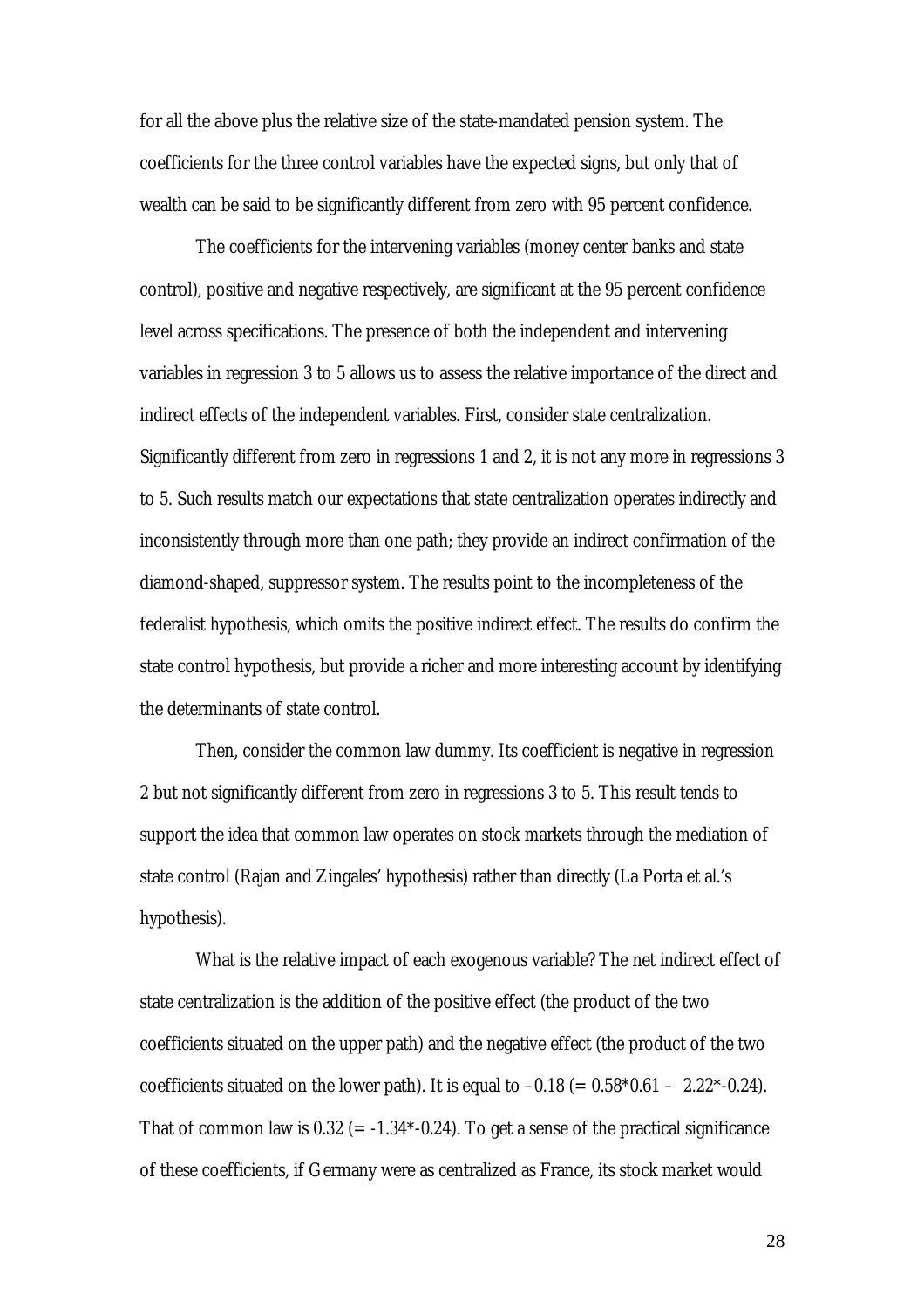have been 0.06 points smaller than it was—an insignificant difference; however, had it been a Common Law country, the market would have been 0.32 points larger (0.58), about as large as that of the United States (0.61). State centralization has no visible impact, whereas legal origins does.

I try to detect outliers by plotting the partial relations. I use a cleaned-up version of regression 3 (rid of the two statistically insignificant independent variables). The three plots of Figure 6 show no major outliers, only five countries for which the model is still insufficiently specified (Japan, the UK, and Greece, whose stock values are consistently located above the three regression lines, and Finland and Australia, consistently below). The business cycle may have been responsible for the overvaluation of the Japanese stock market in 1991 and its undervaluation in Australia.

#### [Figure 6]

A visual analysis of the plots suggests a few revealing two-by-two comparisons. Consider the United States and the UK. The United States—the largest absolute stock capitalization in the world—owes its large market, holding banking centralization and wealth constant, to its low level of state control (top right graph of Figure 6), in turn a reflection of both its decentralized polity and common law tradition (it is overdetermined, as suggested in Figure 5). But the rather decentralized structure of US banking, which reflects federalism (Figure 4), holding state control and wealth constant, has a negative impact on the stock market (United States *y*-axis value in top left graph of Figure 6 is below the mean). Like the United States, the UK has common law and a low level of state control (Figure 5), but unlike the United States, it has a centralized banking system, which it owes to its centralized polity (Figure 4). Holding wealth constant, bank centralization in Britain is sufficient to hoist British market capitalization more than two standard deviations above the mean (top left graph in Figure 6).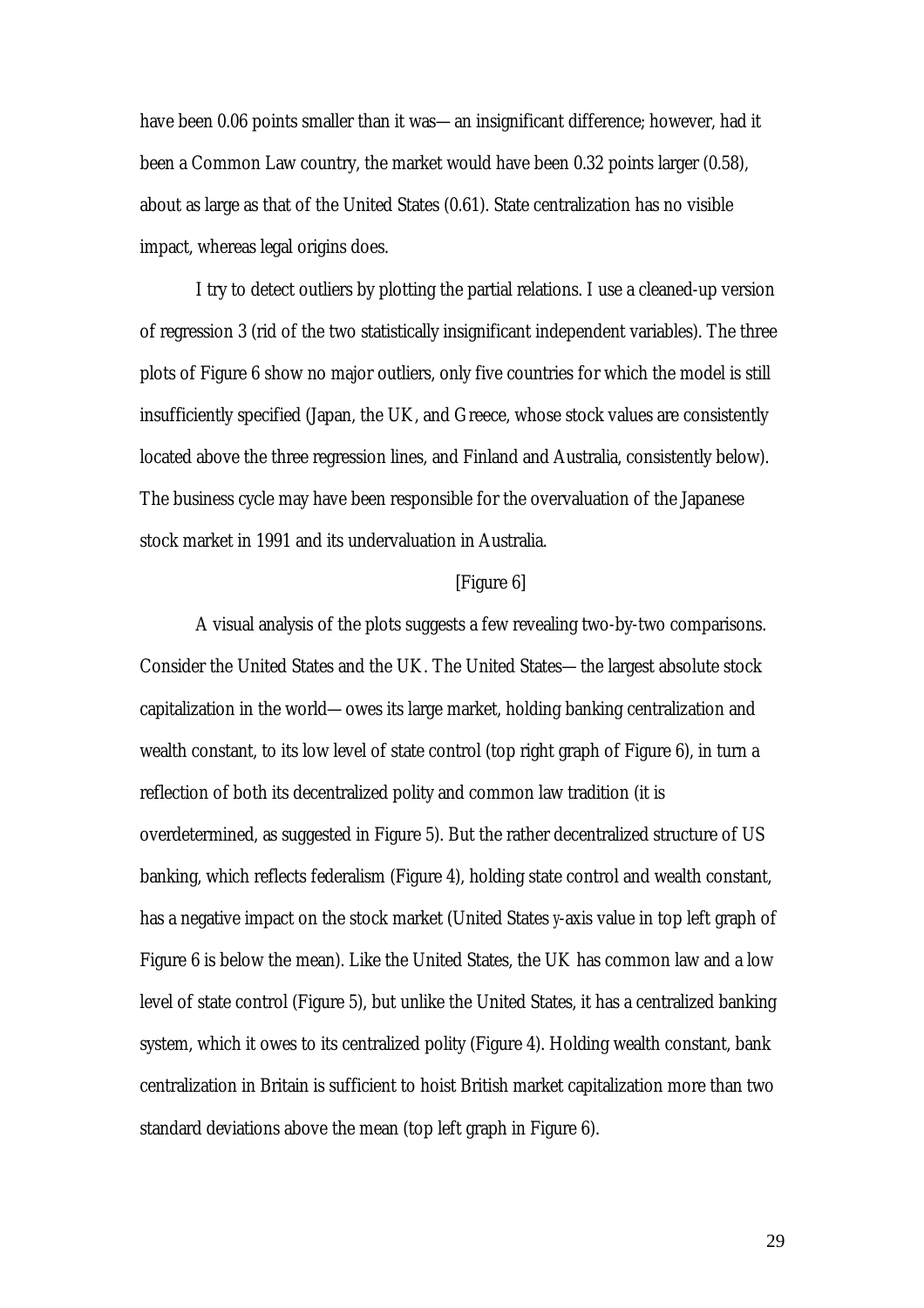Consider now Germany and the United States. The two countries share a decentralized polity, causing the banking system to be decentralized (Figure 4) and keeping state control to a minimum (though slightly higher in Germany than in the United States in light of the different legal tradition (Figure 5). Holding wealth and state control constant, both countries score below average stock market values on account of bank decentralization (top left graph in Figure 6). Last contrast Belgium and the UK. The two countries have a centralized banking system, but differ on state control (high in Belgium because of both state centralization and civil law). Although Belgium's stock score is almost as high as the UK's on account of its banking system (top left graph in Figure 6), the Belgian stock score on account of state control is quite low, holding wealth constant (top right graph in Figure 6).

#### *Further Evidence*

More evidence is required to show the existence of an effect than its absence. An implication of the argument is that the impact of centralization on corporate markets, presently concealed by a half century of state intervention in industry, should have been visible in the prior liberal era. The 1850-1913 period was characterized by an unprecedented development of corporate security markets along with limited state control. Surely, there already was a consequential public sector in Europe by the turn of the century, consisting of railroads, the first private bonds to be massively traded. The nationalization of the railroads did not hinder the markets, however, but freed capital for investment in industrial stocks. The nationalizations of the 1930s-1950s, in contrast, gave no similar boost to the markets, for they usually occurred in depressed markets, and for ailing firms, whose equity had lost most of its value.<sup>35</sup> If the argument is correct, then the argument should apply to turn-of-the-century markets—the peak of the liberal era—with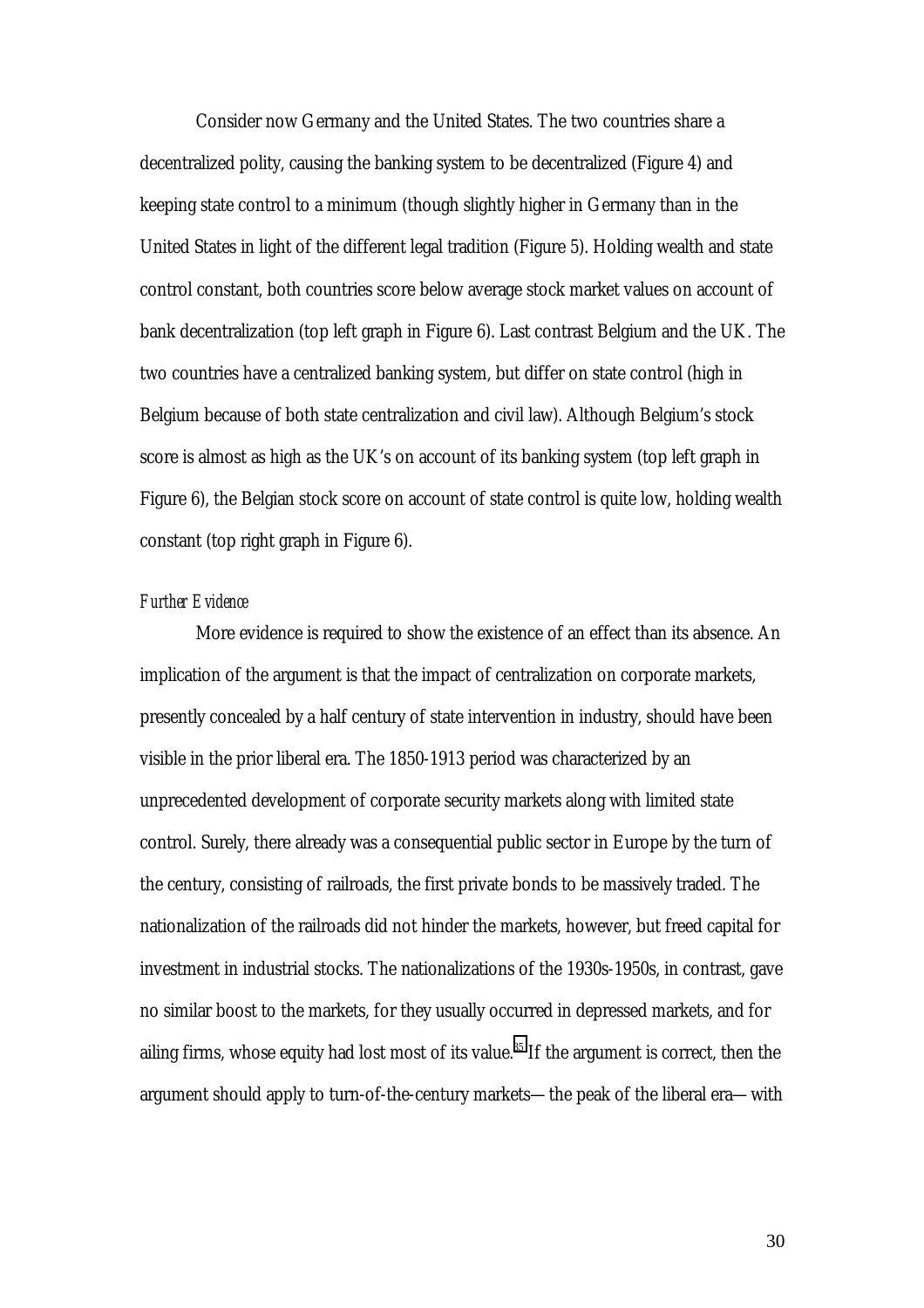two simplifications: (1) there should be a direct positive relation between state centralization and the stock market, and (2) the common law variable should have no effect (since its action on the market is mediated by the state control variable).

The variables are the same, though calculated differently. Stock and bond holdings data are taken from Goldsmith's study of national balance sheets for the years 1910-13. Goldsmith's tables provide us with the relative percentage of financial assets held in the form of corporate securities, listed or not.<sup>36</sup> The independent variable, state centralization, is measured as earlier by the proportion of government revenues drained by the central government. Though calculated for 1880 (it is taken from Verdier 1998), state centralization is a variable with a long memory. I calculate and draw the partial relationships between stock market size, on the one hand, and state centralization, GNP per capita, and common law origins, on the other (Figure 7).

#### [Figure 7]

Graph 7.a is compatible with the idea that a direct positive relation existed between state centralization and stock market size in the early years of the  $20<sup>th</sup>$  century. Two groups of countries are clearly distinguishable: the centralized—Belgium, France, and the U.K.—and the decentralized—Switzerland, Italy, Germany, and the United States. The first group has high stock levels, the second, with the exception again of Switzerland, has low stock levels. Graph 7.b is congruous with the already-noted importance of wealth. Graph 7.c shows that there is no clear association between common law origins and market size. Although all cases behave as expected, a caveat is in order. Omitting wealth from the calculations would redraw Graph 7.c according to the predictions made by the common law origins literature—with the common law countries

<sup>&</sup>lt;sup>35</sup> Railroads were also ailing when nationalized, but since they were essentially financed with bonds, the value of the securities was unaffected.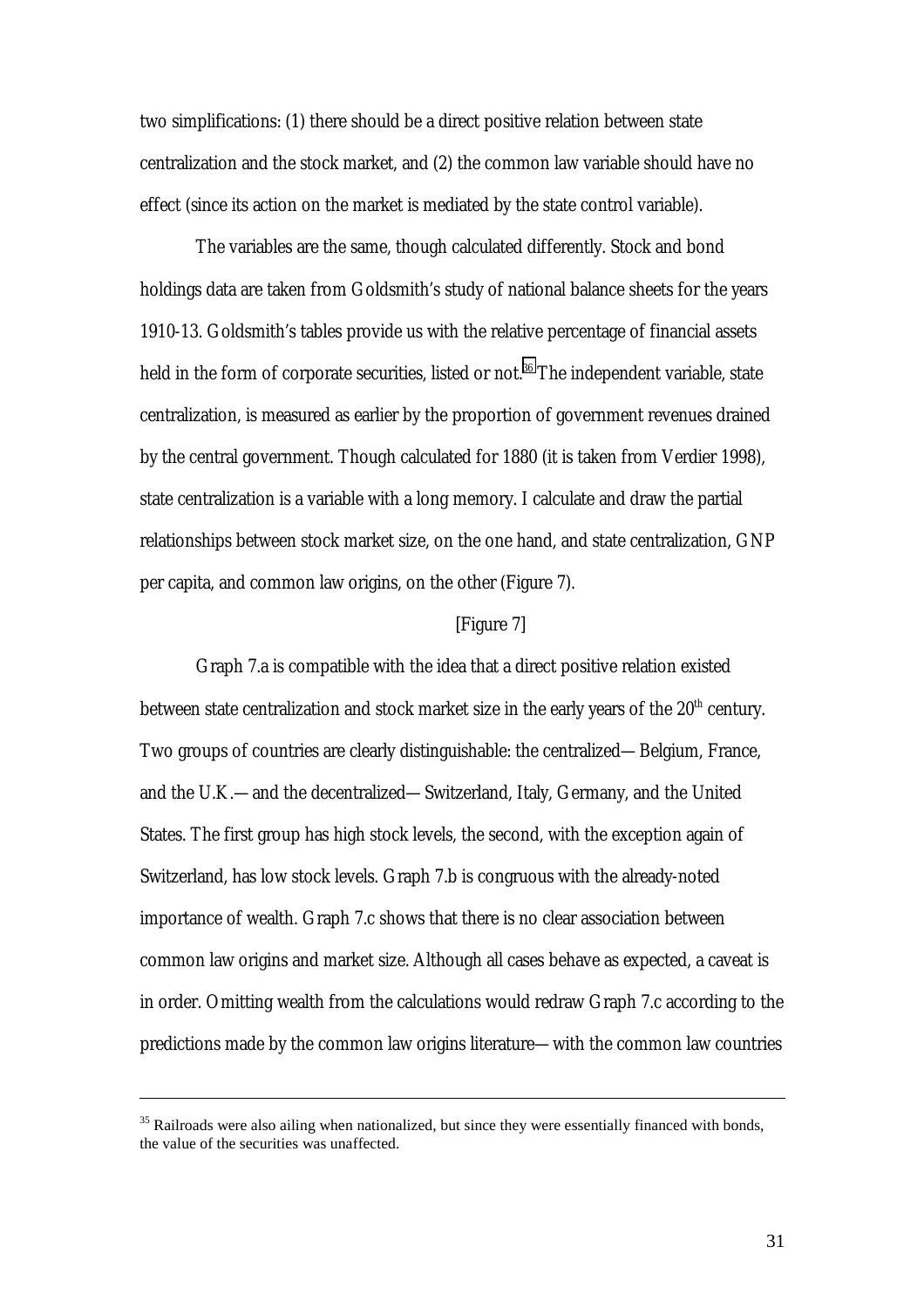(Britain and the United States) in the Northwest quadrant and the civil law countries (all the others) in the Southwest quadrant. Including wealth overrules this relationship, because the only two common law countries of the sample, Britain and the United States, were also the two wealthiest countries in the world at the time. It would take more observations to enable us to properly separate the impact of wealth and common law origins.

#### *Conclusion*

 $\overline{a}$ 

State centralization has two inconsistent effects on stock market size. On the one hand, state centralization facilitates the emergence of dominant money center banks, which service the needs of the financial center, fueling the development of the capital market. State decentralization, in contrast, allows blocking coalitions of small banks, small firms, and local governments, with an interest in keeping finance local, to maintain the existing privileges of local banks and restrain the concentration of investment in large firms and high-growth sectors. On the other hand, state centralization enables the government to extend its control over large firms, tolerate a lower return on capital, thereby making the shares of these firms unattractive to investors. The government of a decentralized state, in contrast, is unlikely to extend control over large firms in the first place.

State control of markets is lessened in the presence of common law. To develop, financial markets need a legal system that is flexible enough to adapt property rights to financial innovation. Yet, flexibility opens the gate to political discretion. Common law solves the dilemma by interposing the judge between the state and the market, insuring private actors that the rules of the game are modified according to a logic that escapes

<sup>&</sup>lt;sup>36</sup> Admittedly, not all stocks and bonds were listed on exchanges, let alone actively traded. But since exchanges promoted incorporation and incorporation fed exchanges, the country rank-ordering across the two variables cannot have differed by much.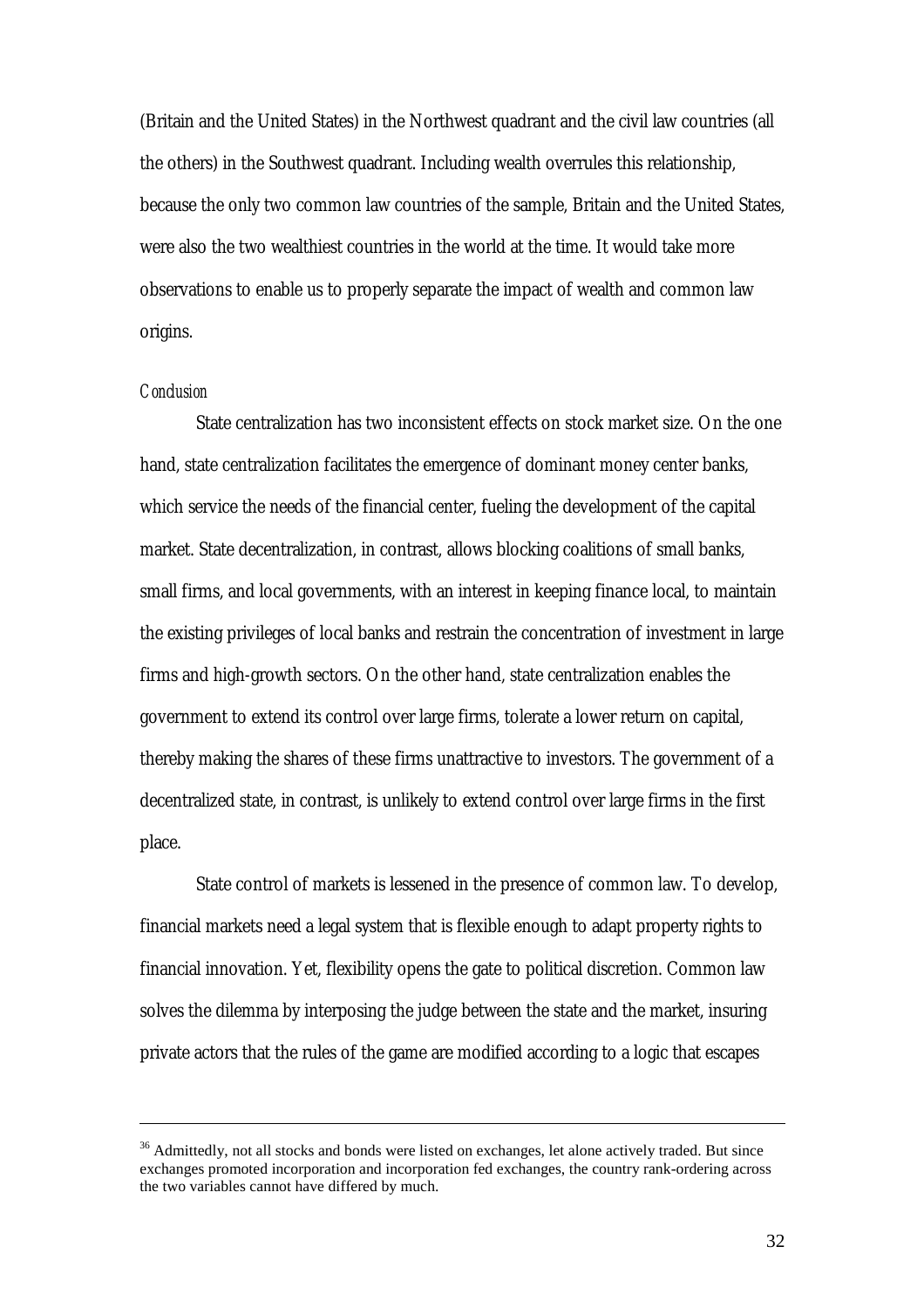politics and clientelism. In contrast, the civil law system relegates the judge to a subaltern position, leaving property rights to hinge a lot more on who governs. In the worst case, the system is corrupt. In the best of cases, formal rights are rigid, obsolete, and a poor fit to market reality. It is impossible to say whether the legal origin variable is the cause of market development or merely a symptom of a broader syndrome with deep roots in culture, history, and geography.

The interventionist penchant of centralized states is new. Until World War I, the negative effect was absent; France and Belgium had well-developed stock markets. The two wars, along with the credit crunch of the 1930s, caused a diffusion of the command and control approach across countries, irrespective of legal origins. It is only in the 1980s, that the OECD-wide convergence on policies of deregulation and privatization revealed a divergence between common and civil law countries. It took less than a decade for Britain, New Zealand, and Australia to deregulate finance, whereas France, Belgium, and Italy are still stumbling through it.

Not any form of checks and balances is favorable to financial market development. The strengthening of an independent judiciary is compatible with market development, but the promotion of local, associative democracy is not. *Social capital with a local scope works against mobile capital*. The financing of industrial districts by well-capitalized local banks involved in local industry may be good for the current account of the balance of payments, but it is not good for the capital account.

Not all federal systems are conducive to market development. Weingast (1995) coined the expression of "market-preserving federalism" to describe a subset of federal regimes in which "local governments have primary regulatory responsibility of the economy" except for the movement of goods, services, labor, and capital. Although Weingast points to 18<sup>th</sup>-century England, 19<sup>th</sup>-century United States, and current China as potential instances of market-preserving federalism, the category has the properties of an

33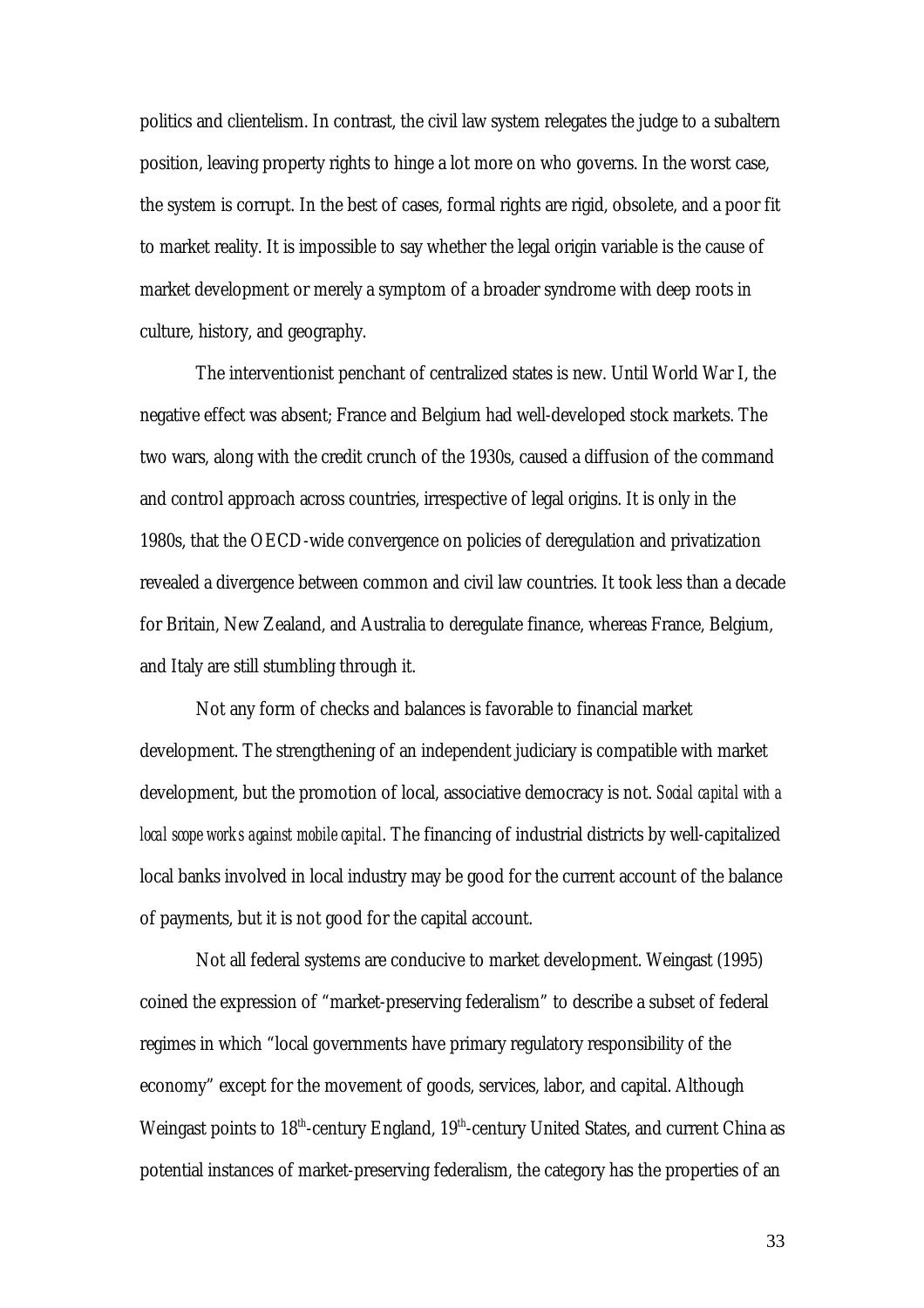empty set. A reason why local governments resist centralization in the first place is to maintain some kind of formal control over labor and capital.<sup>37</sup> From the Jackson Presidency until the Riegle-Neal Act of 1994, several statutes formally proscribed money center banks in the United States from opening branches in local communities. Throughout the last two centuries, other federal countries such as Germany, Austria and formally centralized, but de facto decentralized, countries such as Italy, Spain, and Scandinavia achieved the same result by granting privileges to local banks. State decentralization, historically, has had the effect of reducing capital mobility and stunting financial market development.

I have treated the degree of state centralization and the legal tradition as independent from each other, and, indeed, there is no correlation between the two. Historically, however, the two variables were linked, and so in a confounding way. What made English law "common" in the  $13<sup>th</sup>$  century, was its applicability to the whole realm, in contrast with laws that were particular to duchies and counties. Civil law, in contrast, was Roman law rediscovered by Italian scholars, adopted by local monarchs, adapted to local mores, and modified to fit emerging trading needs. By the  $18<sup>th</sup>$  century, civil law had become a maze of geographically disparate rules. It is only with the great codifications of the 19<sup>th</sup> century that France, Germany, and Italy reached a level of legal homogeneity comparable to England—five centuries later. Colonization diffused English-born common law to federal states in North America and Australasia. Still, common, judgemade law initially was the law of a centralized state, while civil, statutory law was the law of governments aspiring only to a similar degree of centralization. The historical association of state, market, and law is obviously too complex to be captured by a crosssectional analysis—the present one included.

 $37$  The dire predictions that follow from the economic geography literature would tend to justify local interference with factor mobility; see Krugman 1991.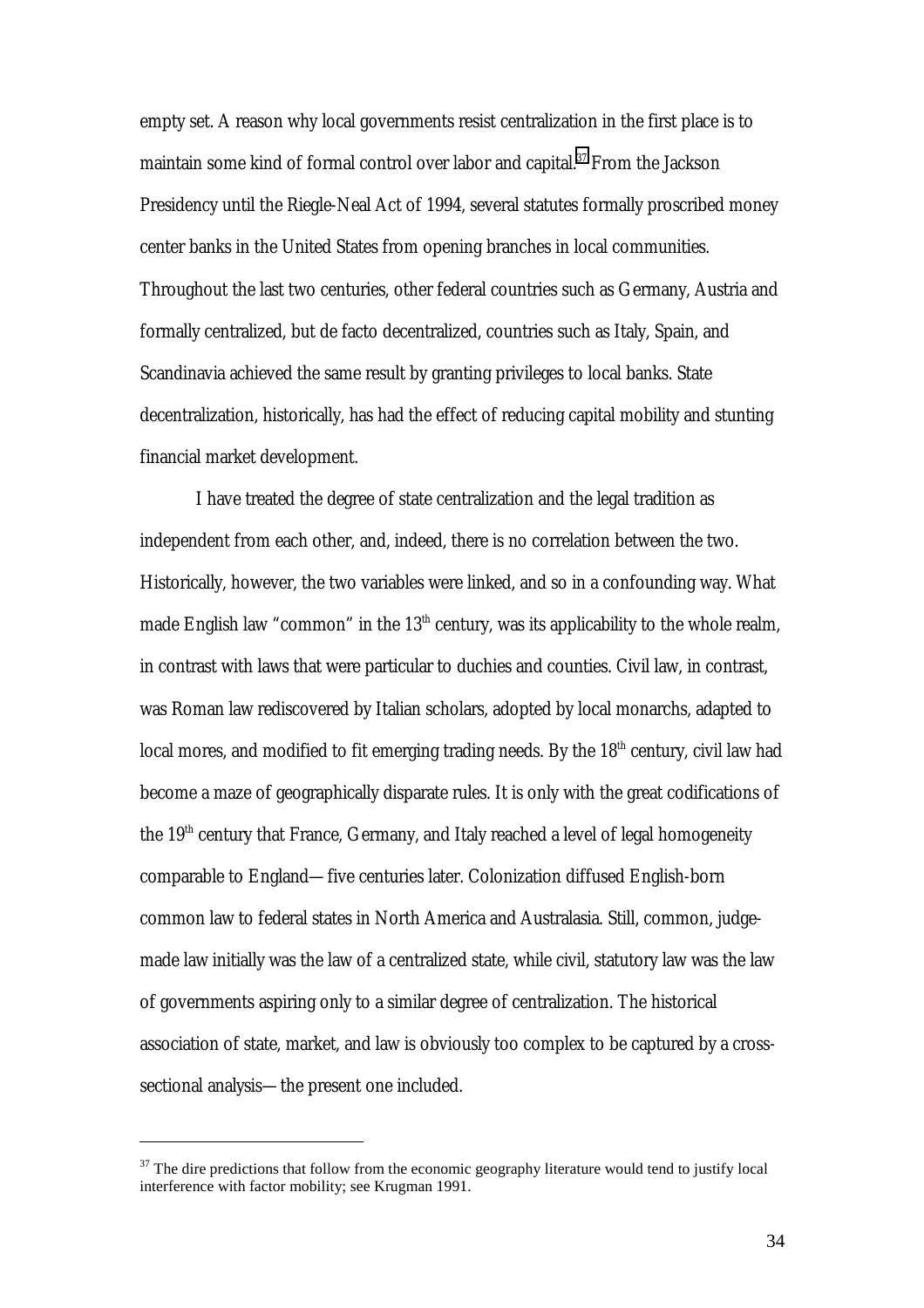#### APPENDIX

#### [appendix]

#### **REFERENCES**

- Bairoch, Paul, and Maurice Lévy-Leboyer, eds. 1981*. Disparities in Economic Development since the Industrial Revolution*. London: Macmillan.
- Caranza, Cesare and Carlo Cottarelli. 1987. "Financial Innovation in Italy: A Lop-Sided Process." In *Changing Money: Financial Innovation in Developed Countries*," edited by Marcello de Cecco, pp. 172-211. Oxford: Basil Blackwell.
- Cerny, Philip G. 1989. "The 'Little Big Bang' in Paris: Financial Market Deregulation in a Dirigiste System." *European Journal of Political Research* 17: 169-192.
- Cohen, Stephen S., Serge Halimi, and John Zysman. 1984. Institutions, Politics, and Industrial Policy in France. BRIE Working Paper, University of California, Berkeley (January).
- Coleman, James. 1990. *Foundations of Social Theory*. Cambridge, MA: Harvard University Press.
- Coleman, William D. 1993. "Reforming Corporatism: The French Banking Policy Community, 1941- 1990." *West European Politics* 16 (2): 122-143.

Davis, James A. 1985. *The Logic of Causal Order*. Beverly Hills: Sage.

- De Cecco, Marcello. 1983. *Italian Monetary Policy in the 1980s*. Working paper No. 64. European University Institute.
- Esser, Josef. 1998. "Privatization in Germany: Symbolism in the Social Market Economy?" In *Privatization in the European Union*, edited by David Parker, pp. 101-122. London: Routledge.
- FIBV (International Federation of Stock Exchanges). *Annual Report*. Latest one available at [www.fibv.com.](http://www.fibv.com)
- Flora, P. 1983. State, Economy, and Society in Western Europe, 1815---1975. Vol. 1. London: Macmillan.
- Fukuyama, Francis. 1995. *Trust: The Social Virtues and the Creation of Prosperity*. London: Hamish Hamilton.
- Goldsmith, Raymond W. 1985. *Comparative National Balance Sheets: A Study of Twenty Countries, 1688---1978*. Chicago: University of Chicago Press.
- Heald. 1989. "". In *The Politics of Privatization in Western Europe,* edited by John Vickers and Vincent Wright. London: Cass.
- Holmström, Bengt and Jean Tirole. 1997. "Financial Intermediation, Loanable Funds, and the Real Sector." *Quarterly Journal of Economics* 112 (3): 663-691.
- Krugman, Paul. 1991. "Increasing Returns and Economic Geography." *Journal of Political Economy* 99, 3: 483-99.
- La Porta, Rafael, Florencio Lopez-De-Silanes, and Andrei Shleifer. 1998. "Law and Finance." *Journal of Political Economy* 106, 6: 1112-1155.
- La Porta, Rafael, Florencio Lopez-De-Silanes, Andrei Shleifer, and Robert Vishny. 1997a. "Legal Determinants of External Finance." *Journal of Finance* LII, 3 (July): 1131-1150.
- La Porta, Rafael, Florencio Lopez-De-Silanes, Andrei Shleifer, and Robert Vishny. 1997b. "Trust in Large Organizations." *American Economic Review Paper and Proceedings* 87, 2 (May): 333- 338.
- Levy, Jonah D. 1999. *Tocqueville's Revenge: State, Society, and Economy in Contemporary France*. Cambridge, MA: Harvard University Press.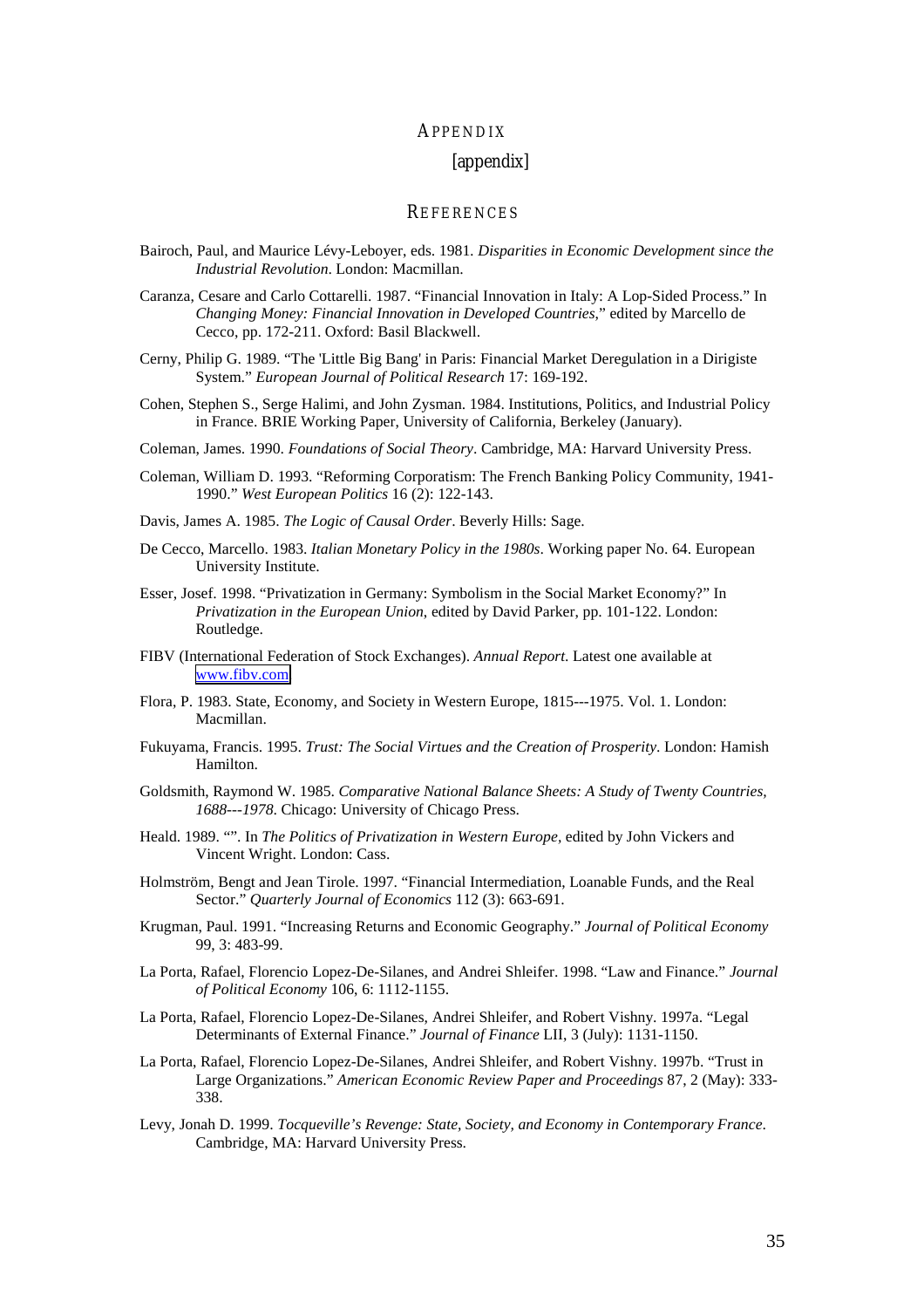- Loriaux, Michael. 1991. *France After Hegemony: International Change And Financial Reform*. Ithaca, N.Y.: Cornell University Press.
- Lütz, Susanne. 1998. "The Revival of the Nation-State? Stock Exchange Regulation in an Era of Internationalized Financial Markets." *Journal of European Public Policy* 5, 1: 153-68.
- Moran, Michael. 1991. *The Politics of the Financial Services Revolution: The USA, UK and Japan*. London: Macmillan.
- Nicoletti, Giuseppe, Stefano Scarpetta and Olivier Boylaud. 1999. "Summary Indicators of Product Market Regulation and Employment Protection Legislation for the Purpose of International Comparisons." OECD Economics Department Working Papers 226, No. 18.
- North, Douglass C., and Barry R. Weingast. 1989. "Constitutions and Commitment: The Evolution of Institutions Governing Public Choice in Seventeenth-Century England." *Journal of Economic History* 49 (4): 803-32.
- OECD [Organization for Economic Co-operation and Development]. 1995. *National Accounts. Volume 1 and 2.* Paris.
- OECD. 1999. *Revenue Statistics*. Paris.
- OECD. *Social Expenditure Database 1980-1996*. CD-ROM.
- Parris, Henry, Pierre Pestieau and Peter Saynor. 1987. *Public Enterprise in Western Europe*. London: Croom Helm.
- Pathirane, Leila and Derek W. Blades. 1982. "Defining and Measuring the Public Sector: Some International Comparisons." *Review of Income and Wealth* Sept.:261-289.
- Petersen, Mitchell A. and Raghuram G. Rajan. 1995. "The Effect of Credit Market Competition on Lending Relationships." *Quarterly Journal of Economics* 110 (2): 407-443.
- Posner, M. V. and S. J. Woolf. 1967. *Italian Public Enterprise*. London: Gerald Duckworth & Co.
- Putnam, Robert. 1993. *Making Democracy Work: Civic Traditions in Modern Italy*. Princeton, NJ: Princeton University Press.
- Rajan, Raghuram G., and Luigi Zingales. 1999. *The Politics of Financial Development. University of Chicago*. Unpublished manuscript. University of Chicago, Chicago, IL.
- Root, Hilton L. 1994. *The Fountain of Privilege: Political Foundations of Markets in Old Regime France and England*. Berkeley: University of Cvalifornia Press.
- Sinn, Hans-Werner. 1999. *The German State Banks: Global Players in the International Financial Markets*. Cheltenham, UK: Edward Elgar.
- Story, Jonathan. 1997. "Globalisation, the European Union and German Financial Reform: The Political Economy of 'Finanzplatz Deutschland'". In *The New World Order in International Finance*, edited by Geoffrey R.D. Underhill, pp. 245-273. St Martin's Press: New York.
- United Nations. 1995. *Yearbook of National Accounts Statistics Vol. 1*. New York.
- U.S. Bureau of the Census. 1975. *Historical Statistics of the United States. Colonial Times to 1970.* Washington, D.C.: U.S. Government Printing Office.
- Verdier, Daniel. 1998. "Domestic Responses to Capital Market Internationalization under the Gold Standard, 1870-1914." *International Organization* 52, 1, pp. 1-28.
- Weingast, Barry R. 1995. "The Economic Role of Political Institutions: Market-Preserving Federalism and Economic Development." *Journal of Law, Economics, and Organization* 11, 1: 1-31.
- World Bank. *World Development Indicators*. CD-ROM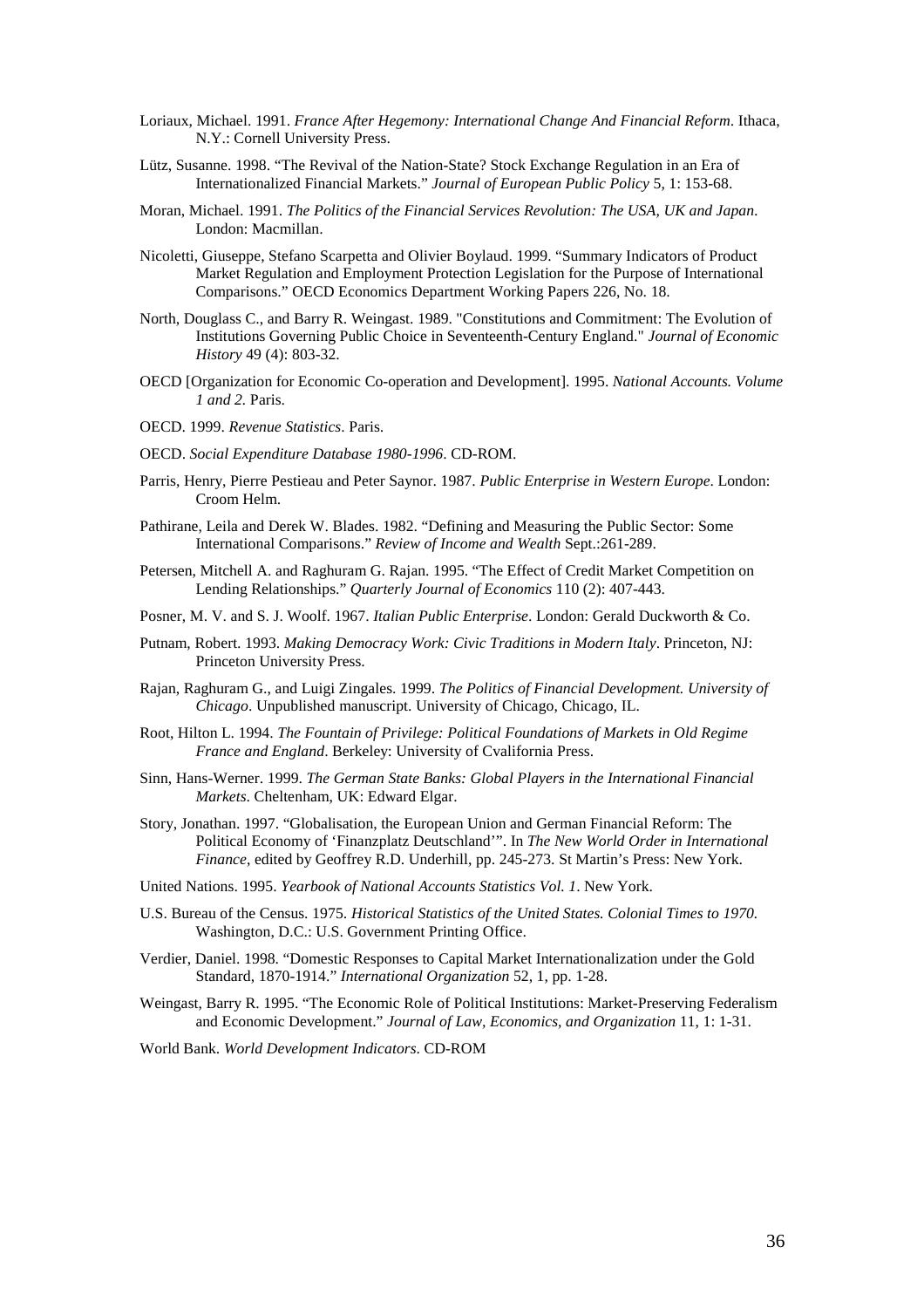# **TABLE 1**

### COMPARATIVE DATA ON BANKS AND STOCK MARKETS IN FRANCE AND GERMANY

|                                        | France | Germany |
|----------------------------------------|--------|---------|
| <b>Banking Sectors 1995 (% assets)</b> |        |         |
| Money Center Banks (for-profit)        | 56     | 26      |
| Local (non-profit)                     | 29     | 65      |
| State (non-profit)                     | 15     | 9       |
| Total                                  | 100    | 100     |
| <b>Stock Market Size 1998</b>          |        |         |
| Market value/GDP                       | 68     | 51      |
| Capital raised/GFCF                    | 11.6   | 5.9     |
| Value of share trading/GDP             | 182    | 70      |

*Notes and Sources*: GFCF stands for Gross Fixed Capital Formation. The banking sector categories are explained in the Appendix. Stock market size data are from FIBV 1999.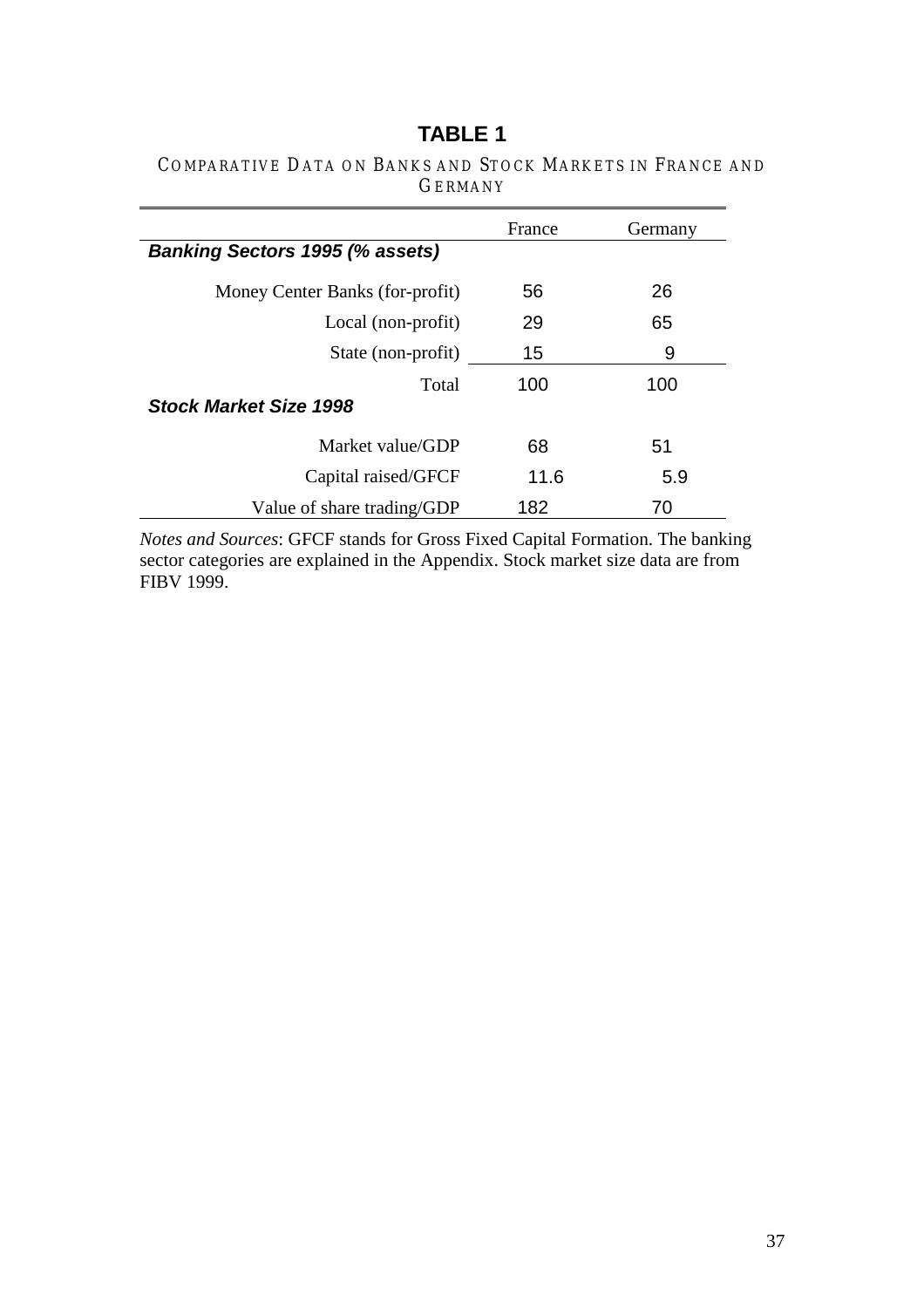|                                  | Dependent Variable:   |                |              |                                    |              |  |
|----------------------------------|-----------------------|----------------|--------------|------------------------------------|--------------|--|
|                                  | Money<br>center banks | State control  |              | <b>Stock Market Capitalization</b> |              |  |
| Independent<br>Variables:        | $\mathbf{1}$          | $\overline{2}$ | $\sqrt{3}$   | 4                                  | 5            |  |
|                                  | 0.58                  | 2.22           | 0.33         | 0.21                               | 0.25         |  |
| State centralization             | $(2.88)$ **           | $(2.84)^*$     | (1.06)       | (0.59)                             | (0.67)       |  |
|                                  |                       | $-1.34$        | $-0.05$      | $-0.01$                            | $-0.002$     |  |
| Common law                       |                       | $(-4.40)$ **   | $(-0.41)$    | $(-0.05)$                          | $(-0.01)$    |  |
| <b>Intervening</b><br>Variables: |                       |                |              |                                    |              |  |
|                                  |                       |                | 0.61         | 0.69                               | 0.63         |  |
| Money center banks               |                       |                | $(2.67)^*$   | $(2.69)^*$                         | $(2.19)^*$   |  |
|                                  |                       |                | $-0.24$      | $-0.23$                            | $-0.22$      |  |
| State control                    |                       |                | $(-3.94)$ ** | $(-3.70)$ **                       | $(-3.31)$ ** |  |
| <b>Control Variables:</b>        |                       |                |              |                                    |              |  |
|                                  |                       |                | 0.000022     | 0.000020                           | 0.000020     |  |
| GNP per capita                   |                       |                | $(2.90)^*$   | $(2.42)^*$                         | $(2.37)^*$   |  |
|                                  |                       |                |              | 2.08                               | 2.26         |  |
| Old population                   |                       |                |              | (0.74)                             | (0.77)       |  |
|                                  |                       |                |              |                                    | $-0.01$      |  |
| State-mandated pension           |                       |                |              |                                    | $(-0.52)$    |  |
|                                  | 0.26                  | 0.87           | $-0.17$      | $-0.41$                            | $-0.38$      |  |
| Intercept                        | (1.66)                | (1.43)         | $(-0.74)$    | $(-0.84)$                          | $(-0.74)$    |  |
| Adj. R squared                   | 0.28                  | 0.59           | 0.70         | 0.69                               | 0.68         |  |
| Correlation between              |                       | 2/1:0.03       | 3/1:0.00     | 4/1:0.00                           | 5/1:0.00     |  |
| regression residuals             |                       |                | 3/2: 0.00    | 4/2: 0.00                          | 5/2:0.00     |  |

### **TABLE 2** CROSS -SECTIONAL OLS ESTIMATES OF THE MODEL

*Notes:* N=20. Values of *t*-statistics are given in parentheses. Data are for 1991; they are described in the Appendix.

\*,\*\* *t*-values significant at the 5% and 1% significance levels respectively.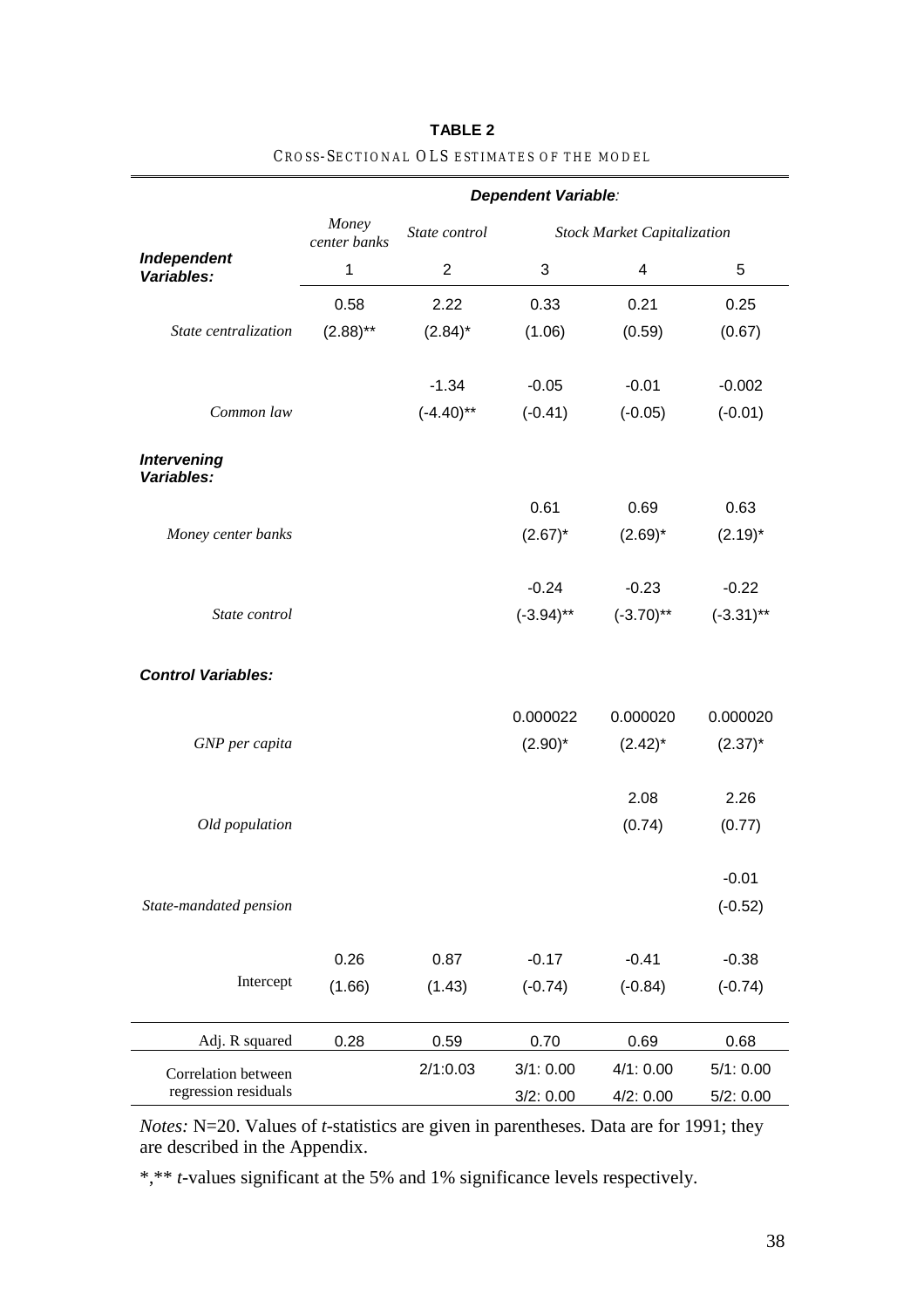| Country     | (1)  | (2)              | (3)  | (4)  | (5)  | (6)    | (7)  | (8)  |
|-------------|------|------------------|------|------|------|--------|------|------|
| Australia   | 0.71 | $\mathbf{1}$     | 0.92 | 0.50 | 1.26 | 17,280 | 2.55 | 0.11 |
| Austria     | 0.68 | $\mathbf 0$      | 0.36 | 0.17 | 2.11 | 20,550 | 5.56 | 0.15 |
| Belgium     | 0.91 | 0                | 0.69 | 0.37 | 2.78 | 19,460 | 4.77 | 0.15 |
| Canada      | 0.48 | 1                | 0.58 | 0.47 | 1.29 | 20,130 | 4.17 | 0.11 |
| Denmark     | 0.70 | 0                | 0.47 | 0.37 | 2.46 | 24,680 | 4.69 | 0.16 |
| Finland     | 0.72 | 0                | 0.67 | 0.12 | 2.68 | 23,490 | 7.02 | 0.14 |
| France      | 0.81 | $\boldsymbol{0}$ | 0.53 | 0.29 | 2.63 | 20,500 | 6.95 | 0.14 |
| Germany     | 0.48 | 0                | 0.27 | 0.26 | 1.76 | 21,490 | 6.98 | 0.15 |
| Greece      | 0.95 | $\boldsymbol{0}$ | 0.62 | 0.14 | 3.87 | 8,290  | 5.88 | 0.14 |
| Italy       | 0.91 | 0                | 0.40 | 0.15 | 3.95 | 18,850 | 8.34 | 0.15 |
| Japan       | 0.64 | 0                | 0.45 | 0.93 | 1.29 | 27,200 | 2.90 | 0.13 |
| Netherlands | 0.89 | 0                | 0.54 | 0.49 | 2.28 | 18,870 | 6.02 | 0.13 |
| <b>NZ</b>   | 0.92 | 1                | 0.66 | 0.34 | 1.66 | 12,050 | 7.62 | 0.11 |
| Norway      | 0.83 | 0                | 0.41 | 0.21 | 3.19 | 26,800 | 5.89 | 0.16 |
| Portugal    | 0.92 | $\mathbf 0$      | 0.70 | 0.12 | 2.83 | 7,090  | 3.44 | 0.14 |
| Spain       | 0.81 | 0                | 0.56 | 0.26 | 2.59 | 12,560 | 6.13 | 0.14 |
| Sweden      | 0.62 | 0                | 0.42 | 0.44 | 1.51 | 25,620 | 7.75 | 0.18 |
| Switzerland | 0.38 | $\mathbf 0$      | 0.70 | 0.77 | 2.08 | 34,060 | 5.40 | 0.15 |
| <b>UK</b>   | 0.93 | 1                | 0.83 | 1.02 | 0.55 | 16,520 | 4.91 | 0.16 |
| US          | 0.56 | 1                | 0.46 | 0.61 | 0.85 | 22,800 | 3.33 | 0.13 |
| Mean        | 0.74 | 0.25             | 0.69 | 0.40 | 2.18 | 19,915 | 0.14 | 5.52 |
| Std. Dev.   | 0.17 | 0.44             | 0.18 | 0.26 | 0.92 | 6,556  | 0.02 | 1.67 |

# **APPENDIX**

DATASET

*Data Description and Sources:* All data are for 1991. (1) *State centralization* is the ratio of Central Government Receipts/(Central and Local Government Receipts - Transfers from Central to Local Governments). The sums transferred from the central to the local governments are subtracted from the denominator to avoid double counting. The source is OECD *National Accounts* 1995. In the case of New Zealand, the ratio was redefined as (Central Government Receipts - Social Security Contributions)/(General Government Receipts - Social Security Contributions), with General Government including all forms of government. The source for New Zealand is: United Nations 1995.

*(2) Common Law* is a dummy variable, coded "1" for countries of common law origins, "0" otherwise.

*(3) Money center banks* measures the total-asset market share of for-profit banks, including nationalized banks with a corporate status. Besides money center banks, the population of reference also includes state banks (postal savings, special credit agencies), local non-profit banks (savings, cooperative, building societies, localgovernment-owned banks), and the State-chartered banks in the United States. All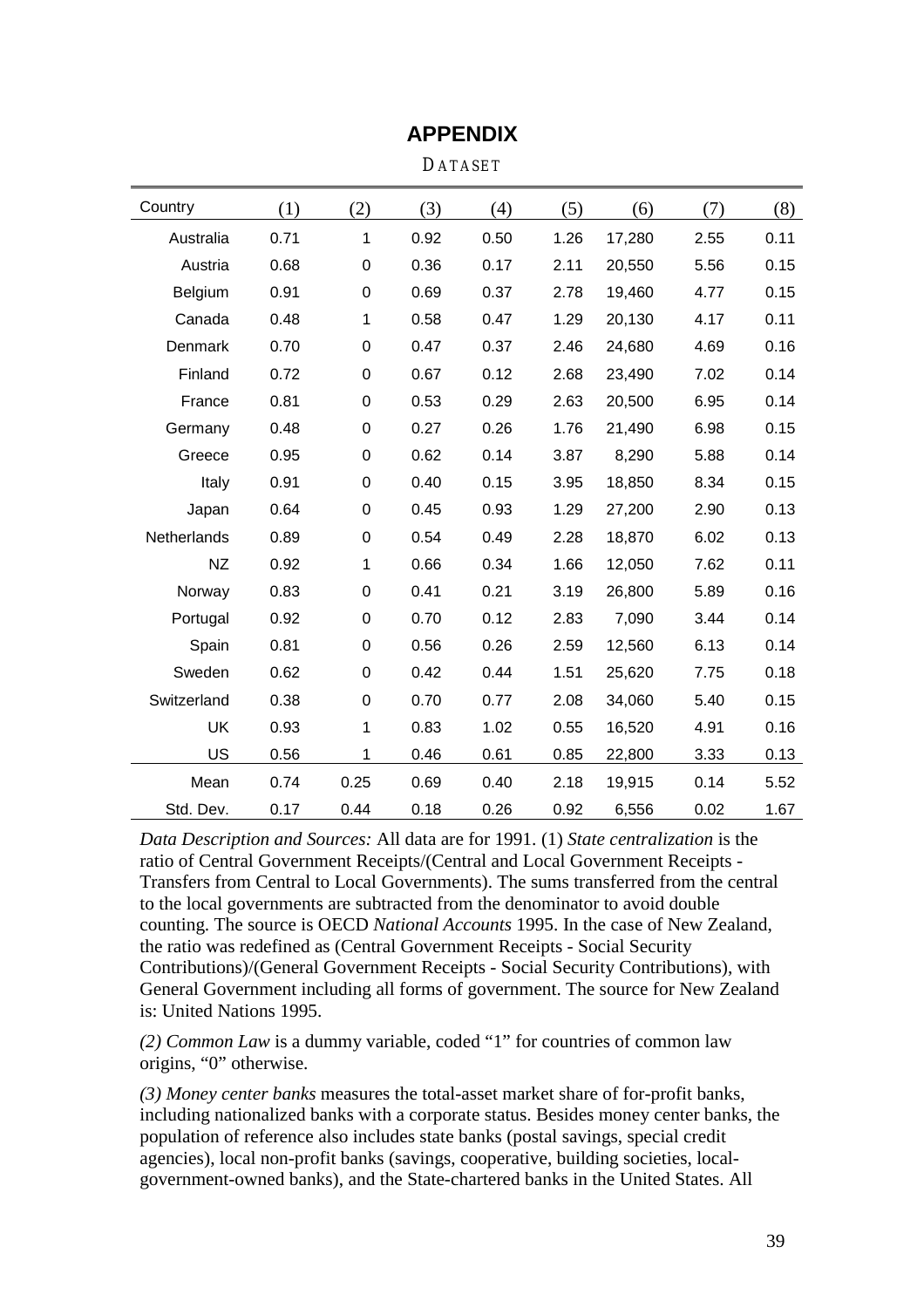institutional investors (insurance companies and investment funds) are excluded. For a justification of the categorization, see Author 2000. Sources are too numerous to be listed here; they can be obtained from the author.

*(4) Stock Market Capitalization* was calculated by FIBV 1992. It is described as "the total number of issued shares of domestic companies, including their several classes, multiplied by their respective prices." The figure excludes investment funds and "companies whose only business goal is to hold shares of other listed companies." The figures are expressed in percent of GDP. For Greece and Portugal, I used data from Global Financial Data.

*(5) State control* is a ranking of 21 countries constructed by Nicoletti et al. (1999, p. 74) and described as capturing "public ownership" (in turn taking into account the "size" and "scope" of the public sector, "control of public enterprises by legislative bodies," and "special voting rights") and "(state) involvement in business operation" (in turn including "price controls" and "use of command and control regulations").

*(6) GNP per capita* in current US\$: source is World Bank.

*(7) State public pension* in percent of GDP comprises all cash expenditures on old-age pensions within the public sphere; it is category 1.1 of the OECD Social Expenditure Database 1980-1996.

*(8) Population 65 and above* in percent of total population was calculated using data from World Bank.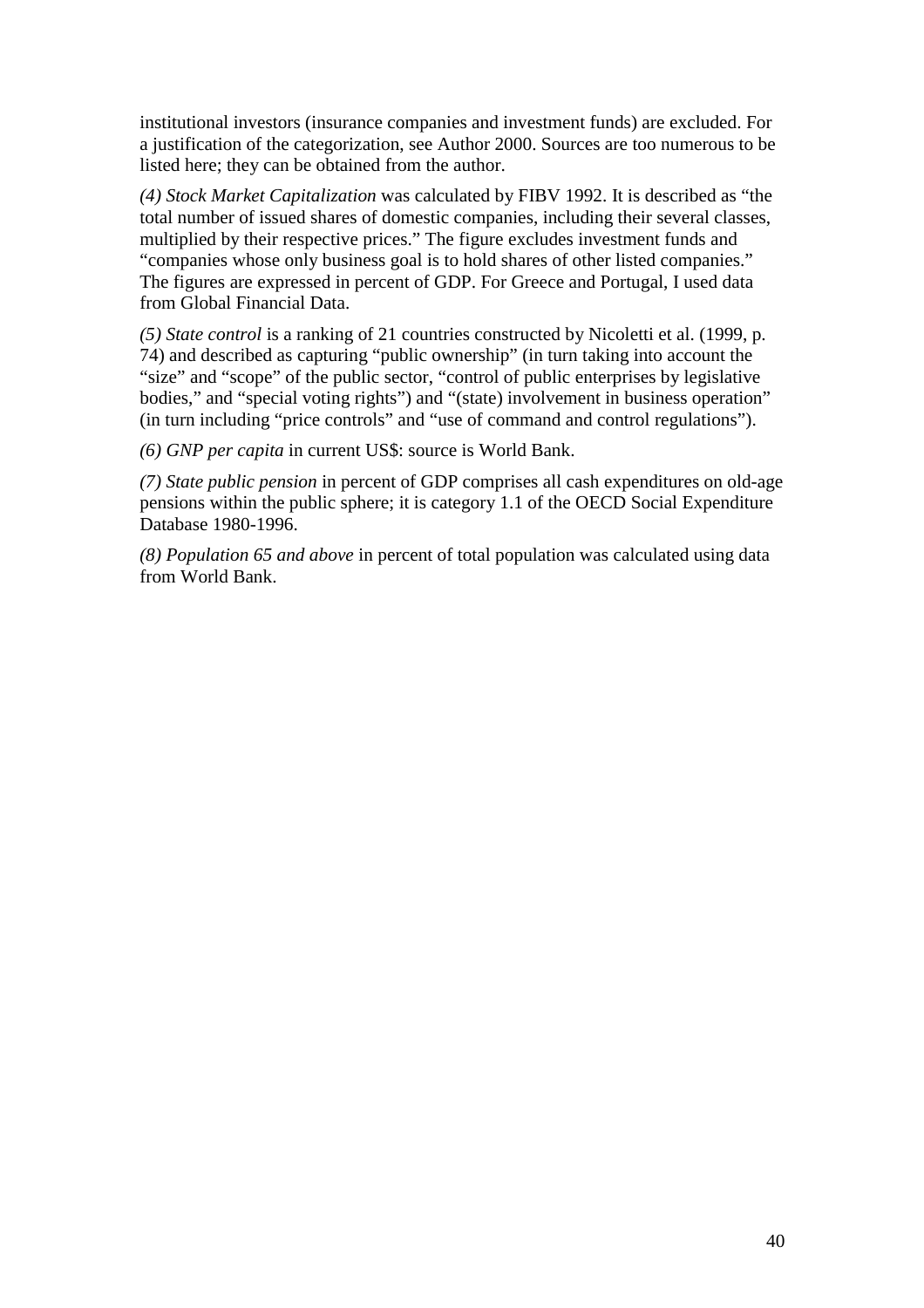# **FIGURE 1**

IMPACT OF STATE CENTRALIZATION ON STOCK MARKET

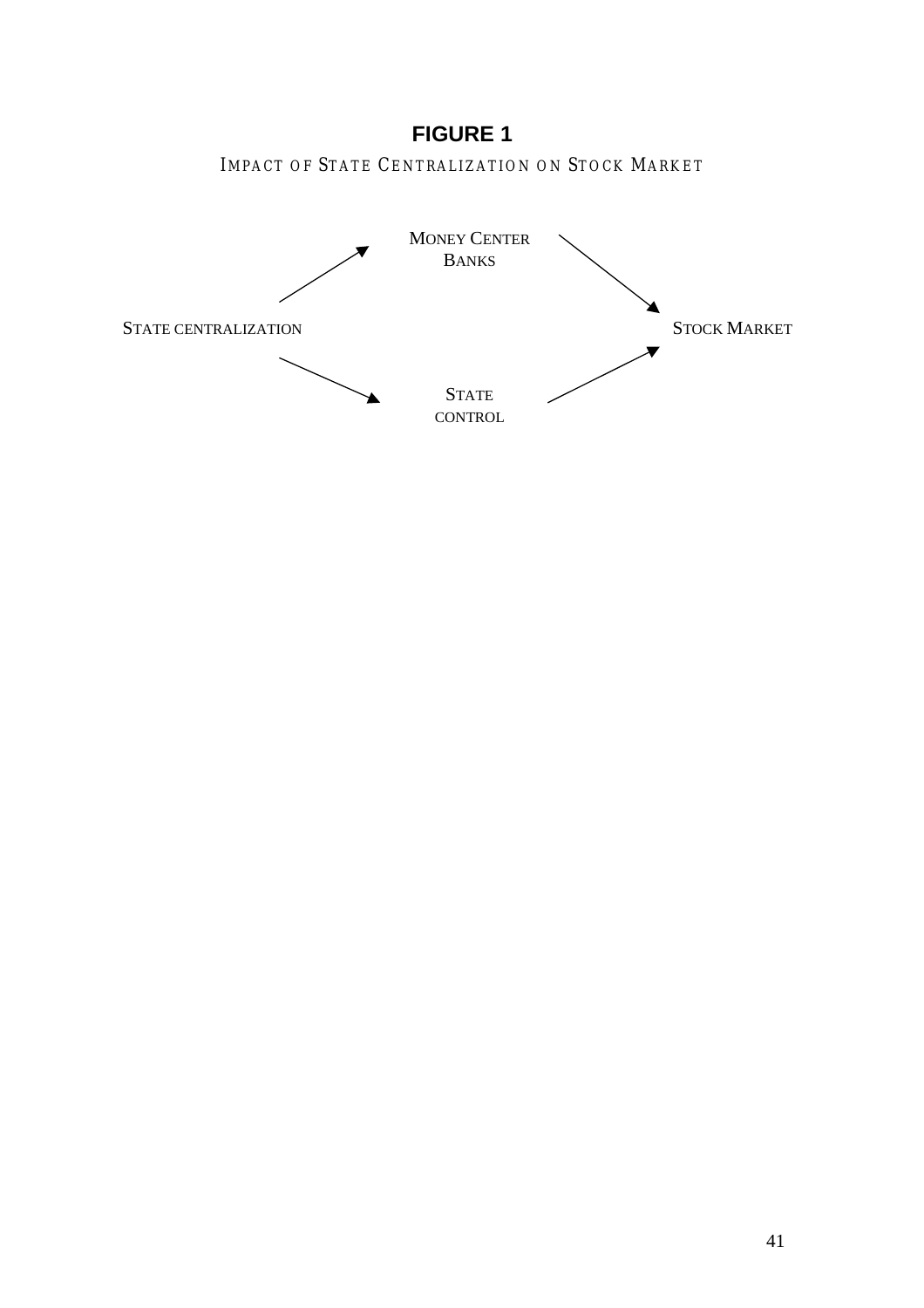# **FIGURE 2**

THE CIRCUITOUS CENTER

# **Primary capital market**



*Note*: The arrows roughly indicate the flow of funds:

- 1. corporations repay bank loans by issuing equity on the primary capital market;
- 2. banks channel individuals' savings and firms' current accounts to the money market;
- 3. the money market leverages the secondary capital market;
- 4. the secondary capital market makes the primary capital market attractive to investors.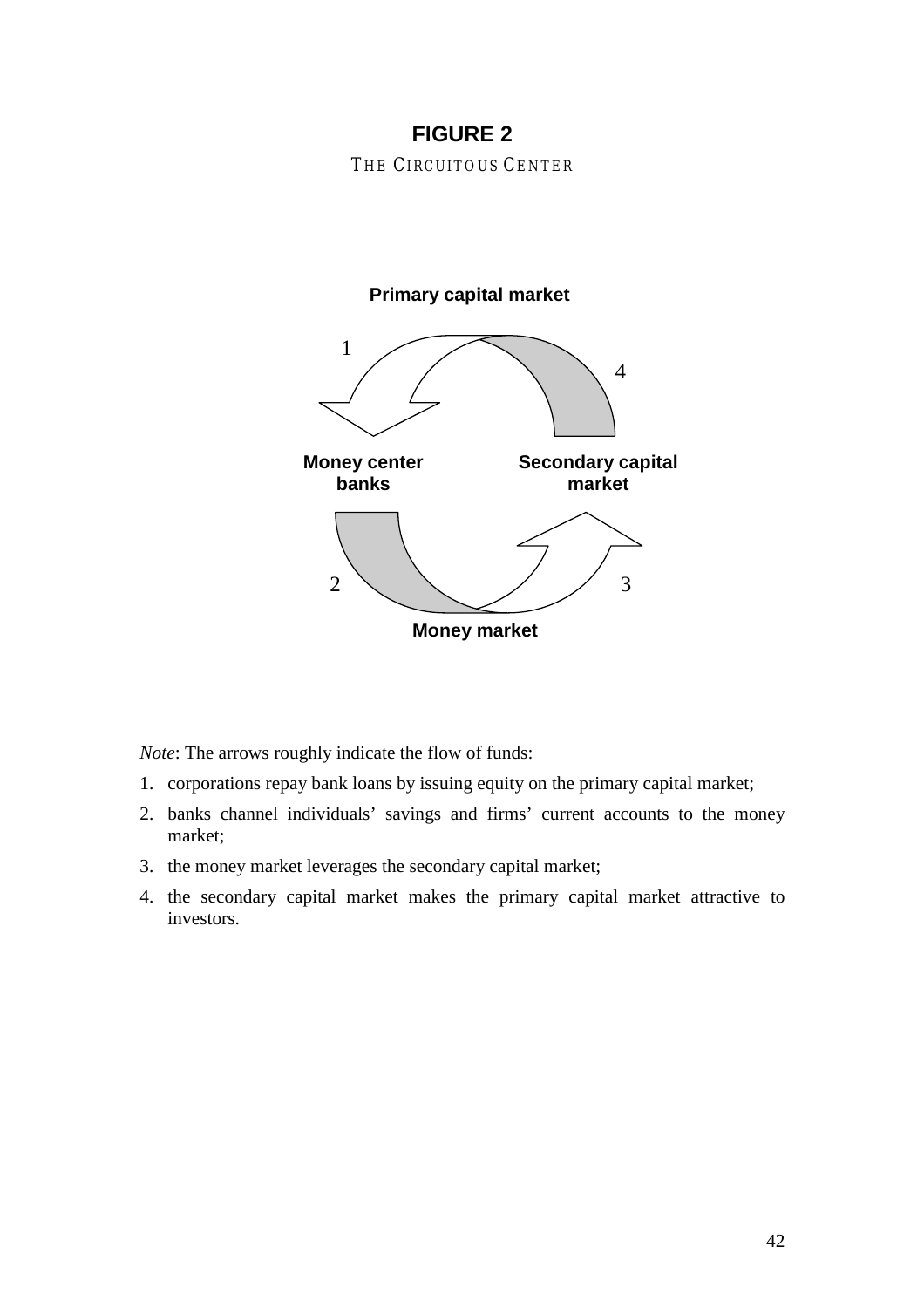

**FIGURE 3**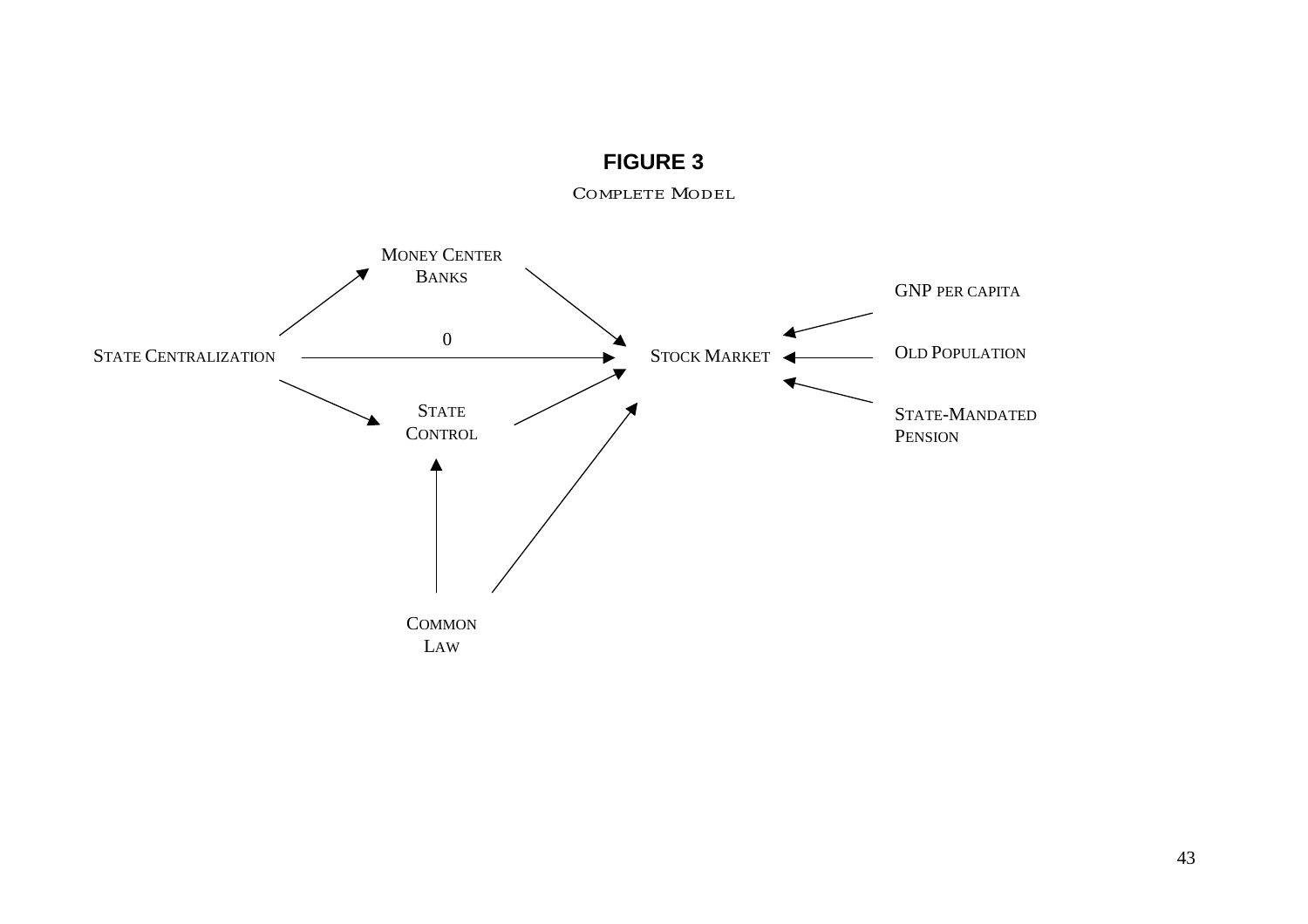

FIGURE 4. Center Banks and State Centralization: Bivariate. 1991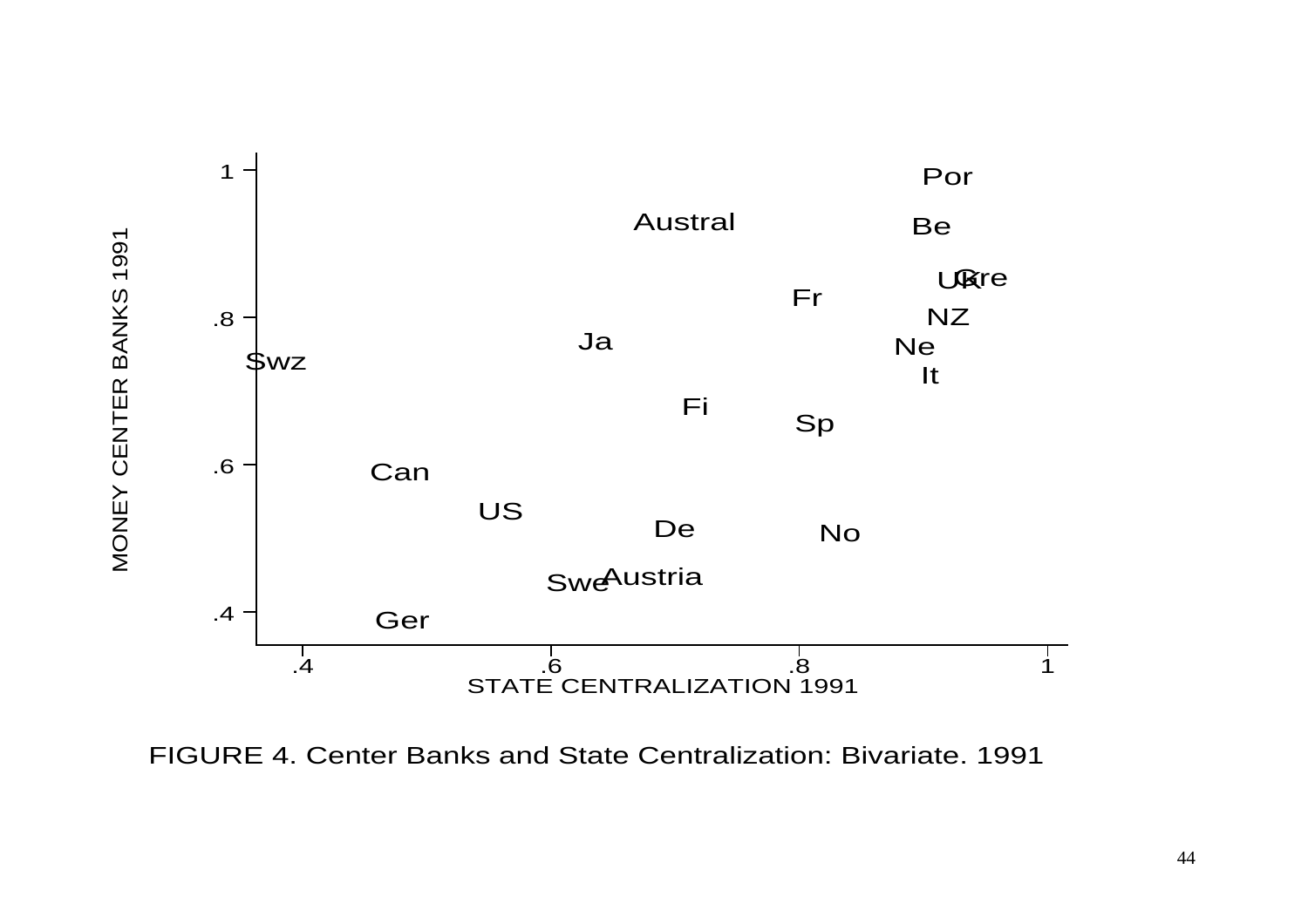

FIGURE 5. State Control and State Centralization: Bivariate. 1991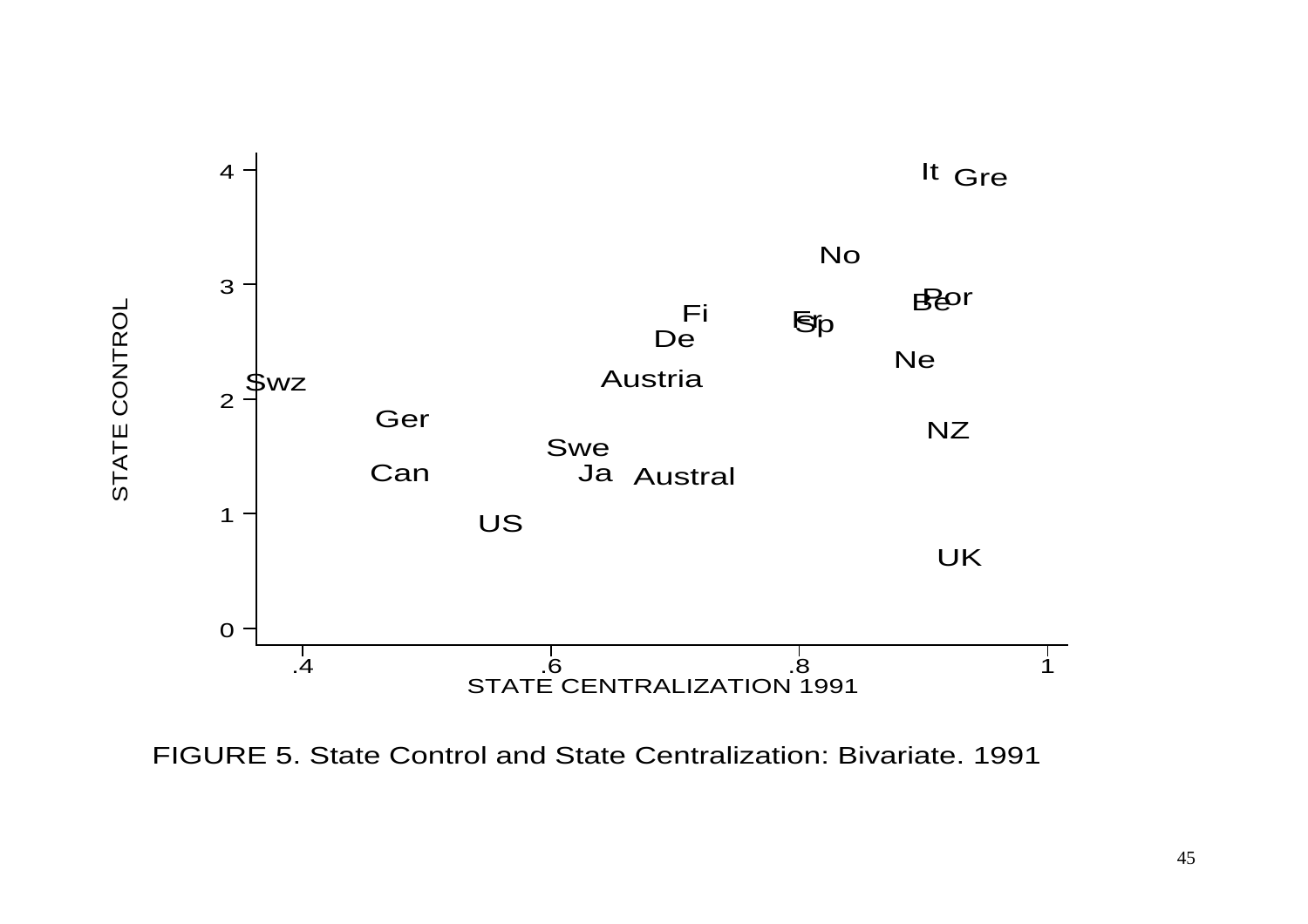

FIGURE 6. State Control, Banks, and Law: Partials. 1991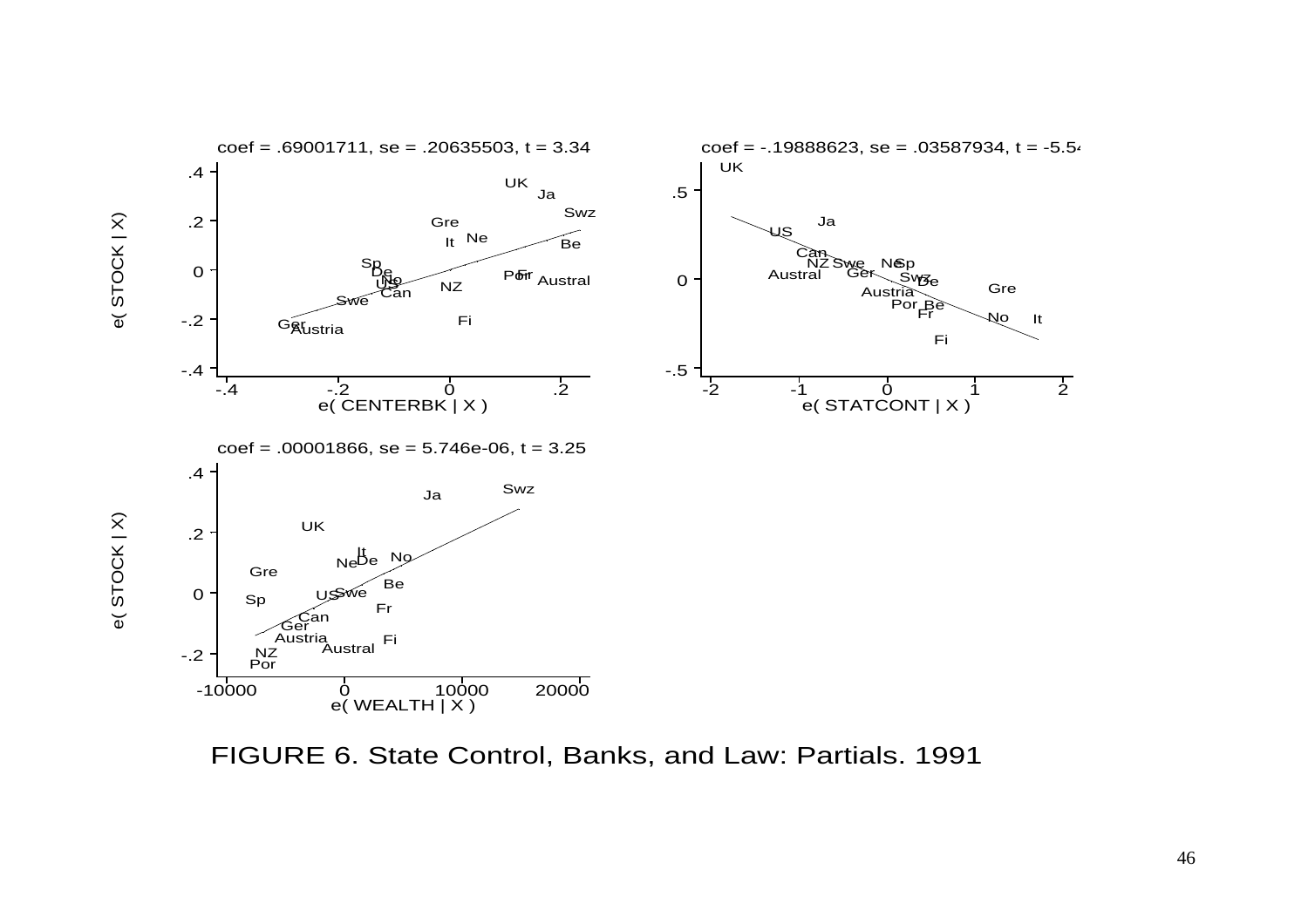*Note [figure 6]*: X stands for right-hand side variable(s) other than the one reported on the horizontal axis; e(VARIABLE) stands for residuals of VARIABLE regressed against X. It is a property of partial regression plots that the coefficients, standard errors, and *t* statistics for each plotted independent variables should be the same as in the corresponding regression.

*Note [figure 7]*: The plots were generated by means of an OLS regression of Stock against State Centralization, GNP per capita, and Common Law Origins. X stands for right-hand side variable(s) other than the one reported on the horizontal axis; e(VARIABLE|X) stands for residuals of VARIABLE regressed against X.

*Data Description and Sources: State centralization*: it measures central government revenues as a percentage of general government revenues circa 1880. Sources are: For Western Europe, Flora 1983, p. 273. For the United States, U.S. Bureau of the Census 1975, p. 1119. *Corporate stocks and bonds*: both variables are calculated as a percentage of all financial assets circa 1913; Goldsmith 1985. *GNP per capita;* Bairoch and Lévy-Leboyer 1981, p. 10. *Common Law Origins* is coded 1 for common law countries, 0 otherwise.